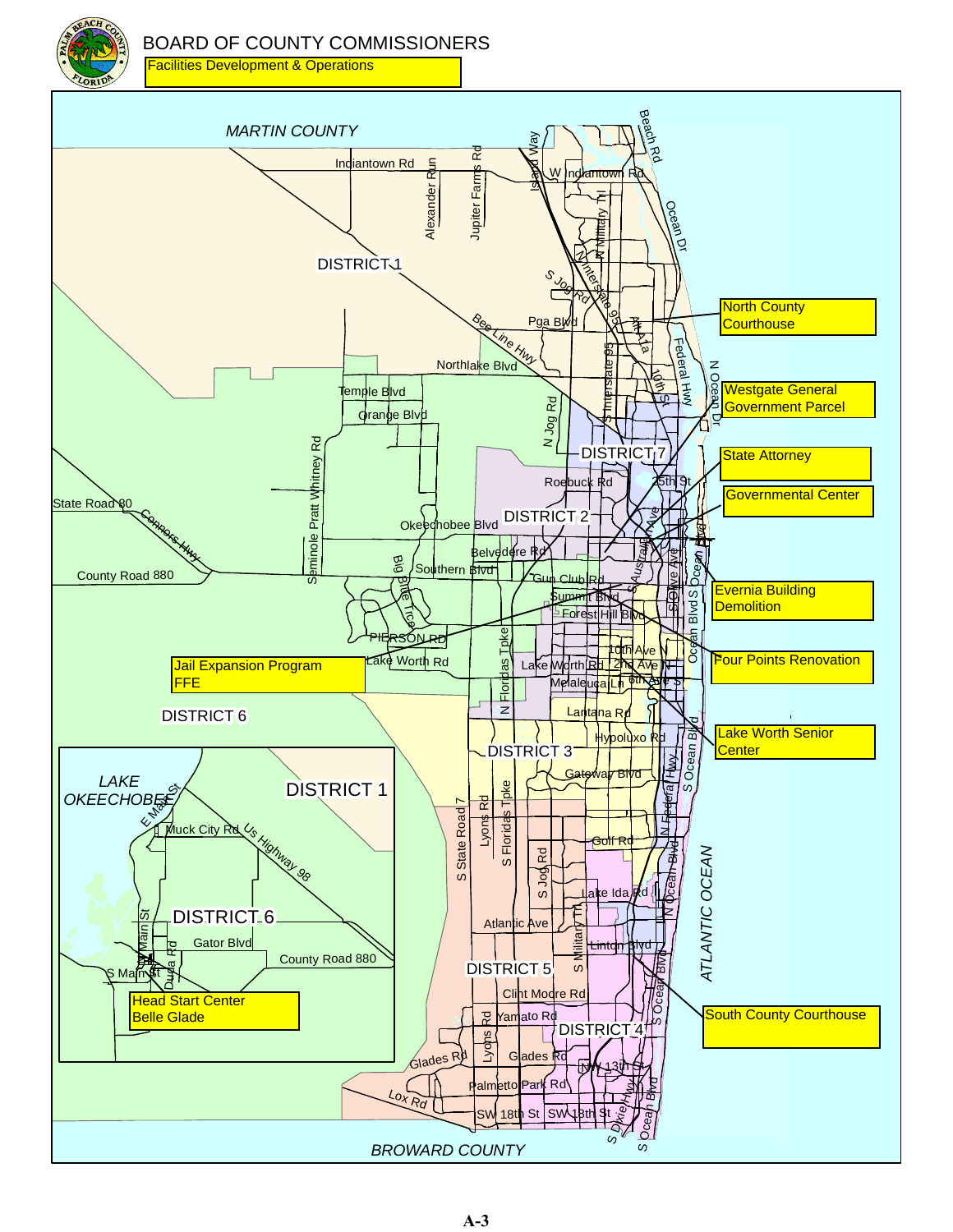#### **FACILITIES DEVELOPMENT & OPERATIONS FY 2009 APPROVED FUNDING**

#### **Projects: Amount**

| <b>Evernia Building Demolition</b>                           | \$500,000 |
|--------------------------------------------------------------|-----------|
| Head Start Center - Belle Glade                              | 100,000   |
| Lake Worth Senior Center Security Fence                      | 100,000   |
| North County Courthouse - Hearing Room Platform              | 10,000    |
| South County Courthouse Clerk Self Help Modifications        | 75,000    |
| State Attorney/PD - 30 AV Outlets for RFID                   | 10,000    |
| State Attorney/PD - 60 Conduits for SAO Voice                | 25,000    |
| State Attorney/PD - HVAC Monitoring in Communication Closets | 4,000     |
| <b>Westgate General Government Parcel</b>                    | 350,000   |

#### **Other (Non Ad Valorem) Projects:**

| Four Points Renovations (Bond)               | 16,500,000 |
|----------------------------------------------|------------|
| Government Center Connect A/C to CEP (Bond)  | 10,000,000 |
| Jail Expansion Program FFE                   | 2,400,000  |
| Various Facility Improvements/ Const Officer | 2,000,000  |

#### **Countywide Projects:**

| Courthouse - Common Area FFE                  | 25,000       |
|-----------------------------------------------|--------------|
| Courthouse - For The Record (FTR) Crash Carts | 18,000       |
| Courthouse - Telephonic Integration           | 30,000       |
| Countywide Fire Alarm System Replacement      | 525,000      |
| Countywide Repair, Replace & Renovation       | 5,500,000    |
| Countywide Security Systems Replacement       | 37,000       |
| FD&O Land Due Diligence                       | 300,000      |
| <b>Various Facility Renovations</b>           | 250,000      |
| Total                                         | \$38,759,000 |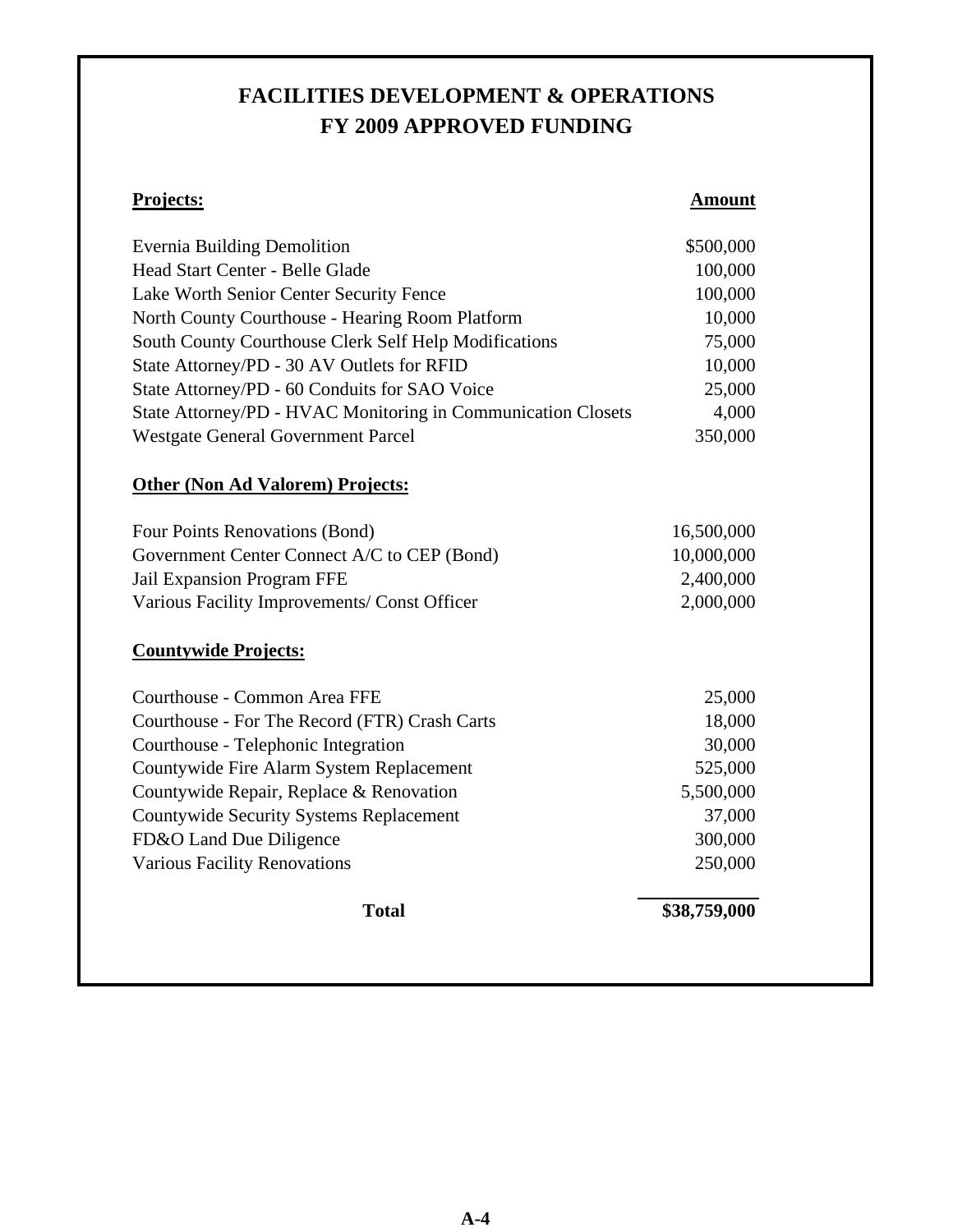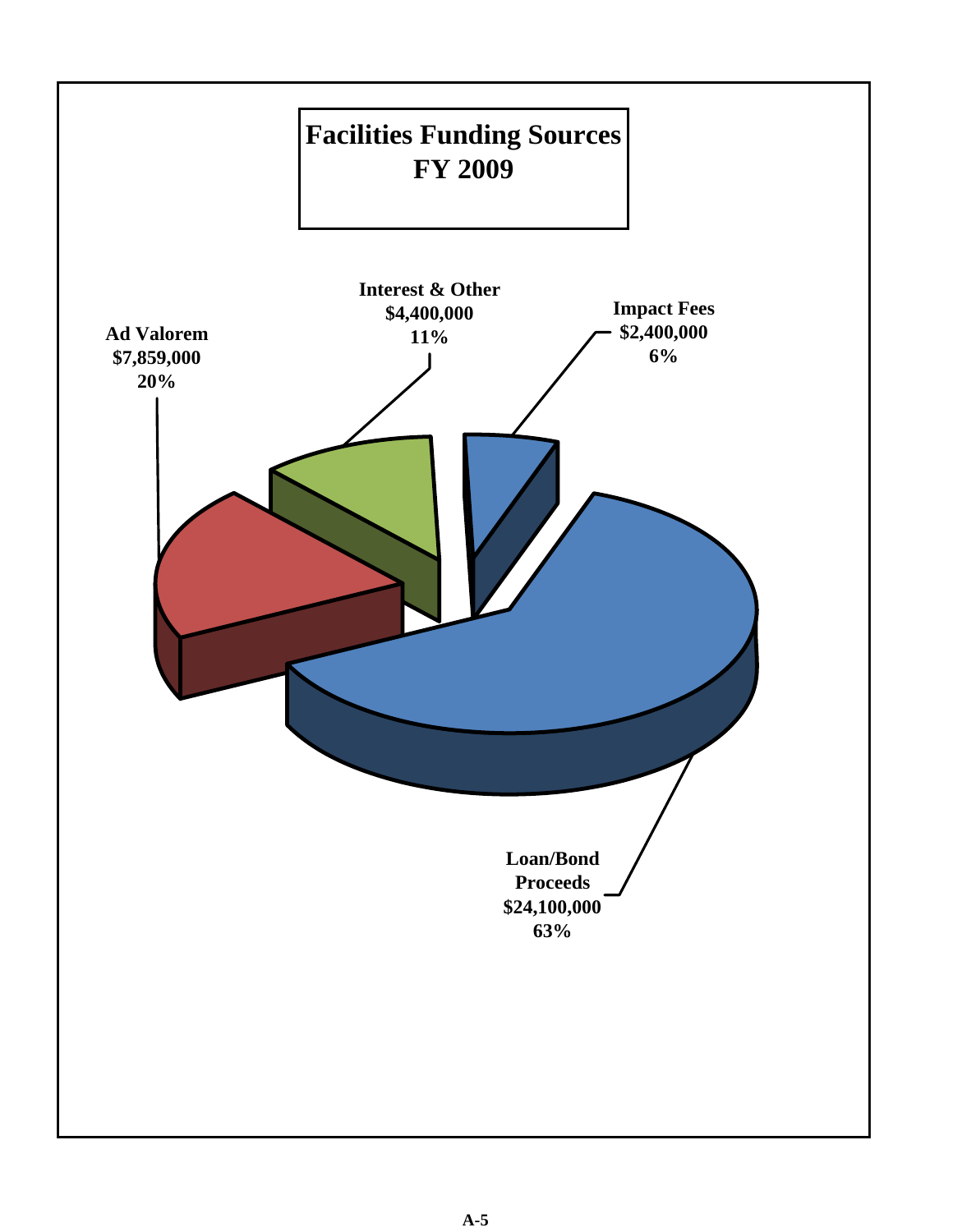#### **PALM BEACH COUNTYCAPITAL IMPROVEMENT PROGRAM FISCAL YEARS 2009-2013 \$(000)**

#### **DEPARTMENT: FACILITIES DEVELOPMENT AND OPERATIONS**

**A-6**

|                                             | <b>Approved</b> | <b>Estimated</b> |           |           |          | <b>Total</b> |
|---------------------------------------------|-----------------|------------------|-----------|-----------|----------|--------------|
| <b>FISCAL YEARS</b>                         | 2009            | 2010             | 2011      | 2012      | 2013     | 5 Years      |
| <b>FUNDING SOURCES</b>                      |                 |                  |           |           |          |              |
| <b>LOAN/BOAND PROCEEDS</b>                  | \$24,100        | \$24,000         | \$193,765 | \$103,000 | \$16,000 | \$360,865    |
| <b>INTEREST &amp; OTHER</b>                 | 4,400           | 1,000            | 20,600    | 1,000     | 1,000    | \$28,000     |
| <b>AD VALOREM TAXES</b>                     | 7,859           | 11,851           | 16,504    | 10,604    | 6,762    | \$53,580     |
| <b>IMPACT FEES</b>                          | 2,400           | 2,100            | 3,000     |           | 1,400    | \$8,900      |
| <b>BUDGETED REVENUES</b>                    | \$38,759        | \$38,951         | \$233,869 | \$114,604 | \$25,162 | \$451,345    |
| <b>EXPENDITURES</b>                         |                 |                  |           |           |          |              |
| Airport Center - 160 Renovation             |                 |                  |           | \$11,500  |          | \$11,500     |
| Animal Care & Control - Belvedere Expansion |                 |                  |           | 12,000    |          | 12,000       |
| Animal Care & Control - Pahokee             |                 |                  | 10,000    |           |          | 10,000       |
| <b>Clerk's Record Warehouse</b>             |                 |                  | 1,000     | 9,000     |          | 10,000       |
| <b>Community Service Building</b>           |                 |                  | 2,500     | 18,500    |          | 21,000       |
| Courthouse - Common Area FFE                | 25              | 25               | 25        | 25        | 25       | 125          |
| <b>Courthouse - FTR Crash Carts</b>         | 18              |                  |           |           |          | 18           |
| Courthouse - Telephonic Integration         | 30              | 30               | 30        | 30        | 30       | 150          |
| Courthouse 8th Floor                        |                 |                  |           |           | 800      | 800          |
| Courthouse Jury Assembly                    |                 | 1,700            |           |           |          | 1,700        |
| <b>Courthouse Witness Mgmnt</b>             |                 | 12               |           |           |          | 12           |
| Courthouse Witness Mgmnt Audio Upgrade      |                 | 38               |           |           |          | 38           |
| <b>Ctywide Building Master Re-Key</b>       |                 | 100              | 150       | 175       | 190      | 615          |
| <b>Ctywide Card Access Replacement</b>      |                 |                  | 100       |           |          | 100          |
| Ctywide Fire Alarm System Replacemen        | 525             | 80               | 90        |           |          | 695          |
| Ctywide Repair, Replace & Renovation        | 5,500           | 6,961            | 7,014     | 6,369     | 4,677    | 30,521       |
| <b>Ctywide Security Systems Replacement</b> | 37              | 30               | 30        | 30        | 225      | 352          |
| Ctywide Video/Audio Replacement             |                 |                  |           | 60        |          | 60           |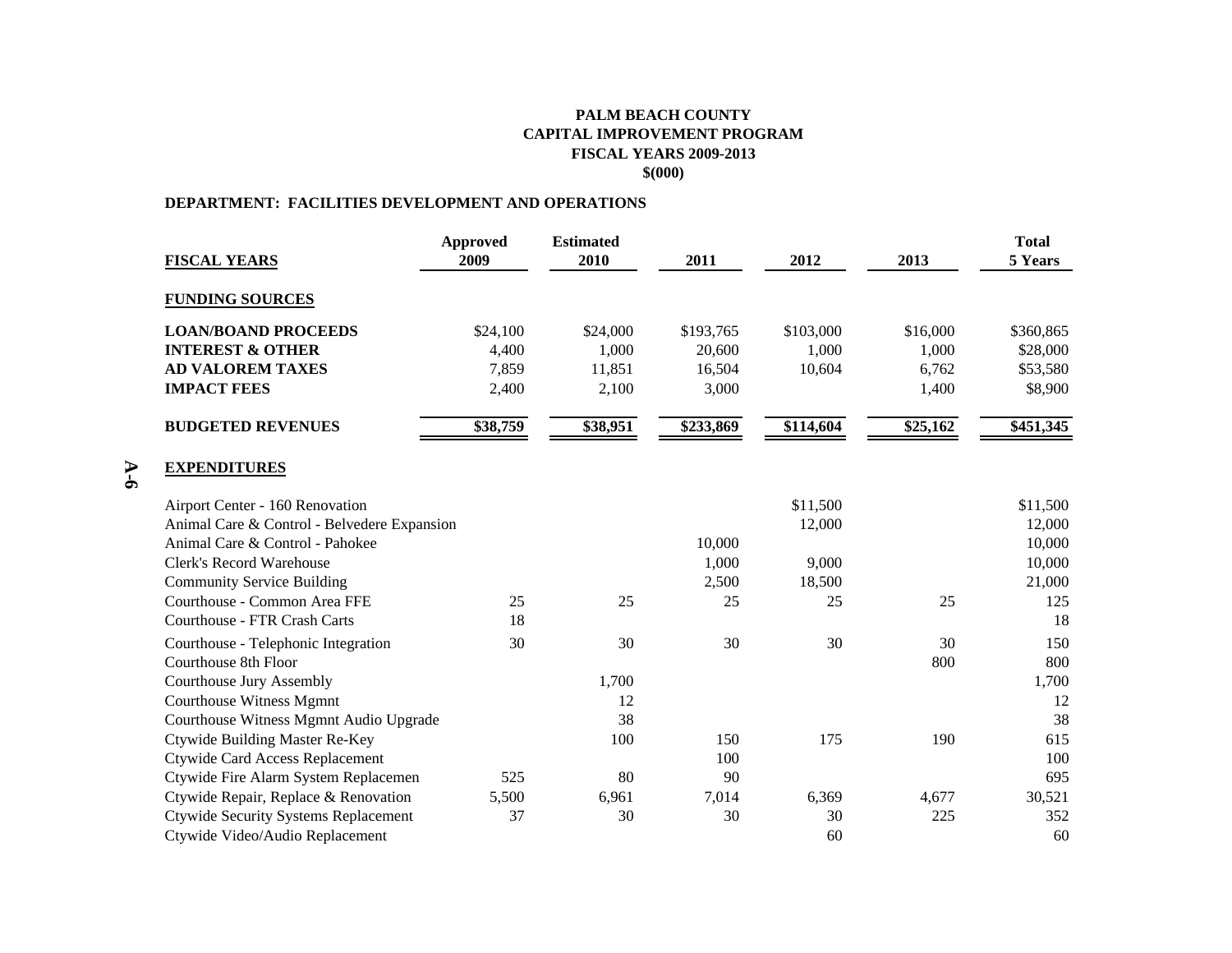#### **PALM BEACH COUNTY CAPITAL IMPROVEMENT PROGRAM FISCAL YEARS 2009-2013 \$(000)**

#### **DEPARTMENT: FACILITIES DEVELOPMENT AND OPERATIONS**

|     | <b>FISCAL YEARS</b>                                   | <b>Approved</b><br>2009 | <b>Estimated</b><br>2010 | 2011    | 2012   | 2013  | <b>Total</b><br>5 Years |
|-----|-------------------------------------------------------|-------------------------|--------------------------|---------|--------|-------|-------------------------|
|     | <b>EXPENDITURES</b>                                   |                         |                          |         |        |       |                         |
|     | Emergency Hazardous Clean-up                          |                         | 95                       | 95      | 95     | 95    | 380                     |
|     | <b>Evernia Building Demolition</b>                    | 500                     |                          |         |        |       | 500                     |
|     | FD&O Land Due Diligence                               | 300                     | 200                      | 200     | 200    | 200   | 1,100                   |
|     | Four Points Renovations                               | 16,500                  |                          |         |        |       | 16,500                  |
|     | Government Center Connect A/C to CEP                  | 10,000                  |                          |         |        |       | 10,000                  |
|     | Government Center Space Reallocation                  |                         |                          | 4,000   |        |       | 4,000                   |
|     | Head Start Center - Belle Glade                       | 100                     |                          |         |        |       | 100                     |
|     | Head Start Center - Delray Beach                      |                         | 700                      | 7,365   |        |       | 8,065                   |
|     | Head Start Center - Lake Worth                        |                         |                          | 350     | 11,000 |       | 11,350                  |
| A-7 | Head Start Center - Pahokee                           |                         |                          |         | 800    | 8,000 | 8,800                   |
|     | <b>High Ridge Athletic Facilities</b>                 |                         | 500                      |         |        |       | 500                     |
|     | Jail Expansion Program                                |                         |                          | 114,000 | 19,000 |       | 133,000                 |
|     | Jail Expansion Program FFE                            | 2,400                   |                          |         | 2,400  |       | 4,800                   |
|     | Lake Worth Senior Center Security Fenc                | 100                     |                          |         |        |       | 100                     |
|     | Lead Clean-up                                         |                         | 90                       | 90      | 90     | 90    | 360                     |
|     | North Cnty Crthse - Hearing Rm Platform               | 10                      |                          |         |        |       | 10                      |
|     | PBSO Shooting Range Exp                               |                         |                          | 600     | 8,500  |       | 9,100                   |
|     | PBSO District 1 EOD                                   |                         |                          |         |        | 1,500 | 1,500                   |
|     | PBSO District 1 Substation and Traffic Court Facility |                         | 400                      | 14,800  |        |       | 15,200                  |
|     | PBSO Evidence Building                                |                         | 21,000                   |         |        |       | 21,000                  |
|     | PBSO Headquarters Modifications                       |                         | 3,000                    | 2,000   |        |       | 5,000                   |
|     | PBSO West Atlantic Avenue Substation                  |                         |                          | 4,000   |        |       | 4,000                   |
|     | PBSO West Jupiter - Level 2 Substation                |                         | 1,085                    |         |        |       | 1,085                   |
|     | Public Shooting Range                                 |                         |                          | 11,600  |        |       | 11,600                  |
|     | S Cnty Crthse Clerk Self Help Modificati              | 75                      |                          |         |        |       | 75                      |
|     | SA/PD - 30 AV Outlets for RFID                        | 10                      |                          |         |        |       | 10                      |
|     | SA/PD - 3rd Fl Build-out                              |                         | 450                      |         |        |       | 450                     |
|     | SA/PD - 60 Conduits for SAO Voice                     | 25                      |                          |         |        |       | 25                      |
|     | SA/PD - HVAC Monitoring in Comm Cl                    | $\overline{4}$          |                          |         |        |       | $\overline{4}$          |
|     | South Cnty Adm Complex Redevelopment                  |                         |                          | 50,000  |        |       | 50,000                  |
|     | Southwest Cnty Office Bldg                            |                         |                          |         |        | 8,000 | 8,000                   |
|     | <b>EXPENDITURES</b>                                   |                         |                          |         |        |       |                         |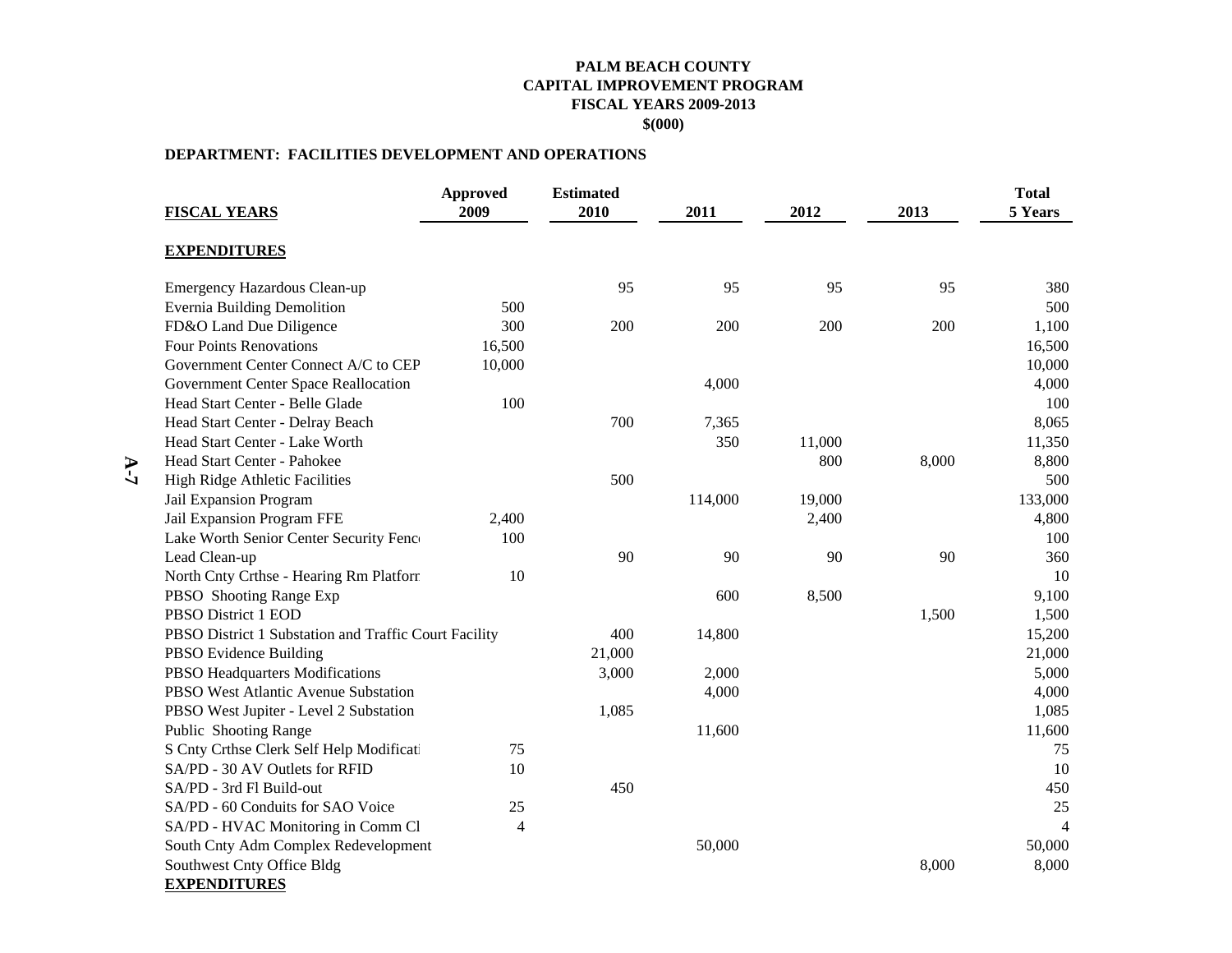#### **PALM BEACH COUNTYCAPITAL IMPROVEMENT PROGRAMFISCAL YEARS 2009-2013 \$(000)**

#### **DEPARTMENT: FACILITIES DEVELOPMENT AND OPERATIONS**

|                                          | Approved | <b>Estimated</b> |           |           |          | <b>Total</b> |
|------------------------------------------|----------|------------------|-----------|-----------|----------|--------------|
| <b>FISCAL YEARS</b>                      | 2009     | 2010             | 2011      | 2012      | 2013     | 5 Years      |
|                                          |          |                  |           |           |          |              |
| Supervisor of Elections Warehouse        |          |                  | 2,500     | 13,500    |          | 16.000       |
| <b>Underground Tank Compliance</b>       |          | 50               | 50        | 50        | 50       | 200          |
| Various Facility Imprs/Const Officer     | 2.000    | 1,000            | 1,000     | 1,000     | 1,000    | 6,000        |
| Various Facility Renovations             | 250      | 250              | 250       | 250       | 250      | 1,250        |
| Various Security/Fire/Audio Equip Repl   |          | 30               | 30        | 30        | 30       | 120          |
| Vista OSC Road & Bridge Covered Shelters |          | 1,125            |           |           |          | 1,125        |
| Westgate General Government Parcel       | 350      |                  |           |           |          | 350          |
| <b>TOTAL APPROPRIATIONS</b>              | \$38,759 | \$38,951         | \$233,869 | \$114,604 | \$25,162 | \$451,345    |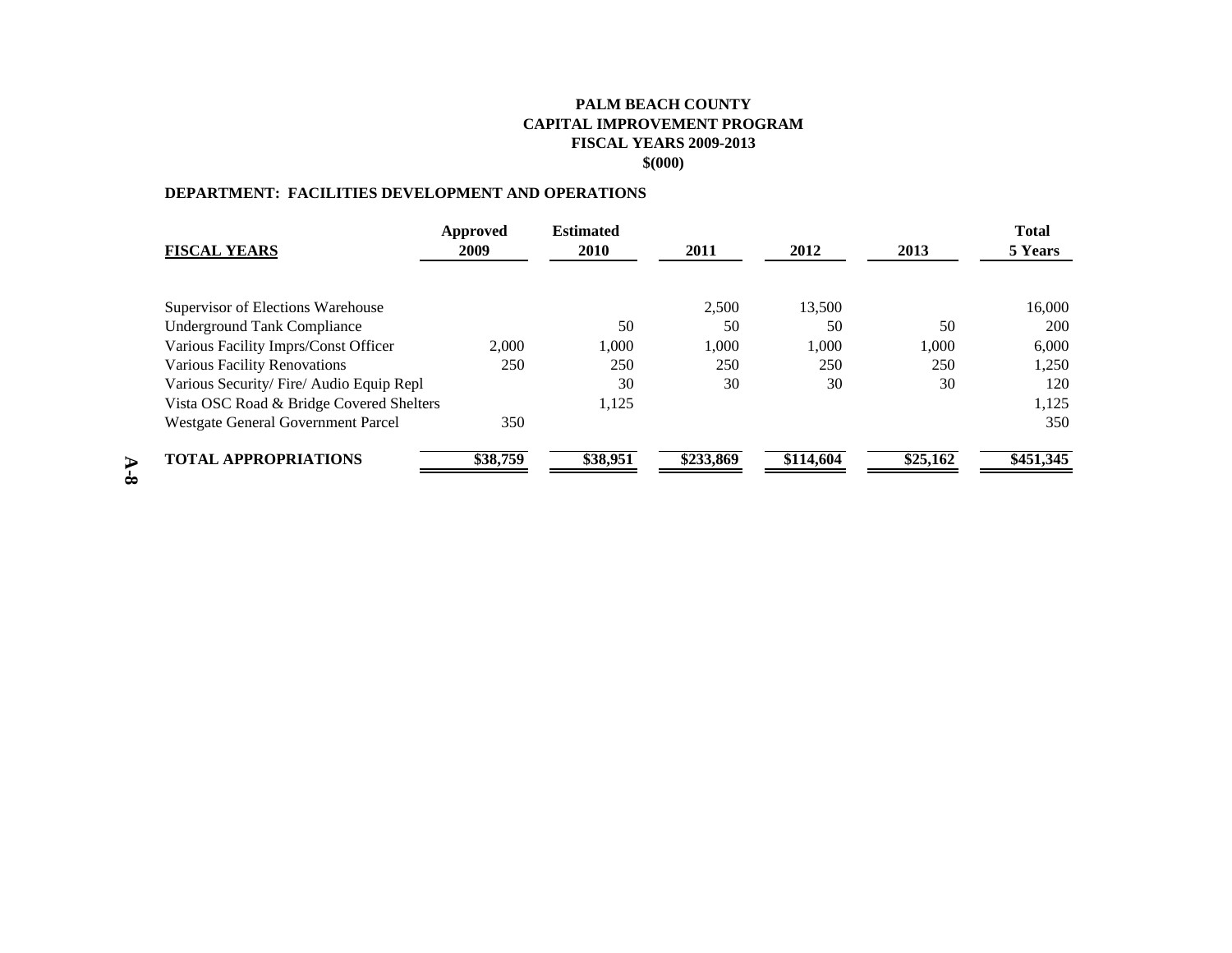#### **Facilities Development & Operations Summary of Capital Projects By Funding Source Fiscal Year 2009 Budget (\$ in 1,000)**

**The Facilities Development & Operations Dept (FD&O) is responsible for the efficient management and planning of all County real property. FD&O's responsibilities include the development and annual update of space requirements for all County Departments, Agencies, and Constitutional Officers, as well as space planning and project management for all County leased facilities. In addition, FD&O's responsibilities include providing necessary support services to other County Departments and Facilities through Facilities Management, Electronic Services & Security, and Fleet Management Divisions.**

|             |                                                      | Ad                  | <b>Interest</b> |             | <b>Total</b>     |
|-------------|------------------------------------------------------|---------------------|-----------------|-------------|------------------|
| Project #   | <b>Description</b>                                   | <b>Valorem</b>      | & Other         | <b>Bond</b> | <b>Budget</b>    |
| <b>B436</b> | <b>Courthouse - Common Area FFE</b>                  | \$25                |                 |             | \$25             |
| <b>B437</b> | <b>Courthouse - FTR Crash Carts</b>                  | 18                  |                 |             | 18               |
| <b>B438</b> | <b>Courthouse - Telephonic Integration</b>           | 30                  |                 |             | 30               |
| <b>B439</b> | <b>Ctywide Fire Alarm System Replacement</b>         | 525                 |                 |             | 525              |
| <b>B440</b> | <b>Ctywide Repair, Replace &amp; Renovation</b>      | 5,500               |                 |             | 5,500            |
| <b>B442</b> | <b>Ctywide Security Systems Replacement</b>          | 37                  |                 |             | 37               |
| <b>B443</b> | <b>Evernia Building Demolition</b>                   | 500                 |                 |             | 500              |
| <b>B441</b> | <b>FD&amp;O Land Due Diligence</b>                   | 300                 |                 |             | 300              |
| <b>B381</b> | <b>Four Points Renovations</b>                       |                     | 2,400           | 14,100      | 16,500           |
| <b>B308</b> | <b>Government Center Connect A/C to CEP</b>          |                     |                 | 10,000      | 10,000           |
| <b>B444</b> | <b>Head Start Center - Belle Glade</b>               | 100                 |                 |             | 100              |
|             | <b>Jail Expansion Program FFE</b>                    |                     | 2,400           |             | 2,400            |
| <b>B203</b> | <b>Lake Worth Senior Center Security Fence</b>       | 100                 |                 |             | <b>100</b>       |
| <b>B445</b> | <b>North Cnty Crthse - Hearing Rm Platform</b>       | 10                  |                 |             | <b>10</b>        |
| <b>B449</b> | <b>S Cnty Crthse Clerk Self Help Modifications</b>   | 75                  |                 |             | 75               |
| <b>B446</b> | <b>SA/PD - 30 AV Outlets for RFID</b>                | 10                  |                 |             | 10               |
| <b>B447</b> | <b>SA/PD - 60 Conduits for SAO Voice</b>             | 25                  |                 |             | 25               |
| <b>B448</b> | <b>SA/PD - HVAC Monitoring in Comm Closets</b>       | 4                   |                 |             | $\boldsymbol{4}$ |
| <b>B433</b> | <b>Various Facility Imprs/Const Officer</b>          |                     | 2,000           |             | 2,000            |
| <b>B450</b> | <b>Various Facility Renovations</b>                  | 250                 |                 |             | 250              |
| <b>B435</b> | <b>Westgate General Government Parcel</b>            | 350                 |                 |             | 350              |
|             | <b>Total Facilities Development &amp; Operations</b> | \$7,859             | \$6,800         | \$24,100    | \$38,759         |
|             | <b>Total Appropriations</b>                          | \$7,859             | \$6,800         | \$24,100    | \$38,759         |
|             |                                                      | Ad                  | <b>Interest</b> |             | <b>Total</b>     |
| <b>Fund</b> | <b>Funding Recap</b>                                 | <b>Valorem</b>      | & Other         | <b>Bond</b> | <b>Budget</b>    |
| <b>New</b>  | <b>REVENUE BOND</b>                                  |                     |                 | \$24,100    | 24,100           |
| 3803        | <b>LAW ENFC/IMPACT FEES</b>                          |                     | 2,400           |             | 2,400            |
| 3804        | PUBLIC BUILDING IMPR FUND                            | 7,859               | 4,400           |             | 12,259           |
|             | <b>Total</b>                                         | $\overline{$}7,859$ | \$6,800         | \$24,100    | \$38,759         |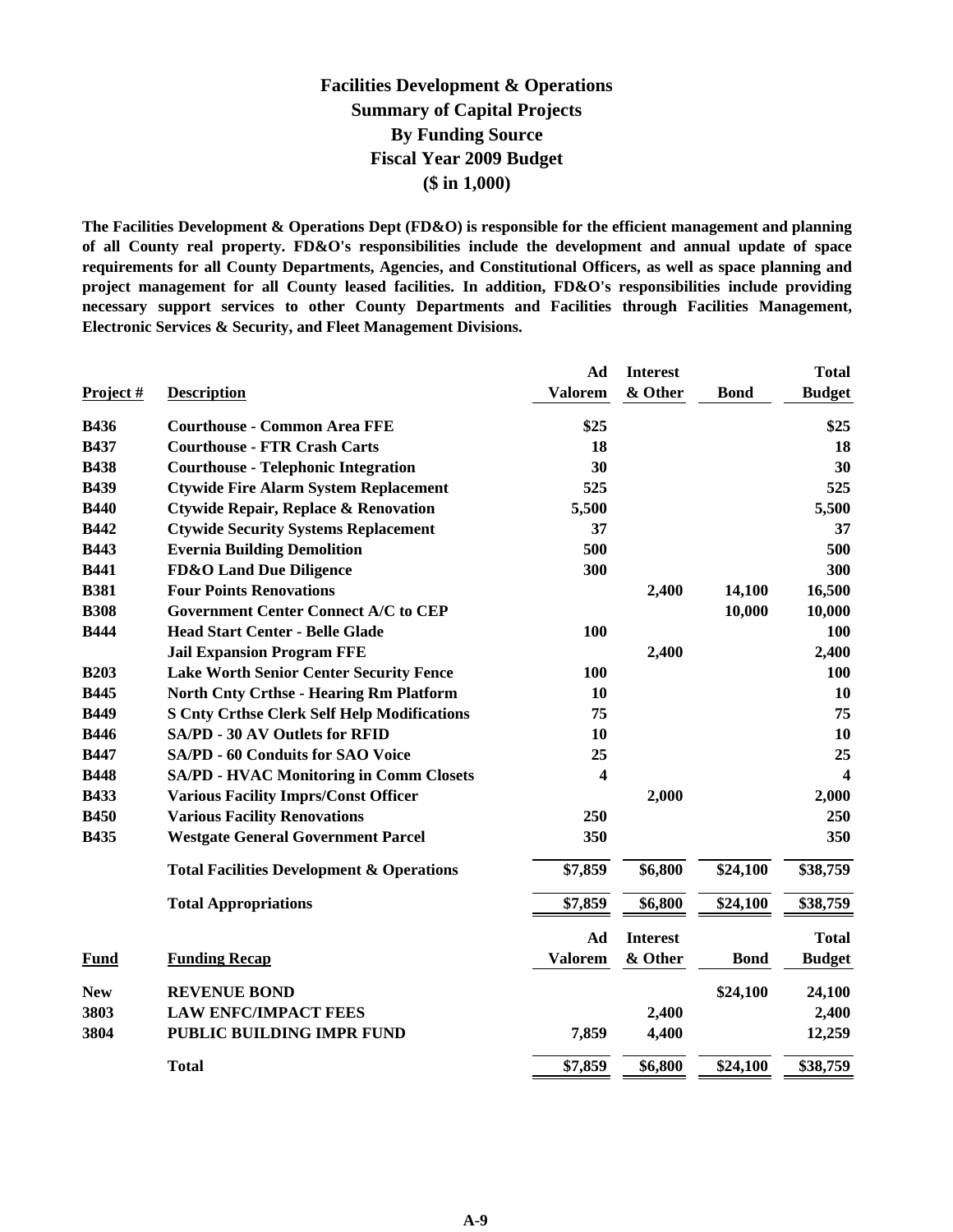| Project Title: Airport Center 160 Renovation                                                                                                                                                                                                                                                                                                               |                   |                |                |                  |                |         |                  |               |                  | Unit #:                                       |                            |  |  |
|------------------------------------------------------------------------------------------------------------------------------------------------------------------------------------------------------------------------------------------------------------------------------------------------------------------------------------------------------------|-------------------|----------------|----------------|------------------|----------------|---------|------------------|---------------|------------------|-----------------------------------------------|----------------------------|--|--|
| Description: The scope of the project includes the renovation of the 160 Australian Building (former Engineering Building) and related site, parking and<br>Central Energy Plan work. This portion of the original renovation project was postponed as part of the FY 08 CIP and will provide administrative office<br>space for general government users. |                   |                |                |                  |                |         |                  |               |                  |                                               |                            |  |  |
|                                                                                                                                                                                                                                                                                                                                                            |                   |                |                |                  |                |         |                  |               |                  | <b>Comprehensive Plan</b>                     |                            |  |  |
| <b>Cost Projections:</b>                                                                                                                                                                                                                                                                                                                                   |                   |                |                |                  |                |         |                  |               |                  |                                               |                            |  |  |
|                                                                                                                                                                                                                                                                                                                                                            | <b>Spending</b>   | <b>FY 2008</b> | <b>FY 2009</b> | <b>FY 2010</b>   | <b>FY 2011</b> | FY 2012 | FY 2013          | <b>Beyond</b> | <b>Total</b>     | <b>Comp Plan Element</b>                      | <b>CIE</b>                 |  |  |
| <b>Element</b>                                                                                                                                                                                                                                                                                                                                             | <b>Prior FY's</b> | <b>Current</b> | <b>Request</b> |                  |                |         |                  | FY 2013       |                  | <b>Policy Number</b>                          | $1.4-a$                    |  |  |
|                                                                                                                                                                                                                                                                                                                                                            |                   |                |                |                  |                | 500     |                  |               | 500              | <b>Project Category</b>                       | 3<br>$\overline{2}$        |  |  |
| <b>Design</b><br><b>Acquisition</b>                                                                                                                                                                                                                                                                                                                        |                   |                |                |                  |                |         |                  |               | $\Omega$         | <b>Project Location</b><br><b>Special Y/N</b> | ${\bf N}$                  |  |  |
| <b>Construction</b>                                                                                                                                                                                                                                                                                                                                        |                   |                |                |                  |                | 11,000  |                  |               | 11,000           | High Hazard Area Y/N                          | $\mathbf N$                |  |  |
| <b>Other</b>                                                                                                                                                                                                                                                                                                                                               |                   |                |                |                  |                |         |                  |               |                  |                                               |                            |  |  |
|                                                                                                                                                                                                                                                                                                                                                            |                   |                |                |                  |                |         |                  |               |                  |                                               |                            |  |  |
| <b>Total</b>                                                                                                                                                                                                                                                                                                                                               | $\bf{0}$          | $\bf{0}$       | $\bf{0}$       | $\mathbf{0}$     | $\bf{0}$       | 11,500  | $\bf{0}$         | $\bf{0}$      | 11,500           |                                               |                            |  |  |
| <b>Funding Projections:</b>                                                                                                                                                                                                                                                                                                                                |                   |                |                | <b>Committed</b> |                |         | <b>Planned</b>   |               |                  | <b>Operating Cost Projections</b>             |                            |  |  |
|                                                                                                                                                                                                                                                                                                                                                            | <b>Funding</b>    | <b>FY 2008</b> | <b>FY 2009</b> | <b>FY 2010</b>   | FY 2011        | FY 2012 | FY 2013          | <b>Beyond</b> | <b>Total</b>     |                                               | <b>Annual</b>              |  |  |
| <b>Category</b>                                                                                                                                                                                                                                                                                                                                            | <b>Prior FY's</b> | <b>Current</b> | <b>Request</b> |                  |                |         |                  | FY 2013       |                  | 1st Year                                      | Ongoing                    |  |  |
|                                                                                                                                                                                                                                                                                                                                                            |                   |                |                |                  |                |         |                  |               |                  | F/Y                                           |                            |  |  |
| <b>Ad Valorem</b>                                                                                                                                                                                                                                                                                                                                          |                   |                |                |                  |                |         |                  |               | $\overline{0}$   | <b>Staff</b>                                  |                            |  |  |
| <b>Impact Fees</b>                                                                                                                                                                                                                                                                                                                                         |                   |                |                |                  |                |         |                  |               | $\overline{0}$   | 0 & M                                         |                            |  |  |
| <b>Grants</b>                                                                                                                                                                                                                                                                                                                                              |                   |                |                |                  |                |         |                  |               | $\Omega$         | Equipment                                     |                            |  |  |
| <b>Operating</b>                                                                                                                                                                                                                                                                                                                                           |                   |                |                |                  |                |         |                  |               | $\overline{0}$   | <b>Other</b>                                  |                            |  |  |
| <b>Bonds</b>                                                                                                                                                                                                                                                                                                                                               |                   |                |                |                  |                | 11,500  |                  |               | 11,500           |                                               |                            |  |  |
| <b>Other</b>                                                                                                                                                                                                                                                                                                                                               |                   |                |                |                  |                |         |                  |               | $\boldsymbol{0}$ | <b>Total</b>                                  | $\overline{0}$<br>$\Omega$ |  |  |
| <b>Prop Share</b>                                                                                                                                                                                                                                                                                                                                          |                   |                |                |                  |                |         |                  |               |                  |                                               |                            |  |  |
|                                                                                                                                                                                                                                                                                                                                                            |                   |                |                |                  |                |         |                  |               |                  | $#$ of                                        |                            |  |  |
| <b>Total</b>                                                                                                                                                                                                                                                                                                                                               | $\bf{0}$          | $\bf{0}$       | $\bf{0}$       | $\bf{0}$         | $\bf{0}$       | 11,500  | $\boldsymbol{0}$ | $\bf{0}$      |                  | 11,500 Positions                              |                            |  |  |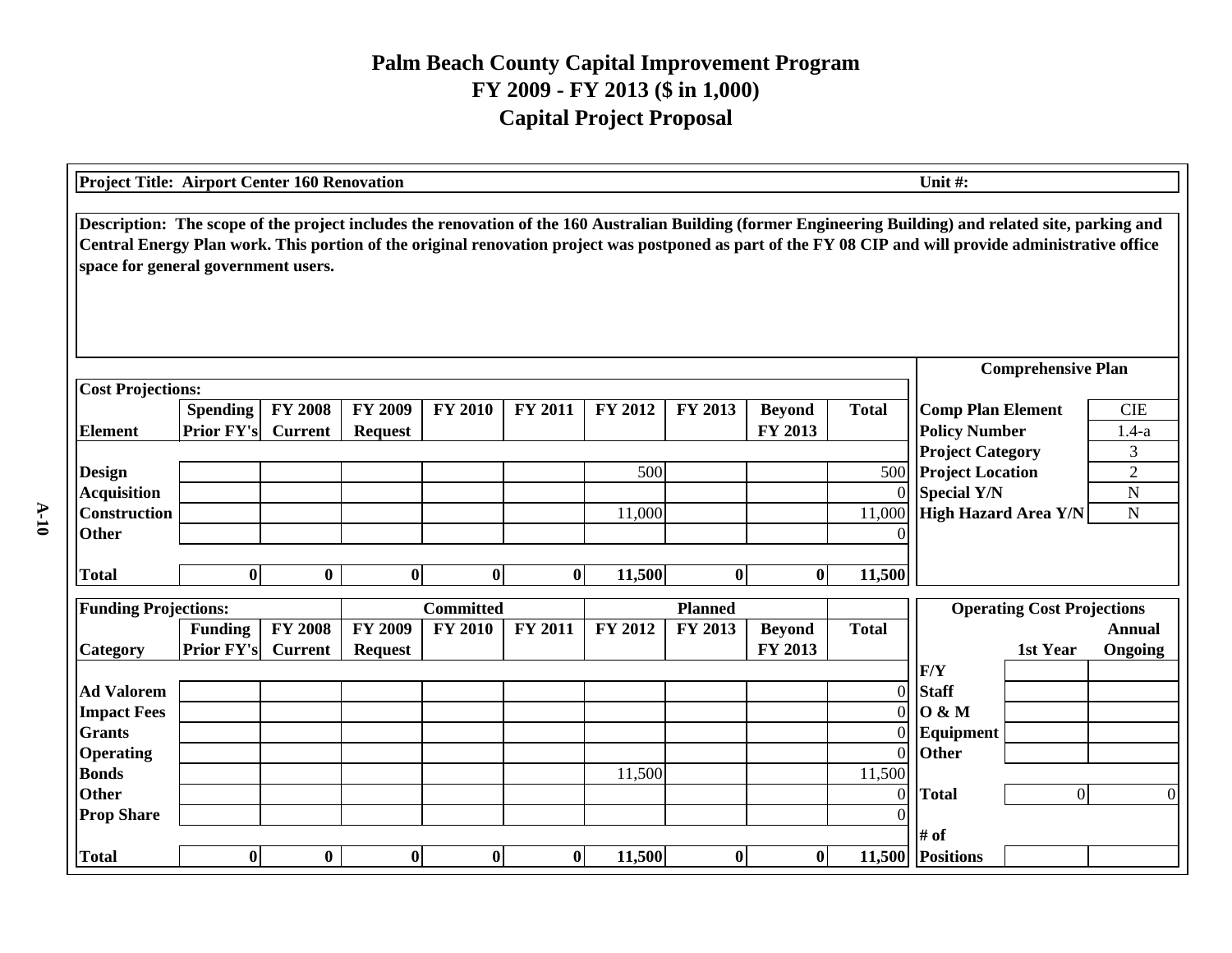| Unit#:<br>Project Title: Animal Care and Control - Belvedere Expansion<br>B302, B348, B376                                                                                                                                                                                                                                                                                                                                                                                                                                                                                                                                                 |                   |                |                |                  |              |                |                  |               |                |                                                 |                                   |                |
|--------------------------------------------------------------------------------------------------------------------------------------------------------------------------------------------------------------------------------------------------------------------------------------------------------------------------------------------------------------------------------------------------------------------------------------------------------------------------------------------------------------------------------------------------------------------------------------------------------------------------------------------|-------------------|----------------|----------------|------------------|--------------|----------------|------------------|---------------|----------------|-------------------------------------------------|-----------------------------------|----------------|
| Description: The scope of the project includes the following: 1) the addition of an animal wellness center of 6,450 sf including a spay/ neuter clinic, 20<br>kennel runs, isolation holding for cats/dogs and an administration area, 2) renovation of 23,090 sf of the existing facility, 3) a new cat feature area of<br>about 1000 sf near the existing reception area, 4) renovation of the existing three kennel structures, 5) a new 2,000 sf free standing maintenance facility<br>which will include apparatus bays, offices, restrooms, and a break room, 6) site construction including parking, site lighting and landscaping. |                   |                |                |                  |              |                |                  |               |                |                                                 |                                   |                |
| <b>Comprehensive Plan</b>                                                                                                                                                                                                                                                                                                                                                                                                                                                                                                                                                                                                                  |                   |                |                |                  |              |                |                  |               |                |                                                 |                                   |                |
| <b>Cost Projections:</b>                                                                                                                                                                                                                                                                                                                                                                                                                                                                                                                                                                                                                   |                   |                |                |                  |              |                |                  |               |                |                                                 |                                   |                |
|                                                                                                                                                                                                                                                                                                                                                                                                                                                                                                                                                                                                                                            | <b>Spending</b>   | <b>FY 2008</b> | FY 2009        | <b>FY 2010</b>   | FY 2011      | <b>FY 2012</b> | FY 2013          | <b>Beyond</b> | <b>Total</b>   | <b>Comp Plan Element</b>                        |                                   | <b>CIE</b>     |
| <b>Element</b>                                                                                                                                                                                                                                                                                                                                                                                                                                                                                                                                                                                                                             | Prior FY's        | <b>Current</b> | <b>Request</b> |                  |              |                |                  | FY 2013       |                | <b>Policy Number</b><br><b>Project Category</b> |                                   | $1.4-a$<br>3   |
| <b>Design</b>                                                                                                                                                                                                                                                                                                                                                                                                                                                                                                                                                                                                                              |                   |                |                |                  |              |                |                  |               | $\Omega$       | <b>Project Location</b>                         |                                   | $\overline{2}$ |
| <b>Acquisition</b>                                                                                                                                                                                                                                                                                                                                                                                                                                                                                                                                                                                                                         |                   |                |                |                  |              |                |                  |               | $\Omega$       | Special Y/N                                     |                                   | $\mathbf N$    |
| Construction                                                                                                                                                                                                                                                                                                                                                                                                                                                                                                                                                                                                                               | 150               | 3,437          |                |                  |              | 12,000         |                  |               | 15,587         | <b>High Hazard Area Y/N</b>                     |                                   | ${\bf N}$      |
| <b>Other</b>                                                                                                                                                                                                                                                                                                                                                                                                                                                                                                                                                                                                                               |                   | 327            |                |                  |              |                |                  |               | 327            |                                                 |                                   |                |
|                                                                                                                                                                                                                                                                                                                                                                                                                                                                                                                                                                                                                                            |                   |                |                |                  |              |                |                  |               |                |                                                 |                                   |                |
| <b>Total</b>                                                                                                                                                                                                                                                                                                                                                                                                                                                                                                                                                                                                                               | <b>150</b>        | 3,764          | $\bf{0}$       | $\bf{0}$         | $\mathbf{0}$ | 12,000         | $\bf{0}$         | $\bf{0}$      | 15,914         |                                                 |                                   |                |
|                                                                                                                                                                                                                                                                                                                                                                                                                                                                                                                                                                                                                                            |                   |                |                | <b>Committed</b> |              |                | <b>Planned</b>   |               |                |                                                 |                                   |                |
| <b>Funding Projections:</b>                                                                                                                                                                                                                                                                                                                                                                                                                                                                                                                                                                                                                | <b>Funding</b>    | <b>FY 2008</b> | <b>FY 2009</b> | <b>FY 2010</b>   | FY 2011      | FY 2012        | FY 2013          | <b>Beyond</b> | <b>Total</b>   |                                                 | <b>Operating Cost Projections</b> | <b>Annual</b>  |
| Category                                                                                                                                                                                                                                                                                                                                                                                                                                                                                                                                                                                                                                   | <b>Prior FY's</b> | <b>Current</b> | <b>Request</b> |                  |              |                |                  | FY 2013       |                |                                                 | 1st Year                          | Ongoing        |
|                                                                                                                                                                                                                                                                                                                                                                                                                                                                                                                                                                                                                                            |                   |                |                |                  |              |                |                  |               |                | F/Y                                             |                                   |                |
| <b>Ad Valorem</b>                                                                                                                                                                                                                                                                                                                                                                                                                                                                                                                                                                                                                          | 3,914             |                |                |                  |              |                |                  |               | 3,914          | <b>Staff</b>                                    |                                   |                |
| <b>Impact Fees</b>                                                                                                                                                                                                                                                                                                                                                                                                                                                                                                                                                                                                                         |                   |                |                |                  |              |                |                  |               | $\Omega$       | 0 & M                                           |                                   |                |
| <b>Grants</b>                                                                                                                                                                                                                                                                                                                                                                                                                                                                                                                                                                                                                              |                   |                |                |                  |              |                |                  |               | $\Omega$       | Equipment                                       |                                   |                |
| <b>Operating</b>                                                                                                                                                                                                                                                                                                                                                                                                                                                                                                                                                                                                                           |                   |                |                |                  |              |                |                  |               | $\Omega$       | <b>Other</b>                                    |                                   |                |
| <b>Bonds</b>                                                                                                                                                                                                                                                                                                                                                                                                                                                                                                                                                                                                                               |                   |                |                |                  |              | 12,000         |                  |               | 12,000         |                                                 |                                   |                |
| <b>Other</b>                                                                                                                                                                                                                                                                                                                                                                                                                                                                                                                                                                                                                               |                   |                |                |                  |              |                |                  |               | $\overline{0}$ | <b>Total</b>                                    | $\overline{0}$                    | 0              |
| <b>Prop Share</b>                                                                                                                                                                                                                                                                                                                                                                                                                                                                                                                                                                                                                          |                   |                |                |                  |              |                |                  |               |                |                                                 |                                   |                |
|                                                                                                                                                                                                                                                                                                                                                                                                                                                                                                                                                                                                                                            |                   |                |                |                  |              |                |                  |               |                | # of                                            |                                   |                |
| <b>Total</b>                                                                                                                                                                                                                                                                                                                                                                                                                                                                                                                                                                                                                               | 3,914             | $\bf{0}$       | $\bf{0}$       | $\bf{0}$         | $\mathbf{0}$ | 12,000         | $\boldsymbol{0}$ | $\bf{0}$      | 15,914         | <b>Positions</b>                                |                                   |                |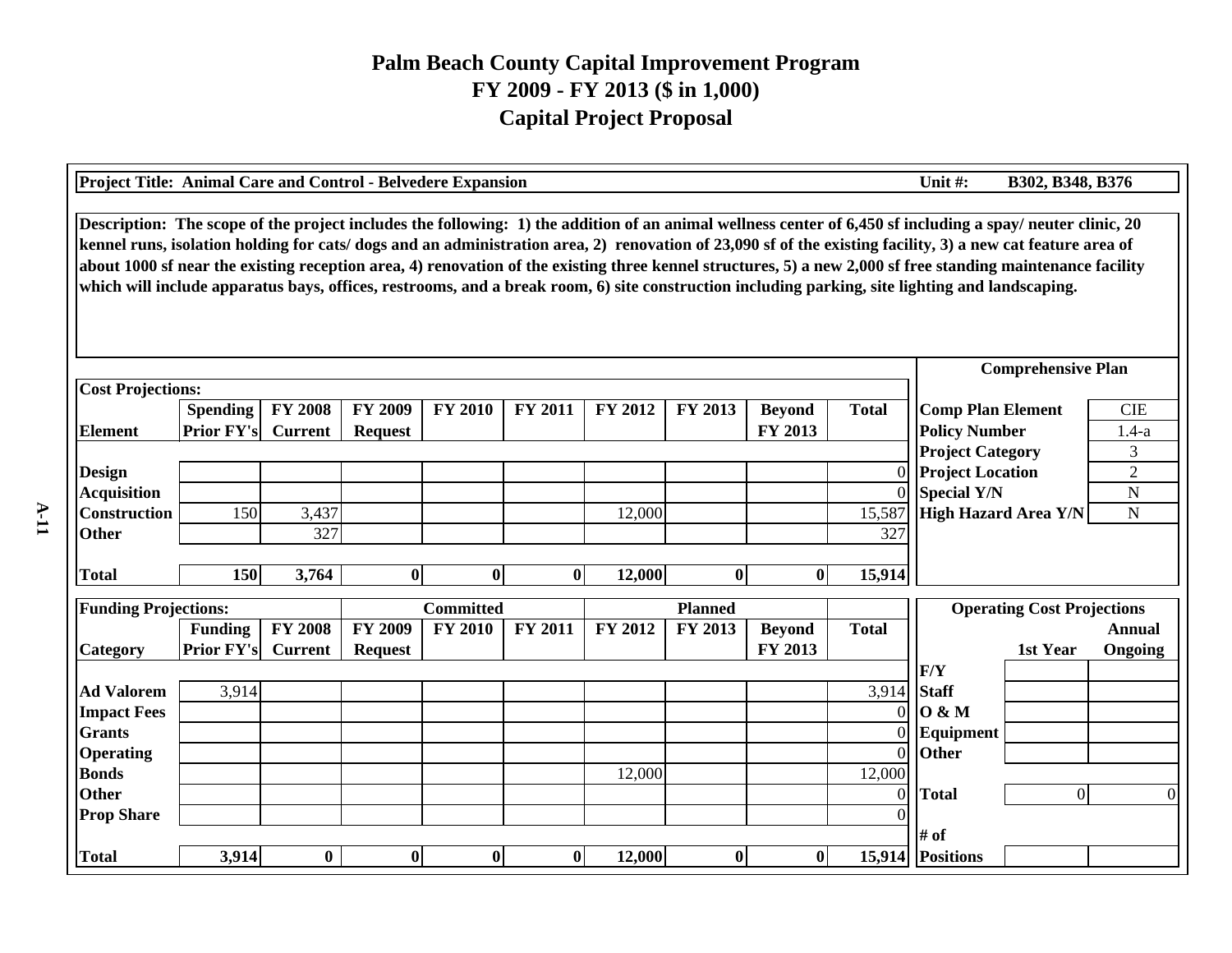| Project Title: Animal Care and Control - Pahokee<br>Unit #:<br><b>B292</b>                                                                                                                                                                                                                                                                                                                                                                                                                                                                |                   |                |                |                  |                |                |                |               |                      |                                   |                      |  |
|-------------------------------------------------------------------------------------------------------------------------------------------------------------------------------------------------------------------------------------------------------------------------------------------------------------------------------------------------------------------------------------------------------------------------------------------------------------------------------------------------------------------------------------------|-------------------|----------------|----------------|------------------|----------------|----------------|----------------|---------------|----------------------|-----------------------------------|----------------------|--|
| Description: The scope of the project includes the construction of a new 60 kennel facility and demolition of existing facility upon completion. This project<br>was originally funded in FY 04 as a 30 kennel expansion but then upon re-evaluation of all Animal Care & Control facilities was expanded to the 60 kennel<br>facility. The entire project was postponed as part of the FY 08 CIP re-structuring. When this project is resumed, the design will have to be updated and<br>completed prior to permitting and construction. |                   |                |                |                  |                |                |                |               |                      |                                   |                      |  |
|                                                                                                                                                                                                                                                                                                                                                                                                                                                                                                                                           |                   |                |                |                  |                |                |                |               |                      | <b>Comprehensive Plan</b>         |                      |  |
| <b>Cost Projections:</b>                                                                                                                                                                                                                                                                                                                                                                                                                                                                                                                  |                   |                |                |                  |                |                |                |               |                      |                                   |                      |  |
|                                                                                                                                                                                                                                                                                                                                                                                                                                                                                                                                           | <b>Spending</b>   | <b>FY 2008</b> | <b>FY 2009</b> | <b>FY 2010</b>   | <b>FY 2011</b> | <b>FY 2012</b> | FY 2013        | <b>Beyond</b> | <b>Total</b>         | <b>Comp Plan Element</b>          | <b>CIE</b>           |  |
| <b>Element</b>                                                                                                                                                                                                                                                                                                                                                                                                                                                                                                                            | <b>Prior FY's</b> | <b>Current</b> | <b>Request</b> |                  |                |                |                | FY 2013       |                      | <b>Policy Number</b>              | $1.4-a$              |  |
|                                                                                                                                                                                                                                                                                                                                                                                                                                                                                                                                           |                   |                |                |                  |                |                |                |               |                      | <b>Project Category</b>           | 3                    |  |
| <b>Design</b>                                                                                                                                                                                                                                                                                                                                                                                                                                                                                                                             |                   |                |                |                  | 400            |                |                |               | 400                  | <b>Project Location</b>           | $\overline{2}$       |  |
| <b>Acquisition</b>                                                                                                                                                                                                                                                                                                                                                                                                                                                                                                                        |                   |                |                |                  |                |                |                |               |                      | <b>Special Y/N</b>                | ${\bf N}$            |  |
| <b>Construction</b>                                                                                                                                                                                                                                                                                                                                                                                                                                                                                                                       | 289               | 2,538          |                |                  | 9,600          |                |                |               | 12,427               | High Hazard Area Y/N              | $\mathbf N$          |  |
| <b>Other</b>                                                                                                                                                                                                                                                                                                                                                                                                                                                                                                                              |                   |                |                |                  |                |                |                |               |                      |                                   |                      |  |
| <b>Total</b>                                                                                                                                                                                                                                                                                                                                                                                                                                                                                                                              | 289               | 2,538          | $\bf{0}$       | $\bf{0}$         | 10,000         | 0              | $\bf{0}$       | $\bf{0}$      | 12,827               |                                   |                      |  |
|                                                                                                                                                                                                                                                                                                                                                                                                                                                                                                                                           |                   |                |                |                  |                |                |                |               |                      |                                   |                      |  |
| <b>Funding Projections:</b>                                                                                                                                                                                                                                                                                                                                                                                                                                                                                                               |                   |                |                | <b>Committed</b> |                |                | <b>Planned</b> |               |                      | <b>Operating Cost Projections</b> |                      |  |
|                                                                                                                                                                                                                                                                                                                                                                                                                                                                                                                                           | <b>Funding</b>    | <b>FY 2008</b> | <b>FY 2009</b> | <b>FY 2010</b>   | FY 2011        | FY 2012        | FY 2013        | <b>Beyond</b> | <b>Total</b>         |                                   | <b>Annual</b>        |  |
| Category                                                                                                                                                                                                                                                                                                                                                                                                                                                                                                                                  | <b>Prior FY's</b> | <b>Current</b> | <b>Request</b> |                  |                |                |                | FY 2013       |                      | 1st Year                          | Ongoing              |  |
|                                                                                                                                                                                                                                                                                                                                                                                                                                                                                                                                           |                   |                |                |                  |                |                |                |               |                      | F/Y                               |                      |  |
| <b>Ad Valorem</b>                                                                                                                                                                                                                                                                                                                                                                                                                                                                                                                         | 827               | 2,000          |                |                  |                |                |                |               | 2,827                | <b>Staff</b>                      |                      |  |
| <b>Impact Fees</b>                                                                                                                                                                                                                                                                                                                                                                                                                                                                                                                        |                   |                |                |                  |                |                |                |               | $\Omega$             | 0 & M                             |                      |  |
| <b>Grants</b>                                                                                                                                                                                                                                                                                                                                                                                                                                                                                                                             |                   |                |                |                  |                |                |                |               | $\Omega$<br>$\Omega$ | Equipment<br>Other                |                      |  |
| <b>Operating</b><br><b>Bonds</b>                                                                                                                                                                                                                                                                                                                                                                                                                                                                                                          |                   |                |                |                  | 10,000         |                |                |               | 10,000               |                                   |                      |  |
| <b>Other</b>                                                                                                                                                                                                                                                                                                                                                                                                                                                                                                                              |                   |                |                |                  |                |                |                |               | $\Omega$             | <b>Total</b>                      | $\Omega$<br>$\Omega$ |  |
| <b>Prop Share</b>                                                                                                                                                                                                                                                                                                                                                                                                                                                                                                                         |                   |                |                |                  |                |                |                |               |                      |                                   |                      |  |
|                                                                                                                                                                                                                                                                                                                                                                                                                                                                                                                                           |                   |                |                |                  |                |                |                |               |                      | # of                              |                      |  |
| <b>Total</b>                                                                                                                                                                                                                                                                                                                                                                                                                                                                                                                              | 827               | 2,000          | $\bf{0}$       | $\bf{0}$         | 10,000         | $\bf{0}$       | $\bf{0}$       | $\bf{0}$      | 12,827               | <b>Positions</b>                  |                      |  |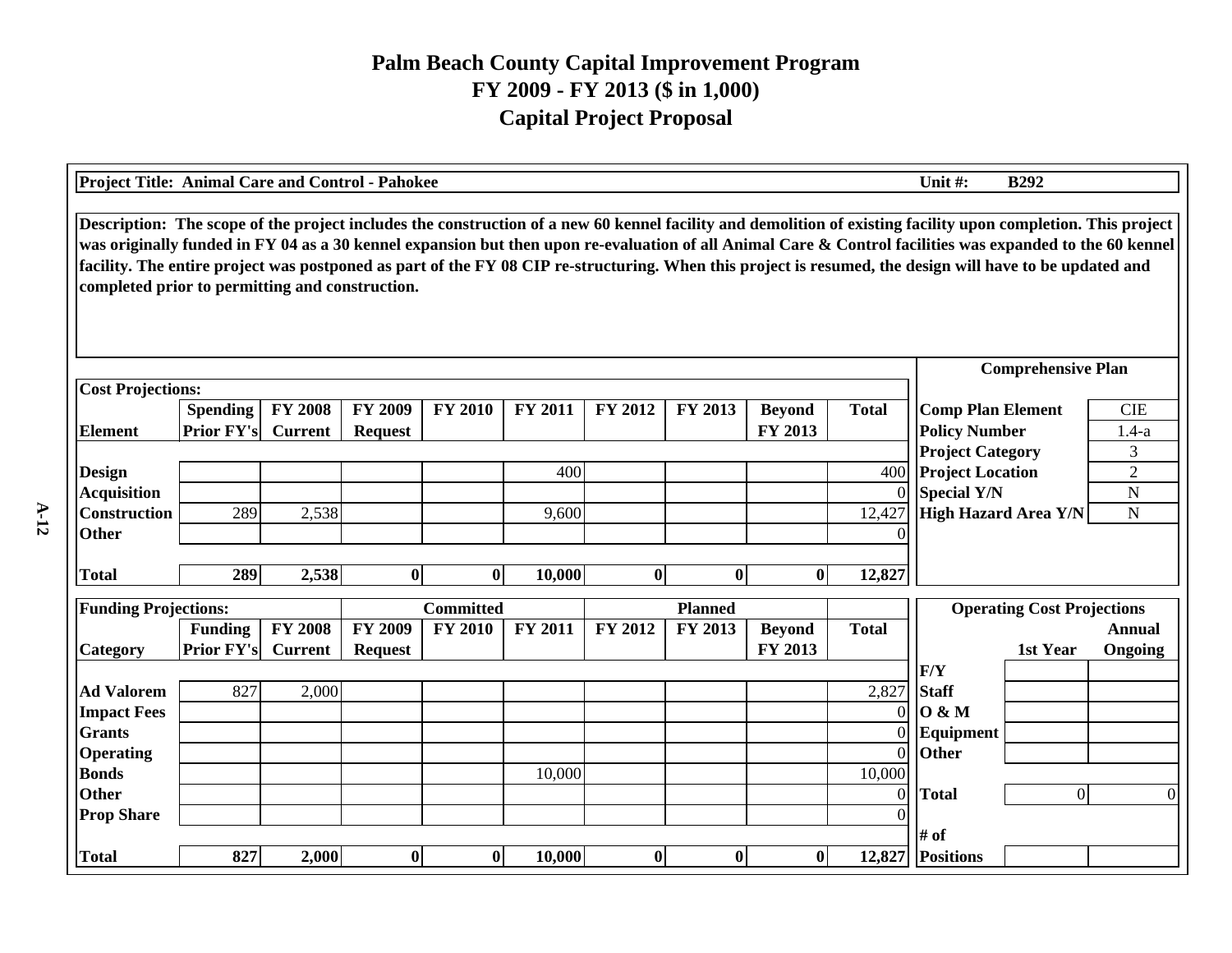| <b>Project Title: Clerk's Record Warehouse</b>                                                                                                                                                                                                                                                                                                                                                                                                                         |                   |                |                |                  |                |         |                |               |                | Unit#:                                   |  |  |  |
|------------------------------------------------------------------------------------------------------------------------------------------------------------------------------------------------------------------------------------------------------------------------------------------------------------------------------------------------------------------------------------------------------------------------------------------------------------------------|-------------------|----------------|----------------|------------------|----------------|---------|----------------|---------------|----------------|------------------------------------------|--|--|--|
| Description: This project includes the design and construction of a new record warehouse for the Clerk and Comptroller to replace facilities currently in<br>the Gov't Center Parking Garage, on the 7th floor of the Courthouse, in Building 509, and to also provide for future growth. The building is to be located<br>at the County's Cherry Road Facility. This warehouse will need to be constructed prior to the build-out of the 7th floor of the Courthouse. |                   |                |                |                  |                |         |                |               |                |                                          |  |  |  |
|                                                                                                                                                                                                                                                                                                                                                                                                                                                                        |                   |                |                |                  |                |         |                |               |                | <b>Comprehensive Plan</b>                |  |  |  |
| <b>Cost Projections:</b>                                                                                                                                                                                                                                                                                                                                                                                                                                               |                   |                |                |                  |                |         |                |               |                |                                          |  |  |  |
|                                                                                                                                                                                                                                                                                                                                                                                                                                                                        | <b>Spending</b>   | <b>FY 2008</b> | <b>FY 2009</b> | <b>FY 2010</b>   | <b>FY 2011</b> | FY 2012 | FY 2013        | <b>Beyond</b> | <b>Total</b>   | <b>Comp Plan Element</b><br><b>CIE</b>   |  |  |  |
| <b>Element</b>                                                                                                                                                                                                                                                                                                                                                                                                                                                         | <b>Prior FY's</b> | <b>Current</b> | <b>Request</b> |                  |                |         |                | FY 2013       |                | <b>Policy Number</b><br>$1.4-a$          |  |  |  |
|                                                                                                                                                                                                                                                                                                                                                                                                                                                                        |                   |                |                |                  |                |         |                |               |                | <b>Project Category</b><br>3             |  |  |  |
| <b>Design</b>                                                                                                                                                                                                                                                                                                                                                                                                                                                          |                   |                |                |                  | 1,000          |         |                |               | 1,000          | <b>Project Location</b><br>$\mathbf{1}$  |  |  |  |
| <b>Acquisition</b>                                                                                                                                                                                                                                                                                                                                                                                                                                                     |                   |                |                |                  |                | 9,000   |                |               | 9,000          | Y<br><b>Special Y/N</b>                  |  |  |  |
| <b>Construction</b><br>Other                                                                                                                                                                                                                                                                                                                                                                                                                                           |                   |                |                |                  |                |         |                |               | $\Omega$<br>∩  | <b>High Hazard Area Y/N</b><br>${\bf N}$ |  |  |  |
|                                                                                                                                                                                                                                                                                                                                                                                                                                                                        |                   |                |                |                  |                |         |                |               |                |                                          |  |  |  |
| <b>Total</b>                                                                                                                                                                                                                                                                                                                                                                                                                                                           | $\bf{0}$          | $\bf{0}$       | $\bf{0}$       | $\bf{0}$         | 1,000          | 9,000   | $\bf{0}$       | $\bf{0}$      | 10,000         |                                          |  |  |  |
| <b>Funding Projections:</b>                                                                                                                                                                                                                                                                                                                                                                                                                                            |                   |                |                | <b>Committed</b> |                |         | <b>Planned</b> |               |                | <b>Operating Cost Projections</b>        |  |  |  |
|                                                                                                                                                                                                                                                                                                                                                                                                                                                                        | Funding           | <b>FY 2008</b> | <b>FY 2009</b> | <b>FY 2010</b>   | <b>FY 2011</b> | FY 2012 | FY 2013        | <b>Beyond</b> | <b>Total</b>   | <b>Annual</b>                            |  |  |  |
| Category                                                                                                                                                                                                                                                                                                                                                                                                                                                               | Prior FY's        | <b>Current</b> | <b>Request</b> |                  |                |         |                | FY 2013       |                | 1st Year<br>Ongoing                      |  |  |  |
|                                                                                                                                                                                                                                                                                                                                                                                                                                                                        |                   |                |                |                  |                |         |                |               |                | F/Y<br>2013 Beyond                       |  |  |  |
| <b>Ad Valorem</b>                                                                                                                                                                                                                                                                                                                                                                                                                                                      |                   |                |                |                  |                |         |                |               | $\Omega$       | <b>Staff</b>                             |  |  |  |
| <b>Impact Fees</b>                                                                                                                                                                                                                                                                                                                                                                                                                                                     |                   |                |                |                  |                |         |                |               | $\Omega$       | 0 & M<br>100<br>105                      |  |  |  |
| <b>Grants</b>                                                                                                                                                                                                                                                                                                                                                                                                                                                          |                   |                |                |                  |                |         |                |               | $\Omega$       | Equipment                                |  |  |  |
| <b>Operating</b>                                                                                                                                                                                                                                                                                                                                                                                                                                                       |                   |                |                |                  |                |         |                |               | $\overline{0}$ | Other                                    |  |  |  |
| <b>Bonds</b>                                                                                                                                                                                                                                                                                                                                                                                                                                                           |                   |                |                |                  | 1,000          | 9,000   |                |               | 10,000         |                                          |  |  |  |
| <b>Other</b>                                                                                                                                                                                                                                                                                                                                                                                                                                                           |                   |                |                |                  |                |         |                |               | $\overline{0}$ | 100<br><b>Total</b><br>105               |  |  |  |
| <b>Prop Share</b>                                                                                                                                                                                                                                                                                                                                                                                                                                                      |                   |                |                |                  |                |         |                |               |                |                                          |  |  |  |
|                                                                                                                                                                                                                                                                                                                                                                                                                                                                        |                   |                |                |                  |                |         |                |               |                | # of                                     |  |  |  |
| <b>Total</b>                                                                                                                                                                                                                                                                                                                                                                                                                                                           | $\bf{0}$          | $\bf{0}$       | $\bf{0}$       | $\bf{0}$         | 1,000          | 9,000   | $\bf{0}$       | $\mathbf{0}$  | 10,000         | <b>Positions</b>                         |  |  |  |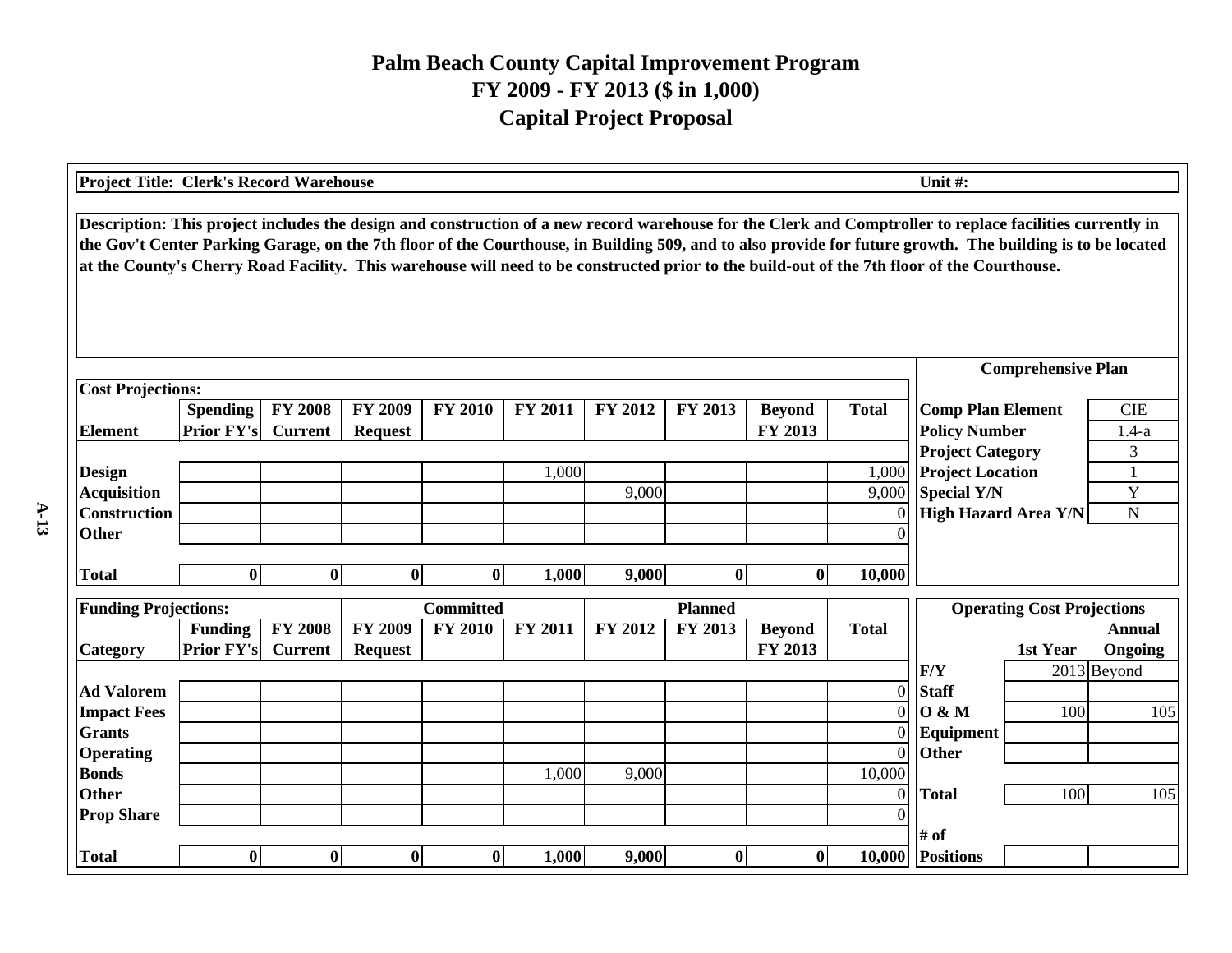| <b>Project Title: Community Services Building</b>                                                                                                                                                                                                                                                                                                                                   |                   |                |                |                  |         |         |                  |               |                | Unit #:                                            |                                   |                   |
|-------------------------------------------------------------------------------------------------------------------------------------------------------------------------------------------------------------------------------------------------------------------------------------------------------------------------------------------------------------------------------------|-------------------|----------------|----------------|------------------|---------|---------|------------------|---------------|----------------|----------------------------------------------------|-----------------------------------|-------------------|
| Description: This project includes the design and construction of a new 65,000 sf building for the Community Services Department. The timing of this<br>relocation is based on the need to vacate the property to accommodate the WPB Transit Oriented Development proposal, if approved. Location will be at<br>the Cherry Road Facility or at Airport Center depending on timing. |                   |                |                |                  |         |         |                  |               |                |                                                    |                                   |                   |
|                                                                                                                                                                                                                                                                                                                                                                                     |                   |                |                |                  |         |         |                  |               |                |                                                    | <b>Comprehensive Plan</b>         |                   |
| <b>Cost Projections:</b>                                                                                                                                                                                                                                                                                                                                                            |                   |                |                |                  |         |         |                  |               |                |                                                    |                                   |                   |
|                                                                                                                                                                                                                                                                                                                                                                                     | <b>Spending</b>   | <b>FY 2008</b> | <b>FY 2009</b> | <b>FY 2010</b>   | FY 2011 | FY 2012 | FY 2013          | <b>Beyond</b> | <b>Total</b>   | <b>Comp Plan Element</b>                           |                                   | <b>CIE</b>        |
| <b>Element</b>                                                                                                                                                                                                                                                                                                                                                                      | <b>Prior FY's</b> | <b>Current</b> | <b>Request</b> |                  |         |         |                  | FY 2013       |                | <b>Policy Number</b>                               |                                   | $1.4-a$           |
| <b>Design</b>                                                                                                                                                                                                                                                                                                                                                                       |                   |                |                |                  | 2,500   |         |                  |               | 2,500          | <b>Project Category</b><br><b>Project Location</b> |                                   | 3<br>$\mathbf{1}$ |
| <b>Acquisition</b>                                                                                                                                                                                                                                                                                                                                                                  |                   |                |                |                  |         |         |                  |               | $\Omega$       | <b>Special Y/N</b>                                 |                                   | $\mathbf Y$       |
| <b>Construction</b>                                                                                                                                                                                                                                                                                                                                                                 |                   |                |                |                  |         | 18,500  |                  |               | 18,500         | <b>High Hazard Area Y/N</b>                        |                                   | $\mathbf N$       |
| <b>Other</b>                                                                                                                                                                                                                                                                                                                                                                        |                   |                |                |                  |         |         |                  |               |                |                                                    |                                   |                   |
|                                                                                                                                                                                                                                                                                                                                                                                     |                   |                |                |                  |         |         |                  |               |                |                                                    |                                   |                   |
| <b>Total</b>                                                                                                                                                                                                                                                                                                                                                                        | $\bf{0}$          | $\bf{0}$       | $\mathbf{0}$   | $\bf{0}$         | 2,500   | 18,500  | $\bf{0}$         | $\mathbf{0}$  | 21,000         |                                                    |                                   |                   |
| <b>Funding Projections:</b>                                                                                                                                                                                                                                                                                                                                                         |                   |                |                | <b>Committed</b> |         |         | <b>Planned</b>   |               |                |                                                    | <b>Operating Cost Projections</b> |                   |
|                                                                                                                                                                                                                                                                                                                                                                                     | <b>Funding</b>    | <b>FY 2008</b> | <b>FY 2009</b> | <b>FY 2010</b>   | FY 2011 | FY 2012 | FY 2013          | <b>Beyond</b> | <b>Total</b>   |                                                    |                                   | <b>Annual</b>     |
| Category                                                                                                                                                                                                                                                                                                                                                                            | <b>Prior FY's</b> | <b>Current</b> | <b>Request</b> |                  |         |         |                  | FY 2013       |                |                                                    | 1st Year                          | Ongoing           |
|                                                                                                                                                                                                                                                                                                                                                                                     |                   |                |                |                  |         |         |                  |               |                | F/Y                                                |                                   | 2014 Beyond       |
| <b>Ad Valorem</b>                                                                                                                                                                                                                                                                                                                                                                   |                   |                |                |                  |         |         |                  |               | $\overline{0}$ | <b>Staff</b>                                       |                                   |                   |
| <b>Impact Fees</b>                                                                                                                                                                                                                                                                                                                                                                  |                   |                |                |                  |         |         |                  |               | $\Omega$       | 0 & M                                              | 100                               | 105               |
| <b>Grants</b>                                                                                                                                                                                                                                                                                                                                                                       |                   |                |                |                  |         |         |                  |               |                | Equipment                                          |                                   |                   |
| <b>Operating</b>                                                                                                                                                                                                                                                                                                                                                                    |                   |                |                |                  |         |         |                  |               | $\Omega$       | Other                                              |                                   |                   |
| <b>Bonds</b>                                                                                                                                                                                                                                                                                                                                                                        |                   |                |                |                  | 2,500   | 18,500  |                  |               | 21,000         |                                                    |                                   |                   |
| <b>Other</b>                                                                                                                                                                                                                                                                                                                                                                        |                   |                |                |                  |         |         |                  |               | $\Omega$       | <b>Total</b>                                       | 100                               | 105               |
| <b>Prop Share</b>                                                                                                                                                                                                                                                                                                                                                                   |                   |                |                |                  |         |         |                  |               |                |                                                    |                                   |                   |
|                                                                                                                                                                                                                                                                                                                                                                                     |                   |                |                |                  |         |         |                  |               |                | # of                                               |                                   |                   |
| <b>Total</b>                                                                                                                                                                                                                                                                                                                                                                        | $\bf{0}$          | $\bf{0}$       | $\bf{0}$       | $\bf{0}$         | 2,500   | 18,500  | $\boldsymbol{0}$ | $\mathbf{0}$  |                | 21,000 Positions                                   |                                   |                   |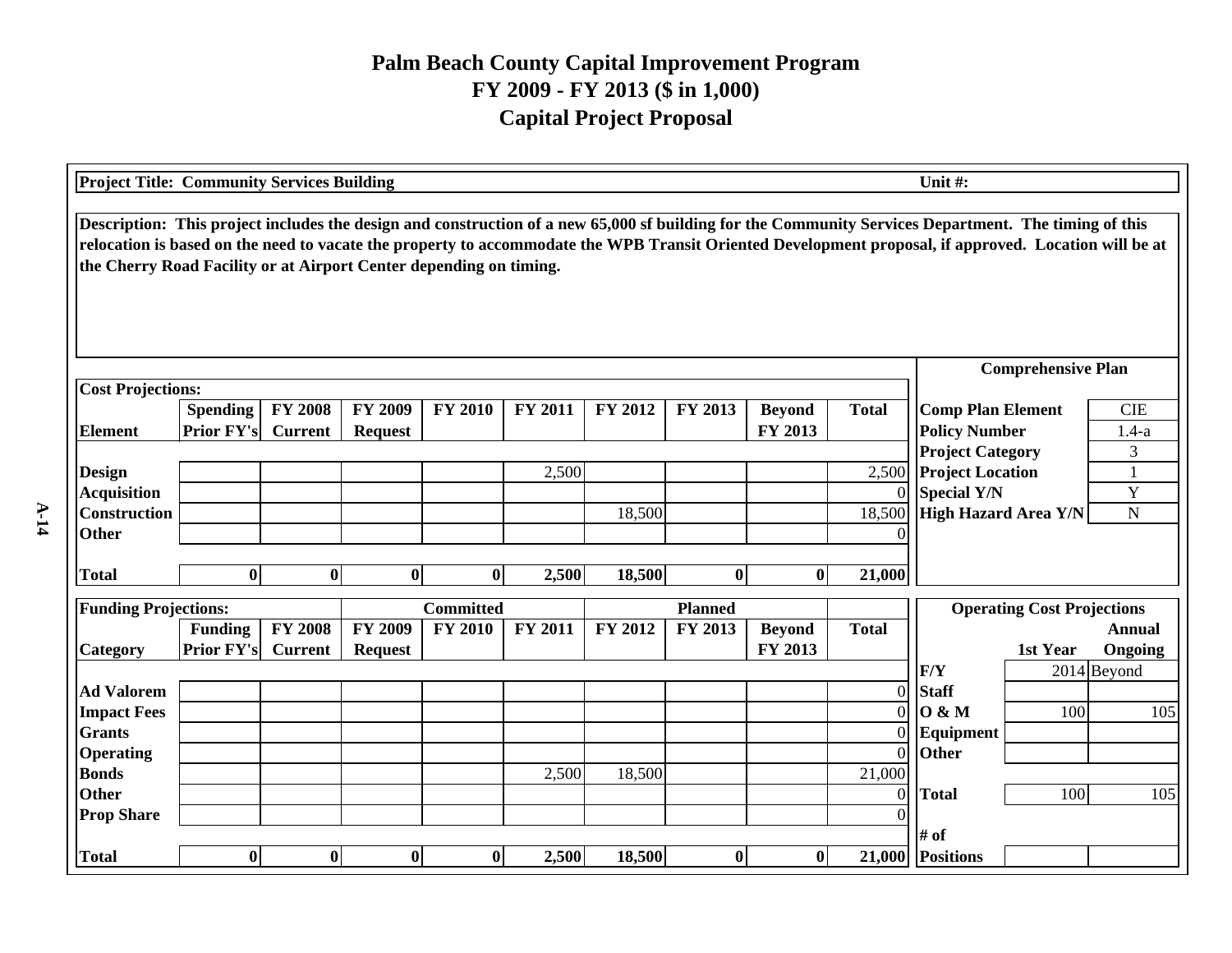| <b>Project Title: Courthouse 8th Floor</b>                                                                                                                                                               |                                      |                                  |                           |                  |          |                |                |                          |                  | Unit #:                                          | <b>B373</b>                       |                       |
|----------------------------------------------------------------------------------------------------------------------------------------------------------------------------------------------------------|--------------------------------------|----------------------------------|---------------------------|------------------|----------|----------------|----------------|--------------------------|------------------|--------------------------------------------------|-----------------------------------|-----------------------|
| Description: This project will allow for the build-out of the 8th floor of the Main Courthouse for programs and services determined to be necessary by the<br>update to the Judicial Center Master Plan. |                                      |                                  |                           |                  |          |                |                |                          |                  |                                                  |                                   |                       |
|                                                                                                                                                                                                          |                                      |                                  |                           |                  |          |                |                |                          |                  |                                                  | <b>Comprehensive Plan</b>         |                       |
| <b>Cost Projections:</b>                                                                                                                                                                                 |                                      |                                  |                           |                  |          |                |                |                          |                  |                                                  |                                   |                       |
| <b>Element</b>                                                                                                                                                                                           | <b>Spending</b><br><b>Prior FY's</b> | <b>FY 2008</b><br><b>Current</b> | FY 2009<br><b>Request</b> | <b>FY 2010</b>   | FY 2011  | <b>FY 2012</b> | FY 2013        | <b>Beyond</b><br>FY 2013 | <b>Total</b>     | <b>Comp Plan Element</b><br><b>Policy Number</b> |                                   | <b>CIE</b><br>$1.4-a$ |
|                                                                                                                                                                                                          |                                      |                                  |                           |                  |          |                |                |                          |                  | <b>Project Category</b>                          |                                   | 3                     |
| <b>Design</b>                                                                                                                                                                                            |                                      | 200                              |                           |                  |          |                | 800            |                          | 1,000            | <b>Project Location</b>                          |                                   | $\overline{2}$        |
| <b>Acquisition</b>                                                                                                                                                                                       |                                      |                                  |                           |                  |          |                |                |                          | $\Omega$         | <b>Special Y/N</b>                               |                                   | ${\bf N}$             |
| <b>Construction</b>                                                                                                                                                                                      |                                      | 5,620                            |                           |                  |          |                |                |                          | 5,620            | High Hazard Area Y/N                             |                                   | $\mathbf N$           |
| <b>Other</b>                                                                                                                                                                                             |                                      | 172                              |                           |                  |          |                |                |                          | 172              |                                                  |                                   |                       |
| <b>Total</b>                                                                                                                                                                                             | $\bf{0}$                             | 5,992                            | $\bf{0}$                  | $\bf{0}$         | $\bf{0}$ | $\bf{0}$       | 800            | $\mathbf{0}$             | 6,792            |                                                  |                                   |                       |
| <b>Funding Projections:</b>                                                                                                                                                                              |                                      |                                  |                           | <b>Committed</b> |          |                | <b>Planned</b> |                          |                  |                                                  | <b>Operating Cost Projections</b> |                       |
|                                                                                                                                                                                                          | <b>Funding</b>                       | <b>FY 2008</b>                   | <b>FY 2009</b>            | <b>FY 2010</b>   | FY 2011  | FY 2012        | FY 2013        | <b>Beyond</b>            | <b>Total</b>     |                                                  |                                   | <b>Annual</b>         |
| <b>Category</b>                                                                                                                                                                                          | <b>Prior FY's</b>                    | <b>Current</b>                   | <b>Request</b>            |                  |          |                |                | FY 2013                  |                  |                                                  | 1st Year                          | Ongoing               |
|                                                                                                                                                                                                          |                                      |                                  |                           |                  |          |                |                |                          |                  | F/Y                                              |                                   |                       |
| <b>Ad Valorem</b>                                                                                                                                                                                        |                                      |                                  |                           |                  |          |                |                |                          | $\boldsymbol{0}$ | <b>Staff</b>                                     |                                   |                       |
| <b>Impact Fees</b>                                                                                                                                                                                       | 5,992                                |                                  |                           |                  |          |                | 800            |                          | 6,792            | 0 & M                                            |                                   |                       |
| <b>Grants</b>                                                                                                                                                                                            |                                      |                                  |                           |                  |          |                |                |                          | $\Omega$         | Equipment                                        |                                   |                       |
| <b>Operating</b>                                                                                                                                                                                         |                                      |                                  |                           |                  |          |                |                |                          | $\overline{0}$   | Other                                            |                                   |                       |
| <b>Bonds</b>                                                                                                                                                                                             |                                      |                                  |                           |                  |          |                |                |                          |                  |                                                  |                                   |                       |
| <b>Other</b>                                                                                                                                                                                             |                                      |                                  |                           |                  |          |                |                |                          | $\overline{0}$   | <b>Total</b>                                     | $\overline{0}$                    | $\Omega$              |
| <b>Prop Share</b>                                                                                                                                                                                        |                                      |                                  |                           |                  |          |                |                |                          |                  | # of                                             |                                   |                       |
| <b>Total</b>                                                                                                                                                                                             | 5,992                                | $\boldsymbol{0}$                 | $\bf{0}$                  | $\boldsymbol{0}$ | $\bf{0}$ | $\bf{0}$       | 800            | $\bf{0}$                 | 6,792            | <b>Positions</b>                                 |                                   |                       |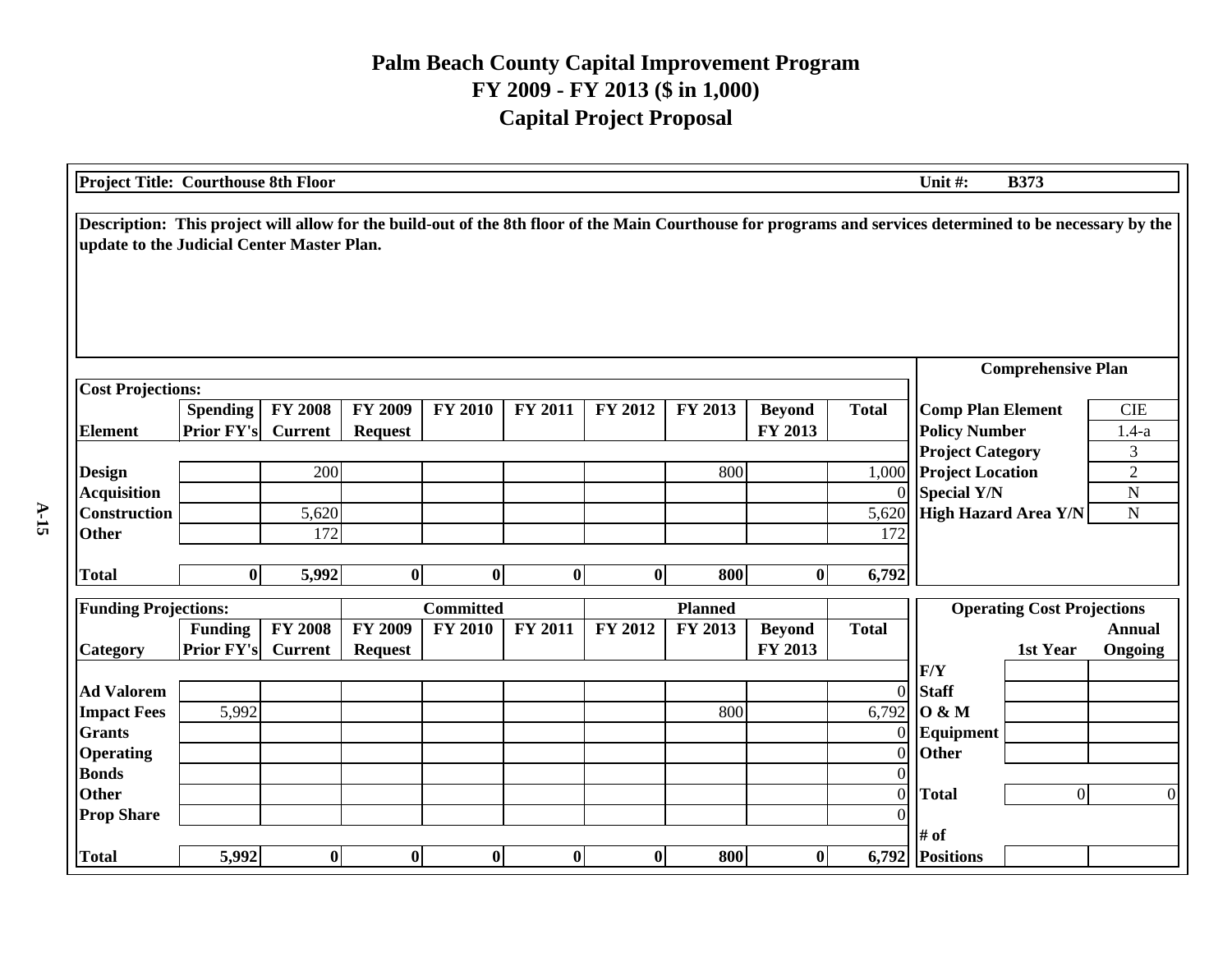| <b>Project Title: Courthouse Jury Assembly</b> |                                      |                                  |                           |                  |                |                |                |                          |                | Unit #:                                                                                                                              |
|------------------------------------------------|--------------------------------------|----------------------------------|---------------------------|------------------|----------------|----------------|----------------|--------------------------|----------------|--------------------------------------------------------------------------------------------------------------------------------------|
|                                                |                                      |                                  |                           |                  |                |                |                |                          |                | Description: This project will allow for the build-out of the second Jury Assembly room located on 1st floor of the Main Courthouse. |
|                                                |                                      |                                  |                           |                  |                |                |                |                          |                | <b>Comprehensive Plan</b>                                                                                                            |
| <b>Cost Projections:</b>                       |                                      |                                  |                           |                  |                |                |                |                          |                |                                                                                                                                      |
| <b>Element</b>                                 | <b>Spending</b><br><b>Prior FY's</b> | <b>FY 2008</b><br><b>Current</b> | FY 2009<br><b>Request</b> | <b>FY 2010</b>   | <b>FY 2011</b> | <b>FY 2012</b> | FY 2013        | <b>Beyond</b><br>FY 2013 | <b>Total</b>   | <b>Comp Plan Element</b><br><b>CIE</b><br><b>Policy Number</b><br>$1.4-a$                                                            |
|                                                |                                      |                                  |                           |                  |                |                |                |                          |                | <b>Project Category</b><br>3                                                                                                         |
| <b>Design</b>                                  |                                      |                                  |                           | 1,700            |                |                |                |                          | 1,700          | $\overline{2}$<br><b>Project Location</b>                                                                                            |
| <b>Acquisition</b>                             |                                      |                                  |                           |                  |                |                |                |                          | $\Omega$       | <b>Special Y/N</b><br>$\mathbf N$                                                                                                    |
| <b>Construction</b>                            |                                      |                                  |                           |                  |                |                |                |                          |                | <b>High Hazard Area Y/N</b><br>${\bf N}$                                                                                             |
| <b>Other</b>                                   |                                      |                                  |                           |                  |                |                |                |                          |                |                                                                                                                                      |
| <b>Total</b>                                   | $\mathbf{0}$                         | $\bf{0}$                         | $\boldsymbol{0}$          | 1,700            | $\mathbf{0}$   | $\bf{0}$       | $\bf{0}$       | $\bf{0}$                 | 1,700          |                                                                                                                                      |
|                                                |                                      |                                  |                           |                  |                |                |                |                          |                |                                                                                                                                      |
| <b>Funding Projections:</b>                    |                                      |                                  |                           | <b>Committed</b> |                |                | <b>Planned</b> |                          |                | <b>Operating Cost Projections</b>                                                                                                    |
|                                                | <b>Funding</b><br>Prior FY's         | <b>FY 2008</b>                   | <b>FY 2009</b>            | <b>FY 2010</b>   | FY 2011        | FY 2012        | FY 2013        | <b>Beyond</b><br>FY 2013 | <b>Total</b>   | <b>Annual</b>                                                                                                                        |
| <b>Category</b>                                |                                      | <b>Current</b>                   | <b>Request</b>            |                  |                |                |                |                          |                | Ongoing<br>1st Year<br>F/Y<br>2011 Beyond                                                                                            |
| <b>Ad Valorem</b>                              |                                      |                                  |                           |                  |                |                |                |                          | $\overline{0}$ | <b>Staff</b>                                                                                                                         |
| <b>Impact Fees</b>                             |                                      |                                  |                           | 1,700            |                |                |                |                          | 1,700          | 0 & M<br>100<br>105                                                                                                                  |
| <b>Grants</b>                                  |                                      |                                  |                           |                  |                |                |                |                          | $\overline{0}$ | Equipment                                                                                                                            |
| <b>Operating</b>                               |                                      |                                  |                           |                  |                |                |                |                          | $\overline{0}$ | <b>Other</b>                                                                                                                         |
| <b>Bonds</b>                                   |                                      |                                  |                           |                  |                |                |                |                          |                |                                                                                                                                      |
| <b>Other</b>                                   |                                      |                                  |                           |                  |                |                |                |                          | $\overline{0}$ | 100<br><b>Total</b><br>105                                                                                                           |
| <b>Prop Share</b>                              |                                      |                                  |                           |                  |                |                |                |                          |                |                                                                                                                                      |
|                                                |                                      |                                  |                           |                  |                |                |                |                          |                | # of                                                                                                                                 |
| <b>Total</b>                                   | $\bf{0}$                             | $\mathbf{0}$                     | $\bf{0}$                  | 1,700            | $\bf{0}$       | $\bf{0}$       | $\bf{0}$       | $\boldsymbol{0}$         |                | 1,700 Positions                                                                                                                      |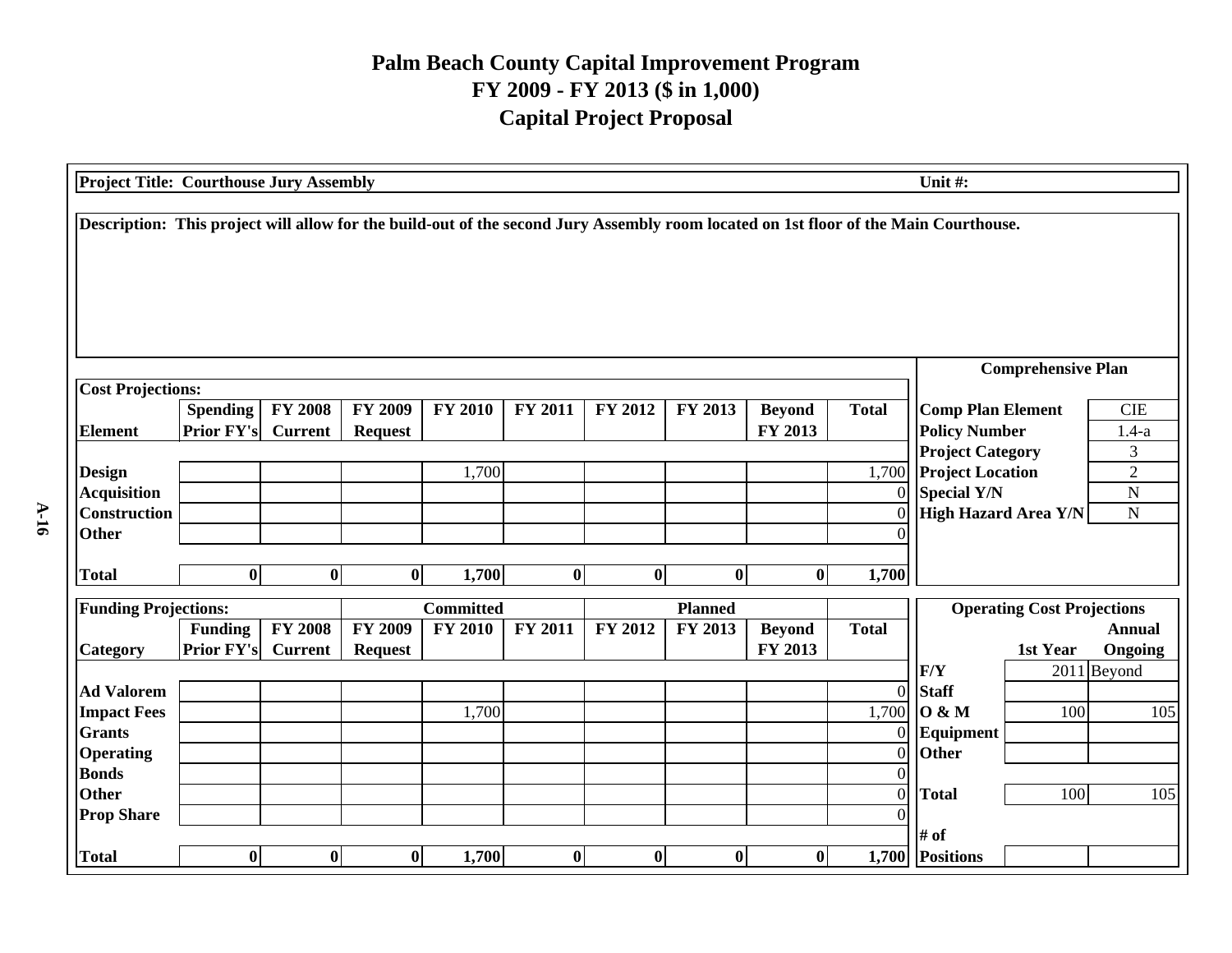| <b>Project Title: Four Points Renovations</b>                                                                                                                                                                                                                                                                                                                                                                                                                                                                                                                                                                                                                                                                                                                                                                                                                                                                                                                                                                                                                                                                                                    |                                             |                                  |                                  |                  |                |                      |                |                          |              | Unit #:                                                                  | <b>B381</b>                       |                          |
|--------------------------------------------------------------------------------------------------------------------------------------------------------------------------------------------------------------------------------------------------------------------------------------------------------------------------------------------------------------------------------------------------------------------------------------------------------------------------------------------------------------------------------------------------------------------------------------------------------------------------------------------------------------------------------------------------------------------------------------------------------------------------------------------------------------------------------------------------------------------------------------------------------------------------------------------------------------------------------------------------------------------------------------------------------------------------------------------------------------------------------------------------|---------------------------------------------|----------------------------------|----------------------------------|------------------|----------------|----------------------|----------------|--------------------------|--------------|--------------------------------------------------------------------------|-----------------------------------|--------------------------|
| Description: As part of the FY 08 CIP process, the scope of this project was changed substantially. The revised scope of the project will 1) replace the<br>above ceiling existing package AC units with a chilled water system. 2) upgrade to meet current code for a single tenant public owner, 3) tenant specific<br>renovations to meet operational requirements and 4) hardening of entire building (window/door, walls and back-up power) to act as an EOC annex,<br>support space and recovery center. The tenants of the space will be Purchasing, SBE, Headstart Adm, Consumer Affairs, Youth Affairs and PBSO Traffic<br>Unit. Included in the scope of this project is also the renovation of the Cherry Rd Gym for PBSO Training Bureau, the original tenant of Four Points that<br>was relocated during the FY 08 CIP project. Funding from 3804-B405 (2.5M) and revenues received from the use of the Skees rd. property (2.4M) are also<br>shown as other funding sources for this project. The project also replaces the project previously called PBSO Four Points Renewal and Replacement and<br>Renovation in the FY 07 CIP. |                                             |                                  |                                  |                  |                |                      |                |                          |              |                                                                          |                                   |                          |
|                                                                                                                                                                                                                                                                                                                                                                                                                                                                                                                                                                                                                                                                                                                                                                                                                                                                                                                                                                                                                                                                                                                                                  |                                             |                                  |                                  |                  |                |                      |                |                          |              |                                                                          | <b>Comprehensive Plan</b>         |                          |
| <b>Cost Projections:</b><br><b>Element</b>                                                                                                                                                                                                                                                                                                                                                                                                                                                                                                                                                                                                                                                                                                                                                                                                                                                                                                                                                                                                                                                                                                       | <b>Spending</b><br><b>Prior FY's</b>        | <b>FY 2008</b><br><b>Current</b> | <b>FY 2009</b><br><b>Request</b> | <b>FY 2010</b>   | <b>FY 2011</b> | <b>FY 2012</b>       | FY 2013        | <b>Beyond</b><br>FY 2013 | <b>Total</b> | <b>Comp Plan Element</b><br><b>Policy Number</b>                         |                                   | <b>CIE</b><br>$1.4-a$    |
| <b>Design</b><br><b>Acquisition</b>                                                                                                                                                                                                                                                                                                                                                                                                                                                                                                                                                                                                                                                                                                                                                                                                                                                                                                                                                                                                                                                                                                              |                                             | 700                              |                                  |                  |                |                      |                |                          | 700          | <b>Project Category</b><br><b>Project Location</b><br><b>Special Y/N</b> |                                   | 3<br>Y                   |
| <b>Construction</b><br><b>Other</b>                                                                                                                                                                                                                                                                                                                                                                                                                                                                                                                                                                                                                                                                                                                                                                                                                                                                                                                                                                                                                                                                                                              |                                             |                                  | 16,500                           | 16,500           |                | High Hazard Area Y/N | N              |                          |              |                                                                          |                                   |                          |
| <b>Total</b>                                                                                                                                                                                                                                                                                                                                                                                                                                                                                                                                                                                                                                                                                                                                                                                                                                                                                                                                                                                                                                                                                                                                     | $\bf{0}$                                    | 700                              | 16,500                           | $\boldsymbol{0}$ | $\mathbf{0}$   | $\boldsymbol{0}$     | $\bf{0}$       | $\bf{0}$                 | 17,200       |                                                                          |                                   |                          |
| <b>Funding Projections:</b>                                                                                                                                                                                                                                                                                                                                                                                                                                                                                                                                                                                                                                                                                                                                                                                                                                                                                                                                                                                                                                                                                                                      |                                             |                                  |                                  | <b>Committed</b> |                |                      | <b>Planned</b> |                          |              |                                                                          | <b>Operating Cost Projections</b> |                          |
| Category                                                                                                                                                                                                                                                                                                                                                                                                                                                                                                                                                                                                                                                                                                                                                                                                                                                                                                                                                                                                                                                                                                                                         | <b>Funding</b><br><b>Prior FY's</b>         | <b>FY 2008</b><br><b>Current</b> | FY 2009<br><b>Request</b>        | <b>FY 2010</b>   | <b>FY 2011</b> | FY 2012              | FY 2013        | <b>Beyond</b><br>FY 2013 | <b>Total</b> |                                                                          | 1st Year                          | <b>Annual</b><br>Ongoing |
| <b>Ad Valorem</b>                                                                                                                                                                                                                                                                                                                                                                                                                                                                                                                                                                                                                                                                                                                                                                                                                                                                                                                                                                                                                                                                                                                                | 700                                         |                                  |                                  |                  |                |                      |                |                          | 700          | F/Y<br><b>Staff</b>                                                      |                                   |                          |
| <b>Impact Fees</b><br><b>Grants</b>                                                                                                                                                                                                                                                                                                                                                                                                                                                                                                                                                                                                                                                                                                                                                                                                                                                                                                                                                                                                                                                                                                              |                                             |                                  |                                  |                  |                |                      |                |                          | $\Omega$     | <b>O</b> & M<br>Equipment                                                |                                   |                          |
| <b>Operating</b><br><b>Bonds</b>                                                                                                                                                                                                                                                                                                                                                                                                                                                                                                                                                                                                                                                                                                                                                                                                                                                                                                                                                                                                                                                                                                                 |                                             |                                  | 14,100*                          |                  |                |                      |                |                          | 14,100       | Other                                                                    |                                   |                          |
| <b>Other</b><br><b>Prop Share</b>                                                                                                                                                                                                                                                                                                                                                                                                                                                                                                                                                                                                                                                                                                                                                                                                                                                                                                                                                                                                                                                                                                                |                                             |                                  | 2,400                            |                  |                |                      |                |                          | 2,400        | <b>Total</b>                                                             | $\Omega$                          |                          |
|                                                                                                                                                                                                                                                                                                                                                                                                                                                                                                                                                                                                                                                                                                                                                                                                                                                                                                                                                                                                                                                                                                                                                  | * 9,500 approved in FY 07 for this project. |                                  |                                  |                  |                |                      |                |                          |              | # of                                                                     |                                   |                          |
| <b>Total</b>                                                                                                                                                                                                                                                                                                                                                                                                                                                                                                                                                                                                                                                                                                                                                                                                                                                                                                                                                                                                                                                                                                                                     | 700                                         | $\bf{0}$                         | 16,500                           | $\bf{0}$         | $\bf{0}$       | $\boldsymbol{0}$     | $\bf{0}$       | $\bf{0}$                 | 17,200       | <b>Positions</b>                                                         |                                   |                          |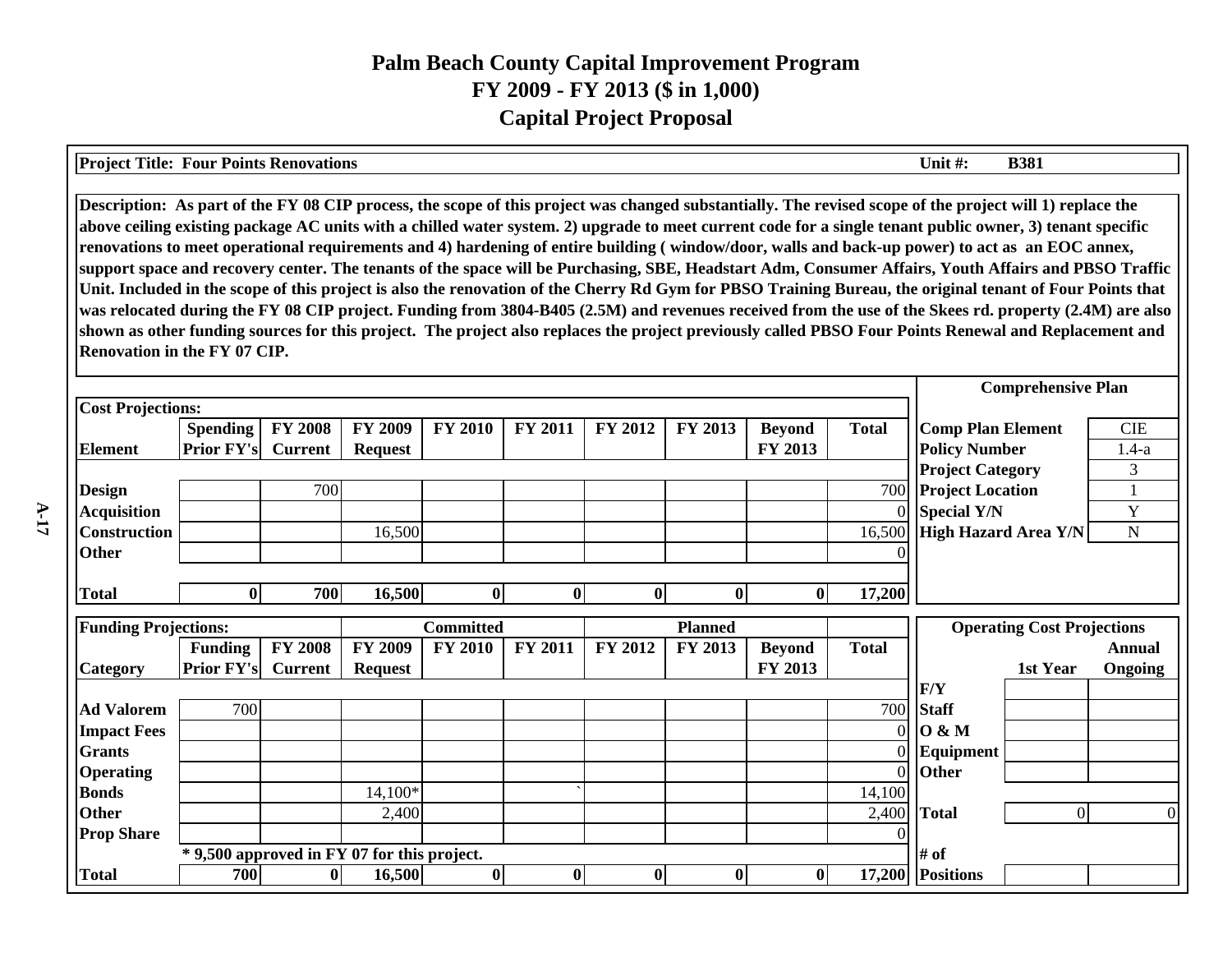| <b>Project Title: Government Center Connect A/C to CEP</b> |                                                                                                                                                                                                                                                                                                                                                                                                                                                                                                                                                                                                                                                                                                                                                                                                                                                                                                                                             |                |                |                           |                |                  |                |               |                   | Unit #:                                       | <b>B308</b>                       |                     |  |  |
|------------------------------------------------------------|---------------------------------------------------------------------------------------------------------------------------------------------------------------------------------------------------------------------------------------------------------------------------------------------------------------------------------------------------------------------------------------------------------------------------------------------------------------------------------------------------------------------------------------------------------------------------------------------------------------------------------------------------------------------------------------------------------------------------------------------------------------------------------------------------------------------------------------------------------------------------------------------------------------------------------------------|----------------|----------------|---------------------------|----------------|------------------|----------------|---------------|-------------------|-----------------------------------------------|-----------------------------------|---------------------|--|--|
|                                                            | Description: This provides for additional funds to the initial funding provided in FY 04 and FY 07. The project includes the upgrade to the existing<br>Central Energy Plan (CEP) with new chillers and mechanical equipment to serve the Judicial Center Complex, Government Center, 1916 Courthouse, and<br>also with capability for the replacement chiller for a future 250,000 sf office building. The project includes replacing three of the four existing chillers at<br>this time (3 new 1,450 ton chillers), and the 4th chiller (existing 650 ton) will be replaced at the time the Block D Courthouse is constructed. This project<br>will also address whether to change refrigerant, and will include upgrading the electrical equipment and replacing of the 2 existing 1,500 KW generators<br>with new 2,500 KW generators to serve the new larger chillers. This project includes both the Dixie and 3rd Street crossings. |                |                |                           |                |                  |                |               |                   |                                               |                                   |                     |  |  |
|                                                            |                                                                                                                                                                                                                                                                                                                                                                                                                                                                                                                                                                                                                                                                                                                                                                                                                                                                                                                                             |                |                | <b>Comprehensive Plan</b> |                |                  |                |               |                   |                                               |                                   |                     |  |  |
| <b>Cost Projections:</b>                                   |                                                                                                                                                                                                                                                                                                                                                                                                                                                                                                                                                                                                                                                                                                                                                                                                                                                                                                                                             |                |                |                           |                |                  |                |               |                   |                                               |                                   |                     |  |  |
|                                                            | <b>Spending</b>                                                                                                                                                                                                                                                                                                                                                                                                                                                                                                                                                                                                                                                                                                                                                                                                                                                                                                                             | <b>FY 2008</b> | <b>FY 2009</b> | <b>FY 2010</b>            | <b>FY 2011</b> | <b>FY 2012</b>   | <b>FY 2013</b> | <b>Beyond</b> | <b>Total</b>      | <b>Comp Plan Element</b>                      |                                   | <b>CIE</b>          |  |  |
| <b>Element</b>                                             | <b>Prior FY's</b>                                                                                                                                                                                                                                                                                                                                                                                                                                                                                                                                                                                                                                                                                                                                                                                                                                                                                                                           | <b>Current</b> | <b>Request</b> |                           |                |                  |                | FY 2013       |                   | <b>Policy Number</b>                          |                                   | $1.4-a$             |  |  |
|                                                            |                                                                                                                                                                                                                                                                                                                                                                                                                                                                                                                                                                                                                                                                                                                                                                                                                                                                                                                                             |                |                |                           |                |                  |                |               |                   | <b>Project Category</b>                       |                                   | 3                   |  |  |
| <b>Design</b><br><b>Acquisition</b>                        |                                                                                                                                                                                                                                                                                                                                                                                                                                                                                                                                                                                                                                                                                                                                                                                                                                                                                                                                             | 1,000          |                |                           |                |                  |                |               | 1,000<br>$\Omega$ | <b>Project Location</b><br><b>Special Y/N</b> |                                   | $\overline{2}$<br>N |  |  |
| <b>Construction</b>                                        | 71                                                                                                                                                                                                                                                                                                                                                                                                                                                                                                                                                                                                                                                                                                                                                                                                                                                                                                                                          | 4,074          | 10,000         |                           |                |                  |                |               | 14,145            | <b>High Hazard Area Y/N</b>                   |                                   | $\mathbf N$         |  |  |
| <b>Other</b>                                               |                                                                                                                                                                                                                                                                                                                                                                                                                                                                                                                                                                                                                                                                                                                                                                                                                                                                                                                                             |                |                |                           |                |                  |                |               |                   |                                               |                                   |                     |  |  |
|                                                            |                                                                                                                                                                                                                                                                                                                                                                                                                                                                                                                                                                                                                                                                                                                                                                                                                                                                                                                                             |                |                |                           |                |                  |                |               |                   |                                               |                                   |                     |  |  |
| <b>Total</b>                                               | 71                                                                                                                                                                                                                                                                                                                                                                                                                                                                                                                                                                                                                                                                                                                                                                                                                                                                                                                                          | 5,074          | 10,000         | $\bf{0}$                  | $\bf{0}$       | $\bf{0}$         | $\mathbf 0$    | $\mathbf{0}$  | 15,145            |                                               |                                   |                     |  |  |
|                                                            |                                                                                                                                                                                                                                                                                                                                                                                                                                                                                                                                                                                                                                                                                                                                                                                                                                                                                                                                             |                |                | <b>Committed</b>          |                |                  | <b>Planned</b> |               |                   |                                               |                                   |                     |  |  |
| <b>Funding Projections:</b>                                | <b>Funding</b>                                                                                                                                                                                                                                                                                                                                                                                                                                                                                                                                                                                                                                                                                                                                                                                                                                                                                                                              | <b>FY 2008</b> | <b>FY 2009</b> | <b>FY 2010</b>            | FY 2011        | FY 2012          | FY 2013        | <b>Beyond</b> | <b>Total</b>      |                                               | <b>Operating Cost Projections</b> | <b>Annual</b>       |  |  |
| <b>Category</b>                                            | <b>Prior FY's</b>                                                                                                                                                                                                                                                                                                                                                                                                                                                                                                                                                                                                                                                                                                                                                                                                                                                                                                                           | <b>Current</b> | <b>Request</b> |                           |                |                  |                | FY 2013       |                   |                                               | 1st Year                          | Ongoing             |  |  |
|                                                            |                                                                                                                                                                                                                                                                                                                                                                                                                                                                                                                                                                                                                                                                                                                                                                                                                                                                                                                                             |                |                |                           |                |                  |                |               |                   | F/Y                                           |                                   |                     |  |  |
| <b>Ad Valorem</b>                                          | 5,145                                                                                                                                                                                                                                                                                                                                                                                                                                                                                                                                                                                                                                                                                                                                                                                                                                                                                                                                       |                |                |                           |                |                  |                |               | 5,145             | <b>Staff</b>                                  |                                   |                     |  |  |
| <b>Impact Fees</b>                                         |                                                                                                                                                                                                                                                                                                                                                                                                                                                                                                                                                                                                                                                                                                                                                                                                                                                                                                                                             |                |                |                           |                |                  |                |               | $\Omega$          | <b>O</b> & M                                  |                                   |                     |  |  |
| <b>Grants</b>                                              |                                                                                                                                                                                                                                                                                                                                                                                                                                                                                                                                                                                                                                                                                                                                                                                                                                                                                                                                             |                |                |                           |                |                  |                |               |                   | Equipment                                     |                                   |                     |  |  |
| <b>Operating</b>                                           |                                                                                                                                                                                                                                                                                                                                                                                                                                                                                                                                                                                                                                                                                                                                                                                                                                                                                                                                             |                |                |                           |                |                  |                |               | $\Omega$          | Other                                         |                                   |                     |  |  |
| <b>Bonds</b>                                               |                                                                                                                                                                                                                                                                                                                                                                                                                                                                                                                                                                                                                                                                                                                                                                                                                                                                                                                                             |                | 10,000         |                           |                |                  |                |               | 10,000            |                                               |                                   |                     |  |  |
| <b>Other</b>                                               |                                                                                                                                                                                                                                                                                                                                                                                                                                                                                                                                                                                                                                                                                                                                                                                                                                                                                                                                             |                |                |                           |                |                  |                |               | $\theta$          | <b>Total</b>                                  | 0                                 |                     |  |  |
| <b>Prop Share</b>                                          |                                                                                                                                                                                                                                                                                                                                                                                                                                                                                                                                                                                                                                                                                                                                                                                                                                                                                                                                             |                |                |                           |                |                  |                |               |                   |                                               |                                   |                     |  |  |
|                                                            |                                                                                                                                                                                                                                                                                                                                                                                                                                                                                                                                                                                                                                                                                                                                                                                                                                                                                                                                             |                |                |                           |                |                  |                |               |                   | # of                                          |                                   |                     |  |  |
| <b>Total</b>                                               | 5,145                                                                                                                                                                                                                                                                                                                                                                                                                                                                                                                                                                                                                                                                                                                                                                                                                                                                                                                                       | $\bf{0}$       | 10,000         | $\bf{0}$                  | $\mathbf{0}$   | $\boldsymbol{0}$ | $\mathbf{0}$   | $\mathbf{0}$  |                   | 15,145 Positions                              |                                   |                     |  |  |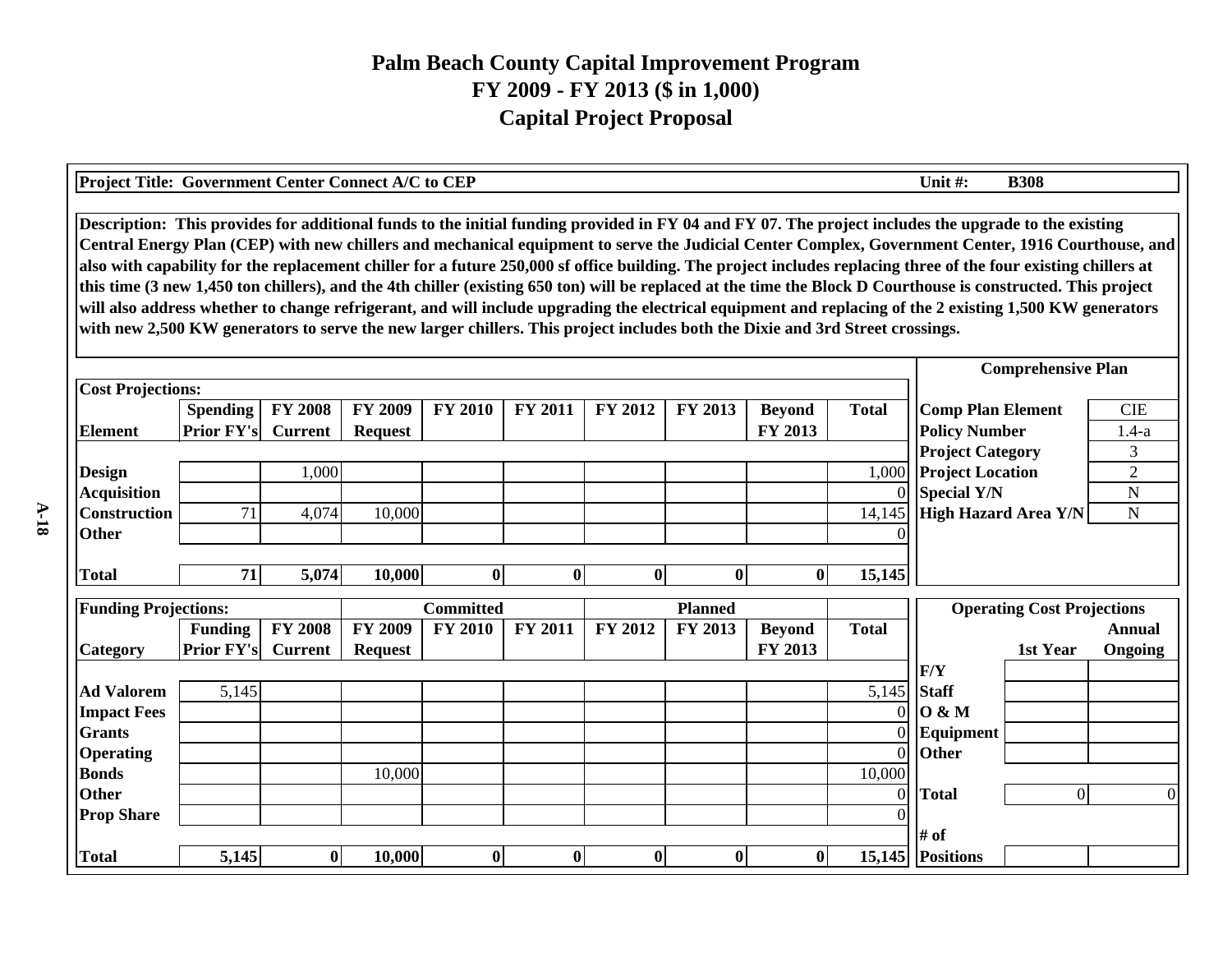| <b>Project Title: Head Start Center - Delray Beach</b>                                                                                                                                                                                                                                                                                                                                       |                   |                |                |                           |                             |                |                |               |                | Unit#:                                        |                                   |               |
|----------------------------------------------------------------------------------------------------------------------------------------------------------------------------------------------------------------------------------------------------------------------------------------------------------------------------------------------------------------------------------------------|-------------------|----------------|----------------|---------------------------|-----------------------------|----------------|----------------|---------------|----------------|-----------------------------------------------|-----------------------------------|---------------|
| Description: This project consists of constructing a 18,000 sf facility with classroom and administration space. The construction of this facility will<br>address the community needs, and provide for child care services for the South County area. Funding also includes \$364,000 in land acquisition costs<br>which are due to the City of Delray Beach upon certificate of occupancy. |                   |                |                |                           |                             |                |                |               |                |                                               |                                   |               |
|                                                                                                                                                                                                                                                                                                                                                                                              |                   |                |                | <b>Comprehensive Plan</b> |                             |                |                |               |                |                                               |                                   |               |
| <b>Cost Projections:</b>                                                                                                                                                                                                                                                                                                                                                                     |                   |                |                |                           |                             |                |                |               |                |                                               |                                   |               |
|                                                                                                                                                                                                                                                                                                                                                                                              | <b>Spending</b>   | <b>FY 2008</b> | FY 2009        | <b>Total</b>              | <b>Comp Plan Element</b>    |                | <b>HHSE</b>    |               |                |                                               |                                   |               |
| <b>Element</b>                                                                                                                                                                                                                                                                                                                                                                               | <b>Prior FY's</b> | <b>Current</b> | <b>Request</b> |                           |                             |                |                | FY 2013       |                | <b>Policy Number</b>                          |                                   | $2.2-c$       |
|                                                                                                                                                                                                                                                                                                                                                                                              |                   |                |                | 700                       |                             |                |                |               | 700            | <b>Project Category</b>                       |                                   | 3             |
| <b>Design</b><br><b>Acquisition</b>                                                                                                                                                                                                                                                                                                                                                          |                   |                |                |                           | 365                         |                |                |               | 365            | <b>Project Location</b><br><b>Special Y/N</b> |                                   | Y             |
| <b>Construction</b>                                                                                                                                                                                                                                                                                                                                                                          |                   |                |                | 7,000                     | <b>High Hazard Area Y/N</b> |                | $\mathbf N$    |               |                |                                               |                                   |               |
| <b>Other</b>                                                                                                                                                                                                                                                                                                                                                                                 |                   |                |                |                           | 7,000                       |                |                |               | $\Omega$       |                                               |                                   |               |
|                                                                                                                                                                                                                                                                                                                                                                                              |                   |                |                |                           |                             |                |                |               |                |                                               |                                   |               |
| <b>Total</b>                                                                                                                                                                                                                                                                                                                                                                                 | $\bf{0}$          | $\bf{0}$       | $\bf{0}$       | 700                       | 7,365                       | $\bf{0}$       | $\bf{0}$       | $\bf{0}$      | 8,065          |                                               |                                   |               |
| <b>Funding Projections:</b>                                                                                                                                                                                                                                                                                                                                                                  |                   |                |                | <b>Committed</b>          |                             |                | <b>Planned</b> |               |                |                                               | <b>Operating Cost Projections</b> |               |
|                                                                                                                                                                                                                                                                                                                                                                                              | <b>Funding</b>    | <b>FY 2008</b> | <b>FY 2009</b> | <b>FY 2010</b>            | FY 2011                     | <b>FY 2012</b> | FY 2013        | <b>Beyond</b> | <b>Total</b>   |                                               |                                   | <b>Annual</b> |
| Category                                                                                                                                                                                                                                                                                                                                                                                     | <b>Prior FY's</b> | <b>Current</b> | <b>Request</b> |                           |                             |                |                | FY 2013       |                |                                               | 1st Year                          | Ongoing       |
|                                                                                                                                                                                                                                                                                                                                                                                              |                   |                |                |                           |                             |                |                |               |                | F/Y                                           | 2013                              | Beyond        |
| <b>Ad Valorem</b>                                                                                                                                                                                                                                                                                                                                                                            |                   |                |                | 700                       |                             |                |                |               | 700            | <b>Staff</b>                                  |                                   |               |
| <b>Impact Fees</b>                                                                                                                                                                                                                                                                                                                                                                           |                   |                |                |                           |                             |                |                |               | $\Omega$       | 0 & M                                         | 200                               | 200           |
| <b>Grants</b>                                                                                                                                                                                                                                                                                                                                                                                |                   |                |                |                           |                             |                |                |               | $\Omega$       | Equipment                                     |                                   |               |
| <b>Operating</b>                                                                                                                                                                                                                                                                                                                                                                             |                   |                |                |                           |                             |                |                |               | $\Omega$       | <b>Other</b>                                  |                                   |               |
| <b>Bonds</b>                                                                                                                                                                                                                                                                                                                                                                                 |                   |                |                |                           | 7,365                       |                |                |               | 7,365          |                                               |                                   |               |
| <b>Other</b>                                                                                                                                                                                                                                                                                                                                                                                 |                   |                |                |                           |                             |                |                |               | $\overline{0}$ | <b>Total</b>                                  | 200                               | 200           |
| <b>Prop Share</b>                                                                                                                                                                                                                                                                                                                                                                            |                   |                |                |                           |                             |                |                |               | $\Omega$       | # of                                          |                                   |               |
| <b>Total</b>                                                                                                                                                                                                                                                                                                                                                                                 | $\bf{0}$          | $\bf{0}$       | $\bf{0}$       | 700                       | 7,365                       | $\bf{0}$       | $\bf{0}$       | $\bf{0}$      |                | 8,065 Positions                               |                                   |               |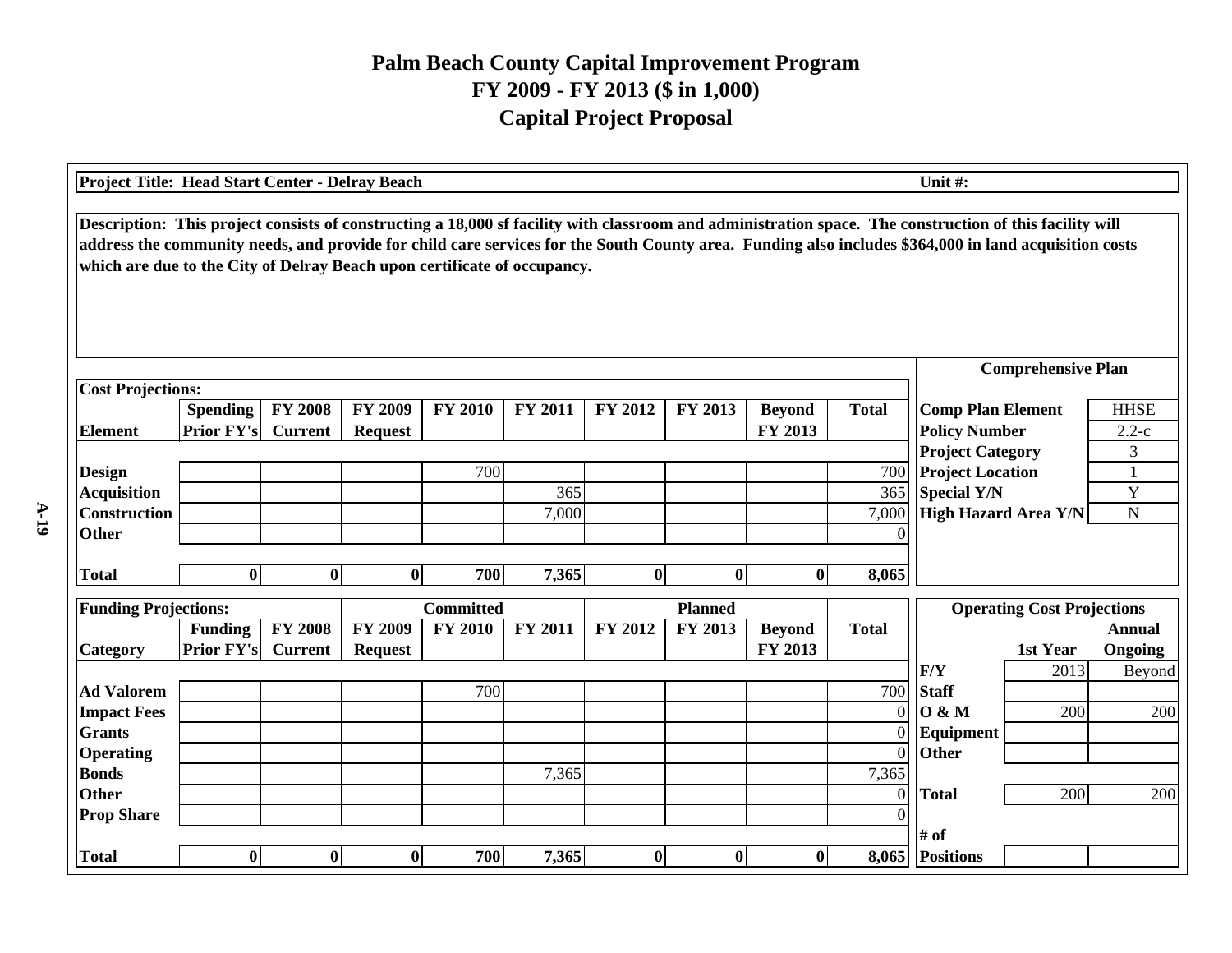| Description: This projects includes the construction of a new 25,000 sf facility and a six classroom facility (one of which is an early Head Start classroom<br>to replace the San Castle Facility). This project will be relocated in the Lake Worth Road Corridor adjacent to the new Mid County Senior Center<br>currently under construction. This project was at the completion of the schematic design stage when it was suspended as part of the FY 08 CIP Re-<br>evaluation. The cost estimate includes funding for completion of the design and then construction. The Administrative component of Head Start is no<br>longer included in this project but re-assigned permanent space at Four Points.<br><b>Comprehensive Plan</b><br><b>Cost Projections:</b><br><b>FY 2008</b><br><b>FY 2009</b><br><b>FY 2010</b><br><b>Comp Plan Element</b><br><b>Spending</b><br><b>FY 2011</b><br>FY 2012<br>FY 2013<br><b>Total</b><br><b>HHSE</b><br><b>Beyond</b><br><b>Prior FY's</b><br>FY 2013<br><b>Policy Number</b><br><b>Current</b><br>$2.2-c$<br><b>Element</b><br><b>Request</b><br><b>Project Category</b><br>3<br>158<br>350<br>569<br><b>Project Location</b><br><b>Design</b><br>61<br>$\mathbf{1}$<br>Y<br><b>Special Y/N</b><br><b>Acquisition</b><br>$\Omega$<br>Construction<br>High Hazard Area Y/N<br>$\mathbf N$<br>11,000<br>11,000<br><b>Other</b><br>11,000<br>61<br>158<br>$\bf{0}$<br>350<br>$\bf{0}$<br>11,569<br>$\bf{0}$<br>$\bf{0}$<br><b>Total</b><br><b>Funding Projections:</b><br><b>Committed</b><br><b>Planned</b><br><b>Operating Cost Projections</b><br><b>FY 2008</b><br><b>FY 2009</b><br><b>FY 2010</b><br><b>FY 2011</b><br>FY 2012<br><b>Total</b><br><b>Funding</b><br>FY 2013<br><b>Beyond</b><br>Annual<br>Prior FY's<br>FY 2013<br>Category<br><b>Current</b><br>1st Year<br>Ongoing<br><b>Request</b><br>F/Y<br>2014<br>Beyond<br><b>Ad Valorem</b><br>219<br>569<br>350<br><b>Staff</b><br>0 & M<br><b>Impact Fees</b><br>$\Omega$<br>990<br>990<br><b>Grants</b><br>Equipment<br>$\Omega$<br>Other<br>$\overline{0}$<br><b>Operating</b><br>11,000<br><b>Bonds</b><br>11,000<br><b>Other</b><br>990<br>990<br>$\overline{0}$<br><b>Total</b><br><b>Prop Share</b><br>$\Omega$<br># of | Project Title: Head Start Center - Lake Worth |     |          |              |          |     |        |              |          |        | Unit#:           | <b>B380</b> |  |  |  |
|----------------------------------------------------------------------------------------------------------------------------------------------------------------------------------------------------------------------------------------------------------------------------------------------------------------------------------------------------------------------------------------------------------------------------------------------------------------------------------------------------------------------------------------------------------------------------------------------------------------------------------------------------------------------------------------------------------------------------------------------------------------------------------------------------------------------------------------------------------------------------------------------------------------------------------------------------------------------------------------------------------------------------------------------------------------------------------------------------------------------------------------------------------------------------------------------------------------------------------------------------------------------------------------------------------------------------------------------------------------------------------------------------------------------------------------------------------------------------------------------------------------------------------------------------------------------------------------------------------------------------------------------------------------------------------------------------------------------------------------------------------------------------------------------------------------------------------------------------------------------------------------------------------------------------------------------------------------------------------------------------------------------------------------------------------------------------------------------------------------------------------------------------------------------------------------------------------------------------------------------|-----------------------------------------------|-----|----------|--------------|----------|-----|--------|--------------|----------|--------|------------------|-------------|--|--|--|
|                                                                                                                                                                                                                                                                                                                                                                                                                                                                                                                                                                                                                                                                                                                                                                                                                                                                                                                                                                                                                                                                                                                                                                                                                                                                                                                                                                                                                                                                                                                                                                                                                                                                                                                                                                                                                                                                                                                                                                                                                                                                                                                                                                                                                                              |                                               |     |          |              |          |     |        |              |          |        |                  |             |  |  |  |
|                                                                                                                                                                                                                                                                                                                                                                                                                                                                                                                                                                                                                                                                                                                                                                                                                                                                                                                                                                                                                                                                                                                                                                                                                                                                                                                                                                                                                                                                                                                                                                                                                                                                                                                                                                                                                                                                                                                                                                                                                                                                                                                                                                                                                                              |                                               |     |          |              |          |     |        |              |          |        |                  |             |  |  |  |
|                                                                                                                                                                                                                                                                                                                                                                                                                                                                                                                                                                                                                                                                                                                                                                                                                                                                                                                                                                                                                                                                                                                                                                                                                                                                                                                                                                                                                                                                                                                                                                                                                                                                                                                                                                                                                                                                                                                                                                                                                                                                                                                                                                                                                                              |                                               |     |          |              |          |     |        |              |          |        |                  |             |  |  |  |
|                                                                                                                                                                                                                                                                                                                                                                                                                                                                                                                                                                                                                                                                                                                                                                                                                                                                                                                                                                                                                                                                                                                                                                                                                                                                                                                                                                                                                                                                                                                                                                                                                                                                                                                                                                                                                                                                                                                                                                                                                                                                                                                                                                                                                                              |                                               |     |          |              |          |     |        |              |          |        |                  |             |  |  |  |
|                                                                                                                                                                                                                                                                                                                                                                                                                                                                                                                                                                                                                                                                                                                                                                                                                                                                                                                                                                                                                                                                                                                                                                                                                                                                                                                                                                                                                                                                                                                                                                                                                                                                                                                                                                                                                                                                                                                                                                                                                                                                                                                                                                                                                                              |                                               |     |          |              |          |     |        |              |          |        |                  |             |  |  |  |
|                                                                                                                                                                                                                                                                                                                                                                                                                                                                                                                                                                                                                                                                                                                                                                                                                                                                                                                                                                                                                                                                                                                                                                                                                                                                                                                                                                                                                                                                                                                                                                                                                                                                                                                                                                                                                                                                                                                                                                                                                                                                                                                                                                                                                                              |                                               |     |          |              |          |     |        |              |          |        |                  |             |  |  |  |
|                                                                                                                                                                                                                                                                                                                                                                                                                                                                                                                                                                                                                                                                                                                                                                                                                                                                                                                                                                                                                                                                                                                                                                                                                                                                                                                                                                                                                                                                                                                                                                                                                                                                                                                                                                                                                                                                                                                                                                                                                                                                                                                                                                                                                                              |                                               |     |          |              |          |     |        |              |          |        |                  |             |  |  |  |
|                                                                                                                                                                                                                                                                                                                                                                                                                                                                                                                                                                                                                                                                                                                                                                                                                                                                                                                                                                                                                                                                                                                                                                                                                                                                                                                                                                                                                                                                                                                                                                                                                                                                                                                                                                                                                                                                                                                                                                                                                                                                                                                                                                                                                                              |                                               |     |          |              |          |     |        |              |          |        |                  |             |  |  |  |
|                                                                                                                                                                                                                                                                                                                                                                                                                                                                                                                                                                                                                                                                                                                                                                                                                                                                                                                                                                                                                                                                                                                                                                                                                                                                                                                                                                                                                                                                                                                                                                                                                                                                                                                                                                                                                                                                                                                                                                                                                                                                                                                                                                                                                                              |                                               |     |          |              |          |     |        |              |          |        |                  |             |  |  |  |
|                                                                                                                                                                                                                                                                                                                                                                                                                                                                                                                                                                                                                                                                                                                                                                                                                                                                                                                                                                                                                                                                                                                                                                                                                                                                                                                                                                                                                                                                                                                                                                                                                                                                                                                                                                                                                                                                                                                                                                                                                                                                                                                                                                                                                                              |                                               |     |          |              |          |     |        |              |          |        |                  |             |  |  |  |
|                                                                                                                                                                                                                                                                                                                                                                                                                                                                                                                                                                                                                                                                                                                                                                                                                                                                                                                                                                                                                                                                                                                                                                                                                                                                                                                                                                                                                                                                                                                                                                                                                                                                                                                                                                                                                                                                                                                                                                                                                                                                                                                                                                                                                                              |                                               |     |          |              |          |     |        |              |          |        |                  |             |  |  |  |
|                                                                                                                                                                                                                                                                                                                                                                                                                                                                                                                                                                                                                                                                                                                                                                                                                                                                                                                                                                                                                                                                                                                                                                                                                                                                                                                                                                                                                                                                                                                                                                                                                                                                                                                                                                                                                                                                                                                                                                                                                                                                                                                                                                                                                                              |                                               |     |          |              |          |     |        |              |          |        |                  |             |  |  |  |
|                                                                                                                                                                                                                                                                                                                                                                                                                                                                                                                                                                                                                                                                                                                                                                                                                                                                                                                                                                                                                                                                                                                                                                                                                                                                                                                                                                                                                                                                                                                                                                                                                                                                                                                                                                                                                                                                                                                                                                                                                                                                                                                                                                                                                                              |                                               |     |          |              |          |     |        |              |          |        |                  |             |  |  |  |
|                                                                                                                                                                                                                                                                                                                                                                                                                                                                                                                                                                                                                                                                                                                                                                                                                                                                                                                                                                                                                                                                                                                                                                                                                                                                                                                                                                                                                                                                                                                                                                                                                                                                                                                                                                                                                                                                                                                                                                                                                                                                                                                                                                                                                                              |                                               |     |          |              |          |     |        |              |          |        |                  |             |  |  |  |
|                                                                                                                                                                                                                                                                                                                                                                                                                                                                                                                                                                                                                                                                                                                                                                                                                                                                                                                                                                                                                                                                                                                                                                                                                                                                                                                                                                                                                                                                                                                                                                                                                                                                                                                                                                                                                                                                                                                                                                                                                                                                                                                                                                                                                                              |                                               |     |          |              |          |     |        |              |          |        |                  |             |  |  |  |
|                                                                                                                                                                                                                                                                                                                                                                                                                                                                                                                                                                                                                                                                                                                                                                                                                                                                                                                                                                                                                                                                                                                                                                                                                                                                                                                                                                                                                                                                                                                                                                                                                                                                                                                                                                                                                                                                                                                                                                                                                                                                                                                                                                                                                                              |                                               |     |          |              |          |     |        |              |          |        |                  |             |  |  |  |
|                                                                                                                                                                                                                                                                                                                                                                                                                                                                                                                                                                                                                                                                                                                                                                                                                                                                                                                                                                                                                                                                                                                                                                                                                                                                                                                                                                                                                                                                                                                                                                                                                                                                                                                                                                                                                                                                                                                                                                                                                                                                                                                                                                                                                                              |                                               |     |          |              |          |     |        |              |          |        |                  |             |  |  |  |
|                                                                                                                                                                                                                                                                                                                                                                                                                                                                                                                                                                                                                                                                                                                                                                                                                                                                                                                                                                                                                                                                                                                                                                                                                                                                                                                                                                                                                                                                                                                                                                                                                                                                                                                                                                                                                                                                                                                                                                                                                                                                                                                                                                                                                                              |                                               |     |          |              |          |     |        |              |          |        |                  |             |  |  |  |
|                                                                                                                                                                                                                                                                                                                                                                                                                                                                                                                                                                                                                                                                                                                                                                                                                                                                                                                                                                                                                                                                                                                                                                                                                                                                                                                                                                                                                                                                                                                                                                                                                                                                                                                                                                                                                                                                                                                                                                                                                                                                                                                                                                                                                                              |                                               |     |          |              |          |     |        |              |          |        |                  |             |  |  |  |
|                                                                                                                                                                                                                                                                                                                                                                                                                                                                                                                                                                                                                                                                                                                                                                                                                                                                                                                                                                                                                                                                                                                                                                                                                                                                                                                                                                                                                                                                                                                                                                                                                                                                                                                                                                                                                                                                                                                                                                                                                                                                                                                                                                                                                                              |                                               |     |          |              |          |     |        |              |          |        |                  |             |  |  |  |
|                                                                                                                                                                                                                                                                                                                                                                                                                                                                                                                                                                                                                                                                                                                                                                                                                                                                                                                                                                                                                                                                                                                                                                                                                                                                                                                                                                                                                                                                                                                                                                                                                                                                                                                                                                                                                                                                                                                                                                                                                                                                                                                                                                                                                                              |                                               |     |          |              |          |     |        |              |          |        |                  |             |  |  |  |
|                                                                                                                                                                                                                                                                                                                                                                                                                                                                                                                                                                                                                                                                                                                                                                                                                                                                                                                                                                                                                                                                                                                                                                                                                                                                                                                                                                                                                                                                                                                                                                                                                                                                                                                                                                                                                                                                                                                                                                                                                                                                                                                                                                                                                                              |                                               |     |          |              |          |     |        |              |          |        |                  |             |  |  |  |
|                                                                                                                                                                                                                                                                                                                                                                                                                                                                                                                                                                                                                                                                                                                                                                                                                                                                                                                                                                                                                                                                                                                                                                                                                                                                                                                                                                                                                                                                                                                                                                                                                                                                                                                                                                                                                                                                                                                                                                                                                                                                                                                                                                                                                                              | <b>Total</b>                                  | 219 | $\bf{0}$ | $\mathbf{0}$ | $\bf{0}$ | 350 | 11,000 | $\mathbf{0}$ | $\bf{0}$ | 11,569 | <b>Positions</b> |             |  |  |  |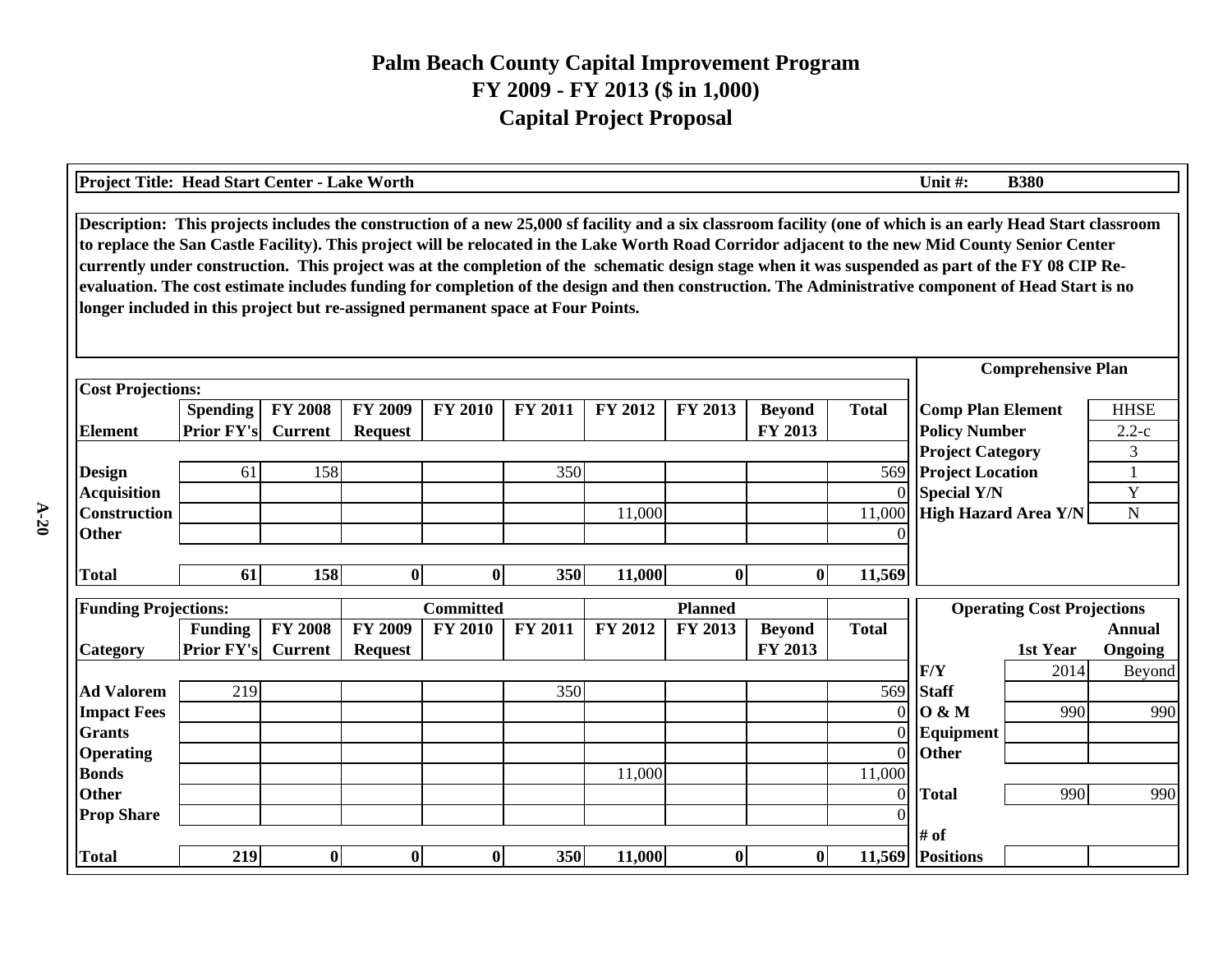| Project Title: Head Start Center - Pahokee                                                                                                                                                                                                       |                   |                |                |                  |                |                      |                |               |                 | Unit#:                                        |                                   |                                  |
|--------------------------------------------------------------------------------------------------------------------------------------------------------------------------------------------------------------------------------------------------|-------------------|----------------|----------------|------------------|----------------|----------------------|----------------|---------------|-----------------|-----------------------------------------------|-----------------------------------|----------------------------------|
| Description: This project includes the construction of a 18,000 sf facility with classroom and administration space. Construction of this facility will<br>address the community needs and provide for child care services for the Pahokee area. |                   |                |                |                  |                |                      |                |               |                 |                                               |                                   |                                  |
|                                                                                                                                                                                                                                                  |                   |                |                |                  |                |                      |                |               |                 |                                               | <b>Comprehensive Plan</b>         |                                  |
| <b>Cost Projections:</b>                                                                                                                                                                                                                         |                   |                |                |                  |                |                      |                |               |                 |                                               |                                   |                                  |
|                                                                                                                                                                                                                                                  | Spending          | <b>FY 2008</b> | FY 2009        | <b>FY 2010</b>   | FY 2011        | FY 2012              | FY 2013        | <b>Beyond</b> | <b>Total</b>    | <b>Comp Plan Element</b>                      |                                   | <b>HHSE</b>                      |
| <b>Element</b>                                                                                                                                                                                                                                   | <b>Prior FY's</b> | <b>Current</b> | <b>Request</b> |                  |                |                      |                | FY 2013       |                 | <b>Policy Number</b>                          |                                   | $2.2-c$                          |
|                                                                                                                                                                                                                                                  |                   |                |                |                  |                |                      |                |               |                 | <b>Project Category</b>                       |                                   | 3                                |
| <b>Design</b><br><b>Acquisition</b>                                                                                                                                                                                                              |                   |                |                |                  |                | 800                  |                |               | 800<br>$\Omega$ | <b>Project Location</b><br><b>Special Y/N</b> |                                   | $\overline{2}$<br>$\overline{N}$ |
| <b>Construction</b>                                                                                                                                                                                                                              |                   |                |                |                  | 8,000          | High Hazard Area Y/N |                | ${\bf N}$     |                 |                                               |                                   |                                  |
| <b>Other</b>                                                                                                                                                                                                                                     |                   |                |                | 0                |                |                      |                |               |                 |                                               |                                   |                                  |
|                                                                                                                                                                                                                                                  |                   |                |                |                  |                |                      |                |               |                 |                                               |                                   |                                  |
| <b>Total</b>                                                                                                                                                                                                                                     | $\bf{0}$          | $\bf{0}$       | $\bf{0}$       | $\bf{0}$         | $\bf{0}$       | 800                  | 8,000          | $\bf{0}$      | 8,800           |                                               |                                   |                                  |
| <b>Funding Projections:</b>                                                                                                                                                                                                                      |                   |                |                | <b>Committed</b> |                |                      | <b>Planned</b> |               |                 |                                               | <b>Operating Cost Projections</b> |                                  |
|                                                                                                                                                                                                                                                  | <b>Funding</b>    | <b>FY 2008</b> | <b>FY 2009</b> | <b>FY 2010</b>   | <b>FY 2011</b> | FY 2012              | FY 2013        | <b>Beyond</b> | <b>Total</b>    |                                               |                                   | <b>Annual</b>                    |
| Category                                                                                                                                                                                                                                         | <b>Prior FY's</b> | <b>Current</b> | <b>Request</b> |                  |                |                      |                | FY 2013       |                 |                                               | 1st Year                          | Ongoing                          |
|                                                                                                                                                                                                                                                  |                   |                |                |                  |                |                      |                |               |                 | F/Y                                           |                                   | 2015 Beyond                      |
| <b>Ad Valorem</b>                                                                                                                                                                                                                                |                   |                |                |                  |                | 800                  |                |               | 800             | <b>Staff</b>                                  |                                   |                                  |
| <b>Impact Fees</b>                                                                                                                                                                                                                               |                   |                |                |                  |                |                      |                |               | $\overline{0}$  | 0 & M                                         | 300                               | 300                              |
| <b>Grants</b>                                                                                                                                                                                                                                    |                   |                |                |                  |                |                      |                |               | $\overline{0}$  | Equipment                                     |                                   |                                  |
| <b>Operating</b>                                                                                                                                                                                                                                 |                   |                |                |                  |                |                      |                |               | $\Omega$        | Other                                         |                                   |                                  |
| <b>Bonds</b>                                                                                                                                                                                                                                     |                   |                |                |                  |                |                      | 8,000          |               | 8,000           |                                               |                                   |                                  |
| <b>Other</b>                                                                                                                                                                                                                                     |                   |                |                |                  |                |                      |                |               | $\overline{0}$  | <b>Total</b>                                  | 300                               | 300                              |
| <b>Prop Share</b>                                                                                                                                                                                                                                |                   |                |                |                  |                |                      |                |               | $\Omega$        |                                               |                                   |                                  |
|                                                                                                                                                                                                                                                  |                   |                |                |                  |                |                      |                |               |                 | # of                                          |                                   |                                  |
| <b>Total</b>                                                                                                                                                                                                                                     | $\bf{0}$          | $\bf{0}$       | $\bf{0}$       | $\bf{0}$         | $\bf{0}$       | 800                  | 8,000          | $\bf{0}$      |                 | 8,800 Positions                               |                                   |                                  |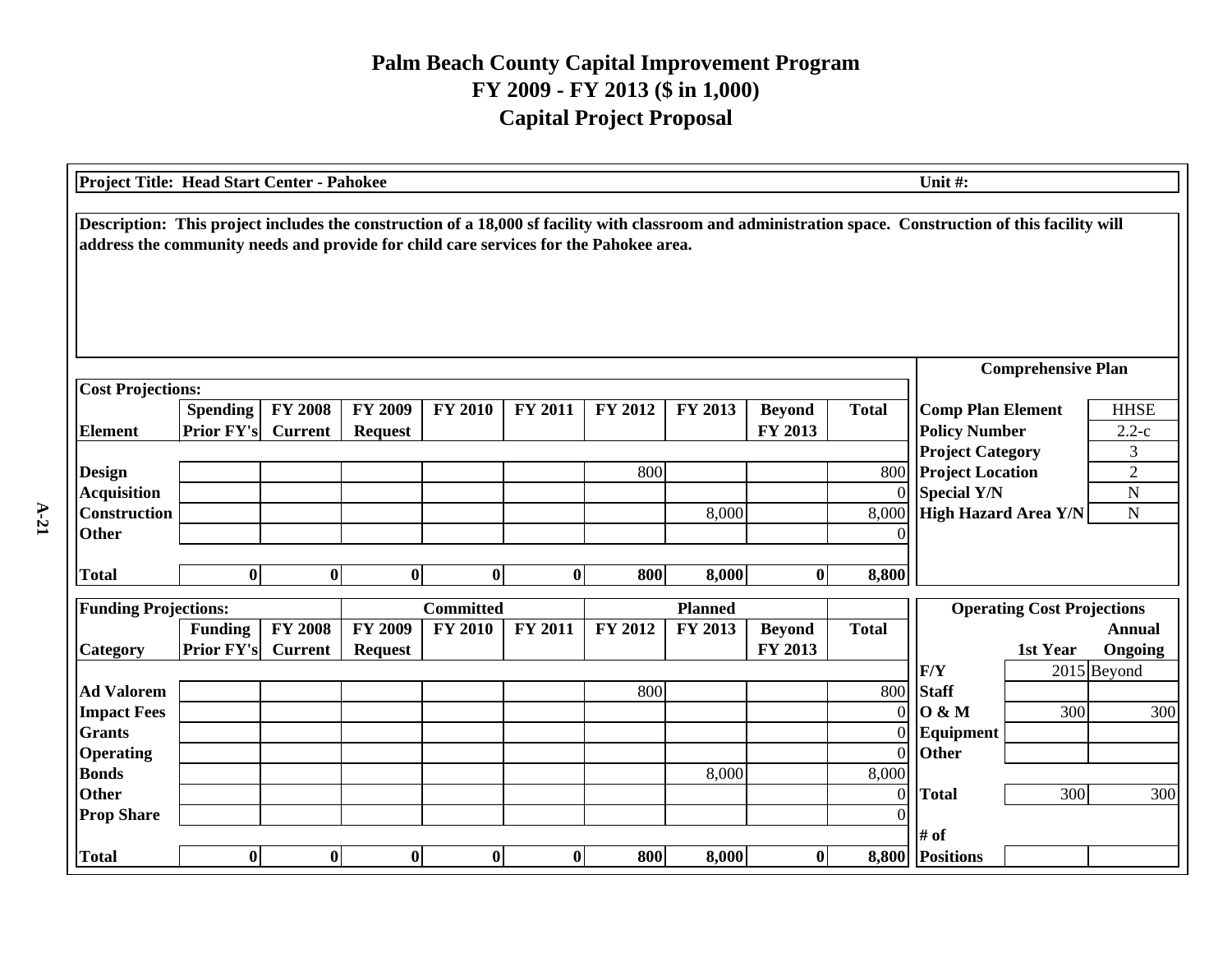| <b>Project Title: Jail Expansion Program</b> |                                                                                                                                                                                                                                                                                                                                                                                                                                                                                                                                                                                                                                                                                                                                                                                      |                |                                                  |                  |                       |         |                |               |              | Unit #:                     | <b>B362</b>                       |                |  |  |
|----------------------------------------------|--------------------------------------------------------------------------------------------------------------------------------------------------------------------------------------------------------------------------------------------------------------------------------------------------------------------------------------------------------------------------------------------------------------------------------------------------------------------------------------------------------------------------------------------------------------------------------------------------------------------------------------------------------------------------------------------------------------------------------------------------------------------------------------|----------------|--------------------------------------------------|------------------|-----------------------|---------|----------------|---------------|--------------|-----------------------------|-----------------------------------|----------------|--|--|
|                                              | Description: The scope of this program will include multiple projects identified in the Detention Facilities Master Plan approved by the Board in April<br>2006. FY 06 funding was for the planning study. FY 07 funding was for the program management design, and pre-construction services of consultants for<br>the design of Phase A construction at the West County Facility and programming of the Phase B construction at the Stockade. FY 08 funding is for<br>construction of the West County Detention Center, Central Video Visitation at the Stockade and design/early demo of the Stockade (Phase B). FY 11<br>funding is for Phase B, the redevelopment of the Stockade. FY 12 funding is for Phase C, the renovations to the Main Jail.<br><b>Comprehensive Plan</b> |                |                                                  |                  |                       |         |                |               |              |                             |                                   |                |  |  |
|                                              |                                                                                                                                                                                                                                                                                                                                                                                                                                                                                                                                                                                                                                                                                                                                                                                      |                |                                                  |                  |                       |         |                |               |              |                             |                                   |                |  |  |
| <b>Cost Projections:</b>                     |                                                                                                                                                                                                                                                                                                                                                                                                                                                                                                                                                                                                                                                                                                                                                                                      |                |                                                  |                  |                       |         |                |               |              |                             |                                   |                |  |  |
| <b>Element</b>                               | <b>Spending</b><br><b>Prior FY's</b>                                                                                                                                                                                                                                                                                                                                                                                                                                                                                                                                                                                                                                                                                                                                                 | <b>Total</b>   | <b>Comp Plan Element</b><br><b>Policy Number</b> |                  | <b>CIE</b><br>$1.4-a$ |         |                |               |              |                             |                                   |                |  |  |
|                                              |                                                                                                                                                                                                                                                                                                                                                                                                                                                                                                                                                                                                                                                                                                                                                                                      | <b>Current</b> | <b>Request</b>                                   |                  |                       |         |                | FY 2013       |              | <b>Project Category</b>     |                                   | 3              |  |  |
| <b>Design</b>                                | 5,218                                                                                                                                                                                                                                                                                                                                                                                                                                                                                                                                                                                                                                                                                                                                                                                | 4,532          |                                                  |                  |                       |         |                |               | 9,750        | <b>Project Location</b>     |                                   | $\overline{2}$ |  |  |
| <b>Acquisition</b>                           |                                                                                                                                                                                                                                                                                                                                                                                                                                                                                                                                                                                                                                                                                                                                                                                      |                |                                                  |                  |                       |         |                |               | $\Omega$     | <b>Special Y/N</b>          |                                   | N              |  |  |
| <b>Construction</b>                          |                                                                                                                                                                                                                                                                                                                                                                                                                                                                                                                                                                                                                                                                                                                                                                                      | 143,000        |                                                  |                  | 114,000               | 19,000  |                |               | 276,000      | <b>High Hazard Area Y/N</b> |                                   | ${\bf N}$      |  |  |
| <b>Other</b>                                 |                                                                                                                                                                                                                                                                                                                                                                                                                                                                                                                                                                                                                                                                                                                                                                                      |                |                                                  |                  |                       |         |                |               |              |                             |                                   |                |  |  |
|                                              |                                                                                                                                                                                                                                                                                                                                                                                                                                                                                                                                                                                                                                                                                                                                                                                      |                |                                                  |                  |                       |         |                |               |              |                             |                                   |                |  |  |
| <b>Total</b>                                 | 5,218                                                                                                                                                                                                                                                                                                                                                                                                                                                                                                                                                                                                                                                                                                                                                                                | 147,532        | $\bf{0}$                                         | $\mathbf{0}$     | 114,000               | 19,000  | $\mathbf 0$    | $\mathbf{0}$  | 285,750      |                             |                                   |                |  |  |
| <b>Funding Projections:</b>                  |                                                                                                                                                                                                                                                                                                                                                                                                                                                                                                                                                                                                                                                                                                                                                                                      |                |                                                  | <b>Committed</b> |                       |         | <b>Planned</b> |               |              |                             | <b>Operating Cost Projections</b> |                |  |  |
|                                              | <b>Funding</b>                                                                                                                                                                                                                                                                                                                                                                                                                                                                                                                                                                                                                                                                                                                                                                       | <b>FY 2008</b> | <b>FY 2009</b>                                   | <b>FY 2010</b>   | FY 2011               | FY 2012 | <b>FY 2013</b> | <b>Beyond</b> | <b>Total</b> |                             |                                   | <b>Annual</b>  |  |  |
| Category                                     | <b>Prior FY's</b>                                                                                                                                                                                                                                                                                                                                                                                                                                                                                                                                                                                                                                                                                                                                                                    | <b>Current</b> | <b>Request</b>                                   |                  |                       |         |                | FY 2013       |              |                             | 1st Year                          | Ongoing        |  |  |
|                                              |                                                                                                                                                                                                                                                                                                                                                                                                                                                                                                                                                                                                                                                                                                                                                                                      |                |                                                  |                  |                       |         |                |               |              | F/Y                         |                                   |                |  |  |
| <b>Ad Valorem</b>                            | 9,750                                                                                                                                                                                                                                                                                                                                                                                                                                                                                                                                                                                                                                                                                                                                                                                |                |                                                  |                  |                       |         |                |               | 9,750        | <b>Staff</b>                |                                   |                |  |  |
| <b>Impact Fees</b>                           |                                                                                                                                                                                                                                                                                                                                                                                                                                                                                                                                                                                                                                                                                                                                                                                      |                |                                                  |                  |                       |         |                |               |              | 0 & M                       |                                   |                |  |  |
| <b>Grants</b>                                |                                                                                                                                                                                                                                                                                                                                                                                                                                                                                                                                                                                                                                                                                                                                                                                      |                |                                                  |                  |                       |         |                |               |              | Equipment                   |                                   |                |  |  |
| <b>Operating</b>                             |                                                                                                                                                                                                                                                                                                                                                                                                                                                                                                                                                                                                                                                                                                                                                                                      |                |                                                  |                  |                       |         |                |               | $\Omega$     | Other                       |                                   |                |  |  |
| <b>Bonds</b>                                 |                                                                                                                                                                                                                                                                                                                                                                                                                                                                                                                                                                                                                                                                                                                                                                                      | 143,000        |                                                  |                  | 114,000               | 19,000  |                |               | 276,000      |                             |                                   |                |  |  |
| Other                                        |                                                                                                                                                                                                                                                                                                                                                                                                                                                                                                                                                                                                                                                                                                                                                                                      |                |                                                  |                  |                       |         |                |               | $\theta$     | <b>Total</b>                |                                   |                |  |  |
| <b>Prop Share</b>                            |                                                                                                                                                                                                                                                                                                                                                                                                                                                                                                                                                                                                                                                                                                                                                                                      |                |                                                  |                  |                       |         |                |               |              |                             |                                   |                |  |  |
|                                              |                                                                                                                                                                                                                                                                                                                                                                                                                                                                                                                                                                                                                                                                                                                                                                                      |                |                                                  |                  |                       |         |                |               |              | # of                        |                                   |                |  |  |
| <b>Total</b>                                 | 9,750                                                                                                                                                                                                                                                                                                                                                                                                                                                                                                                                                                                                                                                                                                                                                                                | 143,000        | $\bf{0}$                                         | $\bf{0}$         | 114,000               | 19,000  | $\mathbf{0}$   | $\mathbf{0}$  |              | 285,750 Positions           |                                   |                |  |  |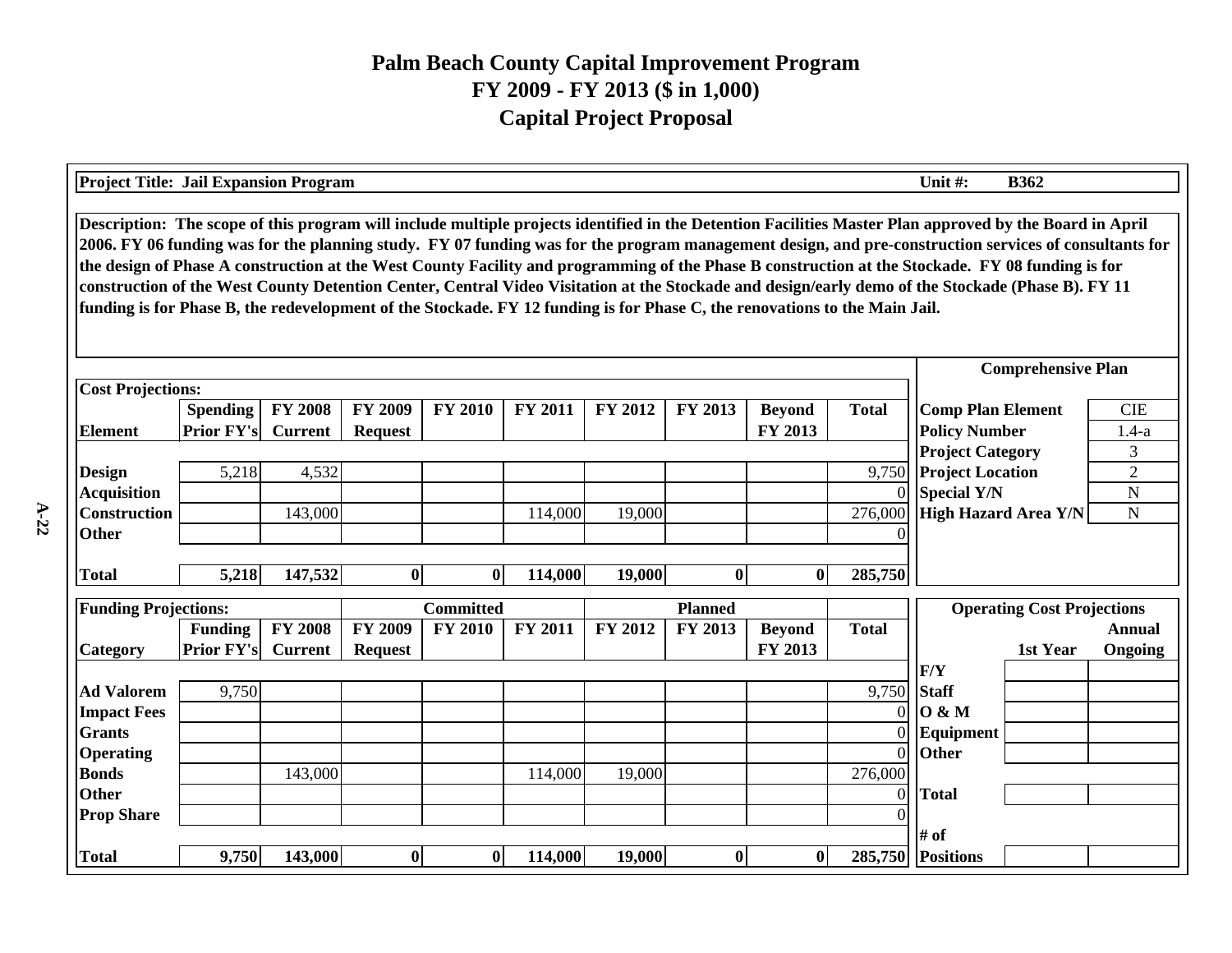| <b>Project Title: Jail Expansion Program FFE</b> |                                                                                                                                                                                                                                                                                                                                                                                                                                                                                                                                                                                                                                                                                                                                                                                                                                                                                                                                                                                                                    |                                  |                |                                                   |                    |                    |                |               |                | Unit#:                  |                                   |                |  |
|--------------------------------------------------|--------------------------------------------------------------------------------------------------------------------------------------------------------------------------------------------------------------------------------------------------------------------------------------------------------------------------------------------------------------------------------------------------------------------------------------------------------------------------------------------------------------------------------------------------------------------------------------------------------------------------------------------------------------------------------------------------------------------------------------------------------------------------------------------------------------------------------------------------------------------------------------------------------------------------------------------------------------------------------------------------------------------|----------------------------------|----------------|---------------------------------------------------|--------------------|--------------------|----------------|---------------|----------------|-------------------------|-----------------------------------|----------------|--|
|                                                  | Description: The scope of this project includes the purchase of all furniture, fixtures and non-disposal equipment that is either fixed or non-disposable on<br>behalf of the County and PBSO required to equip the expanded facility in West County, the District 5 Substation, EAGLE Academy, 911 Disptach Center<br>and Drug Farm. No separate FFE by PBSO will be forthcoming. Renewal/replacement of all non-fixed items will be included in future PBSO budgets.<br>Proposed funding source is Public Building Impact Fees. The entire project with a cost of \$133,000,000 is a result of growth although \$20,000,000 is for<br>renovations to convert the use of existing buildings. Conservatively \$113,000,000 is eligible for impact fee funding but this is the only portion proposed to<br>be funded from impact fees. The FY 2012 funding is for the same types of expenditures associated with Phase B of the JEP 2 - the redevelopment of the<br>Stockade property.<br><b>Comprehensive Plan</b> |                                  |                |                                                   |                    |                    |                |               |                |                         |                                   |                |  |
|                                                  |                                                                                                                                                                                                                                                                                                                                                                                                                                                                                                                                                                                                                                                                                                                                                                                                                                                                                                                                                                                                                    |                                  |                |                                                   |                    |                    |                |               |                |                         |                                   |                |  |
| <b>Cost Projections:</b>                         |                                                                                                                                                                                                                                                                                                                                                                                                                                                                                                                                                                                                                                                                                                                                                                                                                                                                                                                                                                                                                    |                                  |                |                                                   |                    |                    |                |               |                |                         |                                   |                |  |
| <b>Element</b>                                   | <b>Spending</b><br><b>Prior FY's</b>                                                                                                                                                                                                                                                                                                                                                                                                                                                                                                                                                                                                                                                                                                                                                                                                                                                                                                                                                                               | <b>FY 2008</b><br><b>Current</b> | <b>Total</b>   | <b>Comp Plan Element</b><br><b>Policy Numlber</b> |                    | <b>CIE</b><br>1.4a |                |               |                |                         |                                   |                |  |
|                                                  |                                                                                                                                                                                                                                                                                                                                                                                                                                                                                                                                                                                                                                                                                                                                                                                                                                                                                                                                                                                                                    |                                  |                |                                                   |                    |                    |                |               |                | <b>Project Category</b> |                                   | 3              |  |
| <b>Design</b>                                    |                                                                                                                                                                                                                                                                                                                                                                                                                                                                                                                                                                                                                                                                                                                                                                                                                                                                                                                                                                                                                    |                                  |                |                                                   |                    |                    |                |               | $\Omega$       | <b>Project Location</b> |                                   | $\overline{2}$ |  |
| <b>Acquisition</b>                               |                                                                                                                                                                                                                                                                                                                                                                                                                                                                                                                                                                                                                                                                                                                                                                                                                                                                                                                                                                                                                    |                                  |                | $\Omega$                                          | <b>Special Y/N</b> |                    | N              |               |                |                         |                                   |                |  |
| <b>Construction</b>                              |                                                                                                                                                                                                                                                                                                                                                                                                                                                                                                                                                                                                                                                                                                                                                                                                                                                                                                                                                                                                                    |                                  |                |                                                   |                    |                    |                |               |                | High Hazard Area Y/N    |                                   | $\mathbf N$    |  |
| <b>Other</b>                                     |                                                                                                                                                                                                                                                                                                                                                                                                                                                                                                                                                                                                                                                                                                                                                                                                                                                                                                                                                                                                                    |                                  | 2,400          |                                                   |                    | 2,400              |                |               | 4,800          |                         |                                   |                |  |
| <b>Total</b>                                     | $\bf{0}$                                                                                                                                                                                                                                                                                                                                                                                                                                                                                                                                                                                                                                                                                                                                                                                                                                                                                                                                                                                                           | $\bf{0}$                         | 2,400          | $\boldsymbol{0}$                                  | 0                  | 2,400              | $\mathbf{0}$   | $\bf{0}$      | 4,800          |                         |                                   |                |  |
|                                                  |                                                                                                                                                                                                                                                                                                                                                                                                                                                                                                                                                                                                                                                                                                                                                                                                                                                                                                                                                                                                                    |                                  |                |                                                   |                    |                    |                |               |                |                         |                                   |                |  |
| <b>Funding Projections:</b>                      |                                                                                                                                                                                                                                                                                                                                                                                                                                                                                                                                                                                                                                                                                                                                                                                                                                                                                                                                                                                                                    |                                  |                | <b>Committed</b>                                  |                    |                    | <b>Planned</b> |               |                |                         | <b>Operating Cost Projections</b> |                |  |
|                                                  | <b>Funding</b>                                                                                                                                                                                                                                                                                                                                                                                                                                                                                                                                                                                                                                                                                                                                                                                                                                                                                                                                                                                                     | <b>FY 2008</b>                   | <b>FY 2009</b> | <b>FY 2010</b>                                    | FY 2011            | FY 2012            | FY 2013        | <b>Beyond</b> | <b>Total</b>   |                         |                                   | Annual         |  |
| Category                                         | <b>Prior FY's</b>                                                                                                                                                                                                                                                                                                                                                                                                                                                                                                                                                                                                                                                                                                                                                                                                                                                                                                                                                                                                  | <b>Current</b>                   | <b>Request</b> |                                                   |                    |                    |                | FY 2013       |                |                         | 1st Year                          | Ongoing        |  |
| <b>Ad Valorem</b>                                |                                                                                                                                                                                                                                                                                                                                                                                                                                                                                                                                                                                                                                                                                                                                                                                                                                                                                                                                                                                                                    |                                  |                |                                                   |                    | 2,400              |                |               | 2,400          | F/Y<br><b>Staff</b>     |                                   |                |  |
| <b>Impact Fees</b>                               |                                                                                                                                                                                                                                                                                                                                                                                                                                                                                                                                                                                                                                                                                                                                                                                                                                                                                                                                                                                                                    |                                  | 2,400          |                                                   |                    |                    |                |               | 2,400          | $\overline{O}$ & M      |                                   |                |  |
| <b>Grants</b>                                    |                                                                                                                                                                                                                                                                                                                                                                                                                                                                                                                                                                                                                                                                                                                                                                                                                                                                                                                                                                                                                    |                                  |                |                                                   |                    |                    |                |               |                | Equipment               |                                   |                |  |
| <b>Operating</b>                                 |                                                                                                                                                                                                                                                                                                                                                                                                                                                                                                                                                                                                                                                                                                                                                                                                                                                                                                                                                                                                                    |                                  |                |                                                   |                    |                    |                |               | $\Omega$       | <b>Other</b>            |                                   |                |  |
| <b>Bonds</b>                                     |                                                                                                                                                                                                                                                                                                                                                                                                                                                                                                                                                                                                                                                                                                                                                                                                                                                                                                                                                                                                                    |                                  |                |                                                   |                    |                    |                |               |                |                         |                                   |                |  |
| <b>Other</b>                                     |                                                                                                                                                                                                                                                                                                                                                                                                                                                                                                                                                                                                                                                                                                                                                                                                                                                                                                                                                                                                                    |                                  |                |                                                   |                    |                    |                |               | $\overline{0}$ | <b>Total</b>            | 0                                 |                |  |
| <b>Prop Share</b>                                |                                                                                                                                                                                                                                                                                                                                                                                                                                                                                                                                                                                                                                                                                                                                                                                                                                                                                                                                                                                                                    |                                  |                |                                                   |                    |                    |                |               |                |                         |                                   |                |  |
|                                                  |                                                                                                                                                                                                                                                                                                                                                                                                                                                                                                                                                                                                                                                                                                                                                                                                                                                                                                                                                                                                                    |                                  |                |                                                   |                    |                    |                |               |                | # of                    |                                   |                |  |
| <b>Total</b>                                     | $\bf{0}$                                                                                                                                                                                                                                                                                                                                                                                                                                                                                                                                                                                                                                                                                                                                                                                                                                                                                                                                                                                                           | $\mathbf{0}$                     | 2,400          | $\boldsymbol{0}$                                  | $\mathbf{0}$       | 2,400              | $\bf{0}$       | $\mathbf{0}$  | 4,800          | <b>Positions</b>        |                                   |                |  |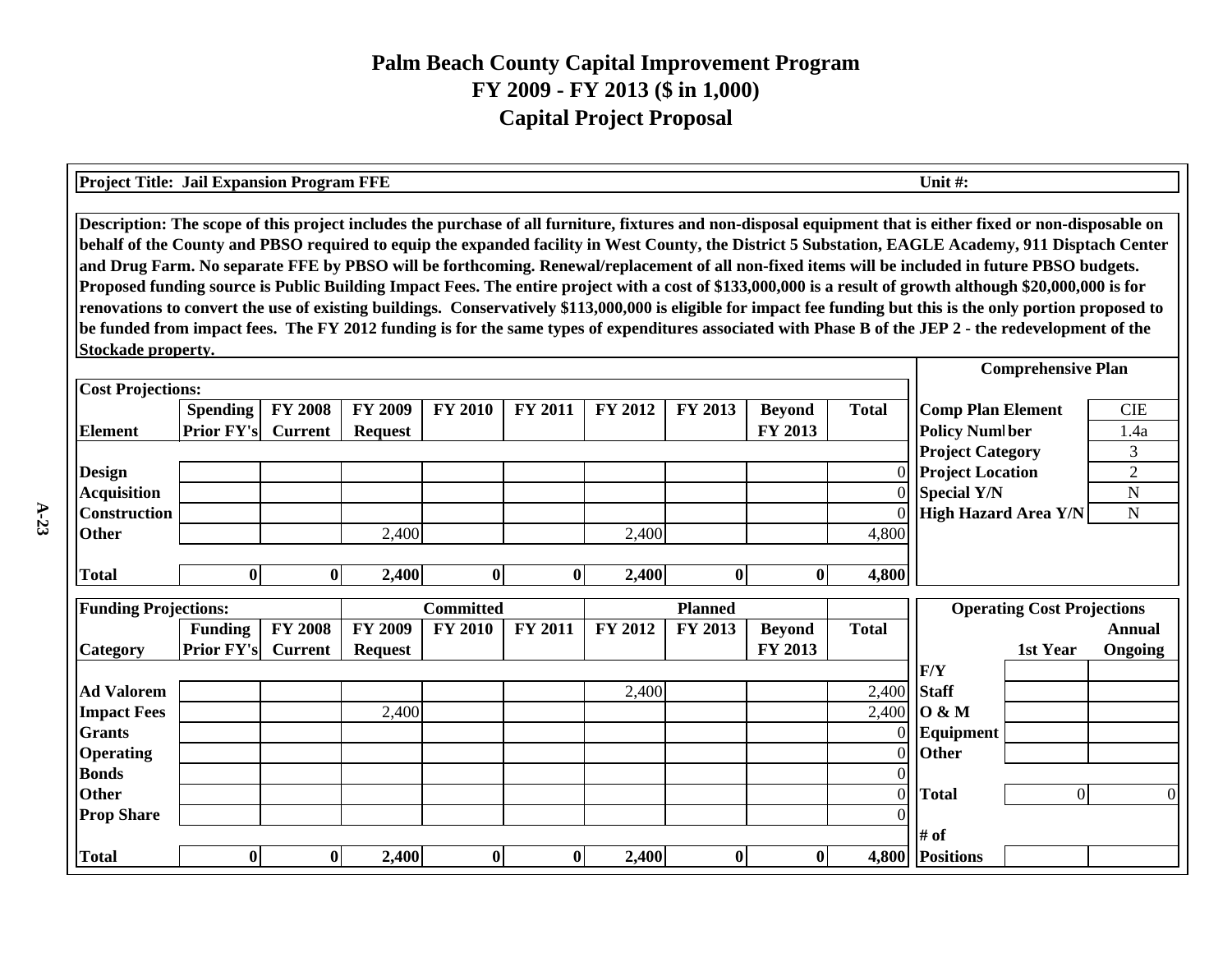| <b>Project Title: PBC Shooting Range Expansion</b> |                                                                                                                                                                                                                                                                                                                                                                                                                                                          |                |                |                  |         |                |                |               |              | Unit#:                      | <b>B343</b>                       |                 |  |  |
|----------------------------------------------------|----------------------------------------------------------------------------------------------------------------------------------------------------------------------------------------------------------------------------------------------------------------------------------------------------------------------------------------------------------------------------------------------------------------------------------------------------------|----------------|----------------|------------------|---------|----------------|----------------|---------------|--------------|-----------------------------|-----------------------------------|-----------------|--|--|
|                                                    | Description: This project expands the Law Enforcement Training Facility by constructing five new handgun ranges, as well as relocating long arm ranges<br>for simultaneous 100m, 200m and 300m use and a new EOD training area. In addition, the project consists of the dredging of a lake to accommodate the<br>storm water management requirements of the Palm Beach Community College's (PBCC) proposed fire academy and criminal justice institute. |                |                |                  |         |                |                |               |              |                             |                                   |                 |  |  |
|                                                    |                                                                                                                                                                                                                                                                                                                                                                                                                                                          |                |                |                  |         |                |                |               |              |                             | <b>Comprehensive Plan</b>         |                 |  |  |
| <b>Cost Projections:</b>                           |                                                                                                                                                                                                                                                                                                                                                                                                                                                          |                |                |                  |         |                |                |               |              |                             |                                   |                 |  |  |
|                                                    | <b>Spending</b>                                                                                                                                                                                                                                                                                                                                                                                                                                          | <b>FY 2008</b> | <b>FY 2009</b> | <b>FY 2010</b>   | FY 2011 | <b>FY 2012</b> | FY 2013        | <b>Beyond</b> | <b>Total</b> | <b>Comp Plan Element</b>    |                                   | CIE, UE         |  |  |
| <b>Element</b>                                     | <b>Prior FY's</b>                                                                                                                                                                                                                                                                                                                                                                                                                                        | <b>Current</b> | <b>Request</b> |                  |         |                |                | FY 2013       |              | <b>Policy Number</b>        |                                   | $1.1-a$ , Tb1 1 |  |  |
|                                                    |                                                                                                                                                                                                                                                                                                                                                                                                                                                          |                |                |                  |         |                |                |               |              | <b>Project Category</b>     |                                   | $\overline{2}$  |  |  |
| <b>Design</b>                                      | $\overline{2}$                                                                                                                                                                                                                                                                                                                                                                                                                                           | 48             |                |                  | 600     |                |                |               | 650          | <b>Project Location</b>     |                                   | 3               |  |  |
| <b>Acquisition</b>                                 |                                                                                                                                                                                                                                                                                                                                                                                                                                                          | 289            |                |                  |         |                |                |               | 289          | Special Y/N                 |                                   | ${\bf N}$       |  |  |
| <b>Construction</b>                                |                                                                                                                                                                                                                                                                                                                                                                                                                                                          | 211            |                |                  |         | 8,500          |                |               | 8,711        | <b>High Hazard Area Y/N</b> |                                   | $\mathbf N$     |  |  |
| <b>Other</b>                                       |                                                                                                                                                                                                                                                                                                                                                                                                                                                          |                |                |                  |         |                |                |               |              |                             |                                   |                 |  |  |
|                                                    |                                                                                                                                                                                                                                                                                                                                                                                                                                                          |                |                |                  |         |                |                |               |              |                             |                                   |                 |  |  |
| <b>Total</b>                                       | $\overline{2}$                                                                                                                                                                                                                                                                                                                                                                                                                                           | 548            | $\bf{0}$       | $\bf{0}$         | 600     | 8,500          | $\bf{0}$       | $\bf{0}$      | 9,650        |                             |                                   |                 |  |  |
| <b>Funding Projections:</b>                        |                                                                                                                                                                                                                                                                                                                                                                                                                                                          |                |                | <b>Committed</b> |         |                | <b>Planned</b> |               |              |                             | <b>Operating Cost Projections</b> |                 |  |  |
|                                                    | <b>Funding</b>                                                                                                                                                                                                                                                                                                                                                                                                                                           | <b>FY 2008</b> | <b>FY 2009</b> | <b>FY 2010</b>   | FY 2011 | FY 2012        | FY 2013        | <b>Beyond</b> | <b>Total</b> |                             |                                   | <b>Annual</b>   |  |  |
| Category                                           | Prior FY's                                                                                                                                                                                                                                                                                                                                                                                                                                               | <b>Current</b> | <b>Request</b> |                  |         |                |                | FY 2013       |              |                             | 1st Year                          | Ongoing         |  |  |
|                                                    |                                                                                                                                                                                                                                                                                                                                                                                                                                                          |                |                |                  |         |                |                |               |              | F/Y                         |                                   |                 |  |  |
| <b>Ad Valorem</b>                                  |                                                                                                                                                                                                                                                                                                                                                                                                                                                          |                |                |                  |         |                |                |               | $\Omega$     | <b>Staff</b>                |                                   |                 |  |  |
| <b>Impact Fees</b>                                 | 550                                                                                                                                                                                                                                                                                                                                                                                                                                                      |                |                |                  | 600     |                |                |               | 1,150        | $\overline{O}$ & M          |                                   |                 |  |  |
| <b>Grants</b>                                      |                                                                                                                                                                                                                                                                                                                                                                                                                                                          |                |                |                  |         |                |                |               | ΩI           | Equipment                   |                                   |                 |  |  |
| <b>Operating</b>                                   |                                                                                                                                                                                                                                                                                                                                                                                                                                                          |                |                |                  |         |                |                |               | $\Omega$     | Other                       |                                   |                 |  |  |
| <b>Bonds</b>                                       |                                                                                                                                                                                                                                                                                                                                                                                                                                                          |                |                |                  |         | 8,500          |                |               | 8,500        |                             |                                   |                 |  |  |
| <b>Other</b>                                       |                                                                                                                                                                                                                                                                                                                                                                                                                                                          |                |                |                  |         |                |                |               | $\Omega$     | <b>Total</b>                | $\overline{0}$                    | $\Omega$        |  |  |
| <b>Prop Share</b>                                  |                                                                                                                                                                                                                                                                                                                                                                                                                                                          |                |                |                  |         |                |                |               |              |                             |                                   |                 |  |  |
|                                                    |                                                                                                                                                                                                                                                                                                                                                                                                                                                          |                |                |                  |         |                |                |               |              | # of                        |                                   |                 |  |  |
| <b>Total</b>                                       | 550                                                                                                                                                                                                                                                                                                                                                                                                                                                      | $\bf{0}$       | $\bf{0}$       | $\bf{0}$         | 600     | 8,500          | $\bf{0}$       | $\bf{0}$      |              | 9,650 Positions             |                                   |                 |  |  |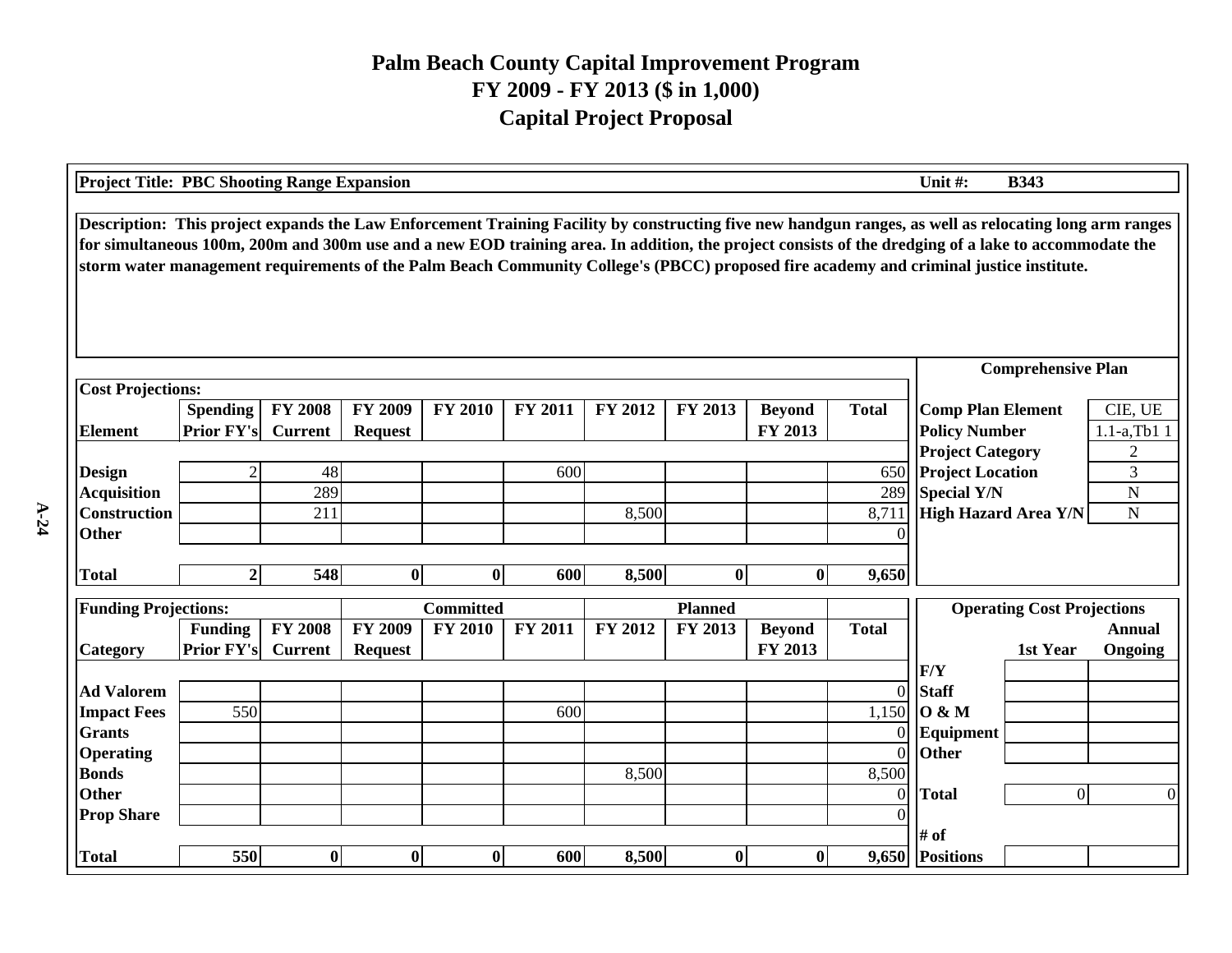|                             | Project Title: PBSO District 1 EOD<br>Unit#:                                                                                                                                                                                                         |                |                          |                  |                             |          |                |                          |                |                         |                                   |                   |  |  |
|-----------------------------|------------------------------------------------------------------------------------------------------------------------------------------------------------------------------------------------------------------------------------------------------|----------------|--------------------------|------------------|-----------------------------|----------|----------------|--------------------------|----------------|-------------------------|-----------------------------------|-------------------|--|--|
|                             | Description: This projects provides for the construction of a two bay apparatus building at PBSO District 1 substation to accommodate PBSO's Explosive<br>Operations Division (EOD) and provide a central location for the storage of EOD equipment. |                |                          |                  |                             |          |                |                          |                |                         |                                   |                   |  |  |
|                             |                                                                                                                                                                                                                                                      |                |                          |                  |                             |          |                |                          |                |                         | <b>Comprehensive Plan</b>         |                   |  |  |
| <b>Cost Projections:</b>    |                                                                                                                                                                                                                                                      |                |                          |                  |                             |          |                |                          |                |                         |                                   |                   |  |  |
|                             | <b>Spending</b>                                                                                                                                                                                                                                      | <b>Total</b>   | <b>Comp Plan Element</b> |                  | <b>CIE</b>                  |          |                |                          |                |                         |                                   |                   |  |  |
| <b>Element</b>              | <b>Prior FY's</b>                                                                                                                                                                                                                                    | <b>Current</b> | <b>Request</b>           |                  |                             |          |                | FY 2013                  |                | <b>Policy Number</b>    |                                   | $1.4-a$           |  |  |
|                             |                                                                                                                                                                                                                                                      |                |                          |                  |                             |          |                |                          |                | <b>Project Category</b> |                                   | 3                 |  |  |
| <b>Design</b>               |                                                                                                                                                                                                                                                      |                |                          |                  |                             |          |                |                          | $\overline{0}$ | <b>Project Location</b> |                                   |                   |  |  |
| <b>Acquisition</b>          |                                                                                                                                                                                                                                                      |                |                          | $\Omega$         | <b>Special Y/N</b>          |          | Y              |                          |                |                         |                                   |                   |  |  |
| <b>Construction</b>         |                                                                                                                                                                                                                                                      |                |                          | 1,500            | <b>High Hazard Area Y/N</b> |          | $\mathbf N$    |                          |                |                         |                                   |                   |  |  |
| <b>Other</b>                |                                                                                                                                                                                                                                                      |                |                          |                  |                             |          |                |                          |                |                         |                                   |                   |  |  |
| <b>Total</b>                | $\bf{0}$                                                                                                                                                                                                                                             | $\bf{0}$       | $\bf{0}$                 | $\bf{0}$         | $\mathbf{0}$                | $\bf{0}$ | 1,500          | $\mathbf{0}$             | 1,500          |                         |                                   |                   |  |  |
|                             |                                                                                                                                                                                                                                                      |                |                          |                  |                             |          |                |                          |                |                         |                                   |                   |  |  |
| <b>Funding Projections:</b> |                                                                                                                                                                                                                                                      |                |                          | <b>Committed</b> |                             |          | <b>Planned</b> |                          |                |                         | <b>Operating Cost Projections</b> |                   |  |  |
|                             | Funding<br><b>Prior FY's</b>                                                                                                                                                                                                                         | <b>FY 2008</b> | <b>FY 2009</b>           | <b>FY 2010</b>   | <b>FY 2011</b>              | FY 2012  | FY 2013        | <b>Beyond</b><br>FY 2013 | <b>Total</b>   |                         |                                   | <b>Annual</b>     |  |  |
| Category                    |                                                                                                                                                                                                                                                      | <b>Current</b> | <b>Request</b>           |                  |                             |          |                |                          |                | F/Y                     | 1st Year<br>2014                  | Ongoing<br>Beyond |  |  |
| <b>Ad Valorem</b>           |                                                                                                                                                                                                                                                      |                |                          |                  |                             |          |                |                          | $\overline{0}$ | <b>Staff</b>            |                                   |                   |  |  |
| <b>Impact Fees</b>          |                                                                                                                                                                                                                                                      |                |                          |                  |                             |          | 600            |                          | 600            | 0 & M                   | 100                               | 105               |  |  |
| <b>Grants</b>               |                                                                                                                                                                                                                                                      |                |                          |                  |                             |          |                |                          | $\theta$       | Equipment               |                                   |                   |  |  |
| <b>Operating</b>            |                                                                                                                                                                                                                                                      |                |                          |                  |                             |          |                |                          | $\Omega$       | Other                   |                                   |                   |  |  |
| <b>Bonds</b>                |                                                                                                                                                                                                                                                      |                |                          |                  |                             |          | 900            |                          | 900            |                         |                                   |                   |  |  |
| <b>Other</b>                |                                                                                                                                                                                                                                                      |                |                          |                  |                             |          |                |                          | $\Omega$       | <b>Total</b>            | 100                               | 105               |  |  |
| <b>Prop Share</b>           |                                                                                                                                                                                                                                                      |                |                          |                  |                             |          |                |                          |                |                         |                                   |                   |  |  |
|                             |                                                                                                                                                                                                                                                      |                |                          |                  |                             |          |                |                          |                | # of                    |                                   |                   |  |  |
| <b>Total</b>                | $\bf{0}$                                                                                                                                                                                                                                             | $\bf{0}$       | $\bf{0}$                 | $\bf{0}$         | $\bf{0}$                    | $\bf{0}$ | 1,500          | $\bf{0}$                 |                | 1,500 Positions         |                                   |                   |  |  |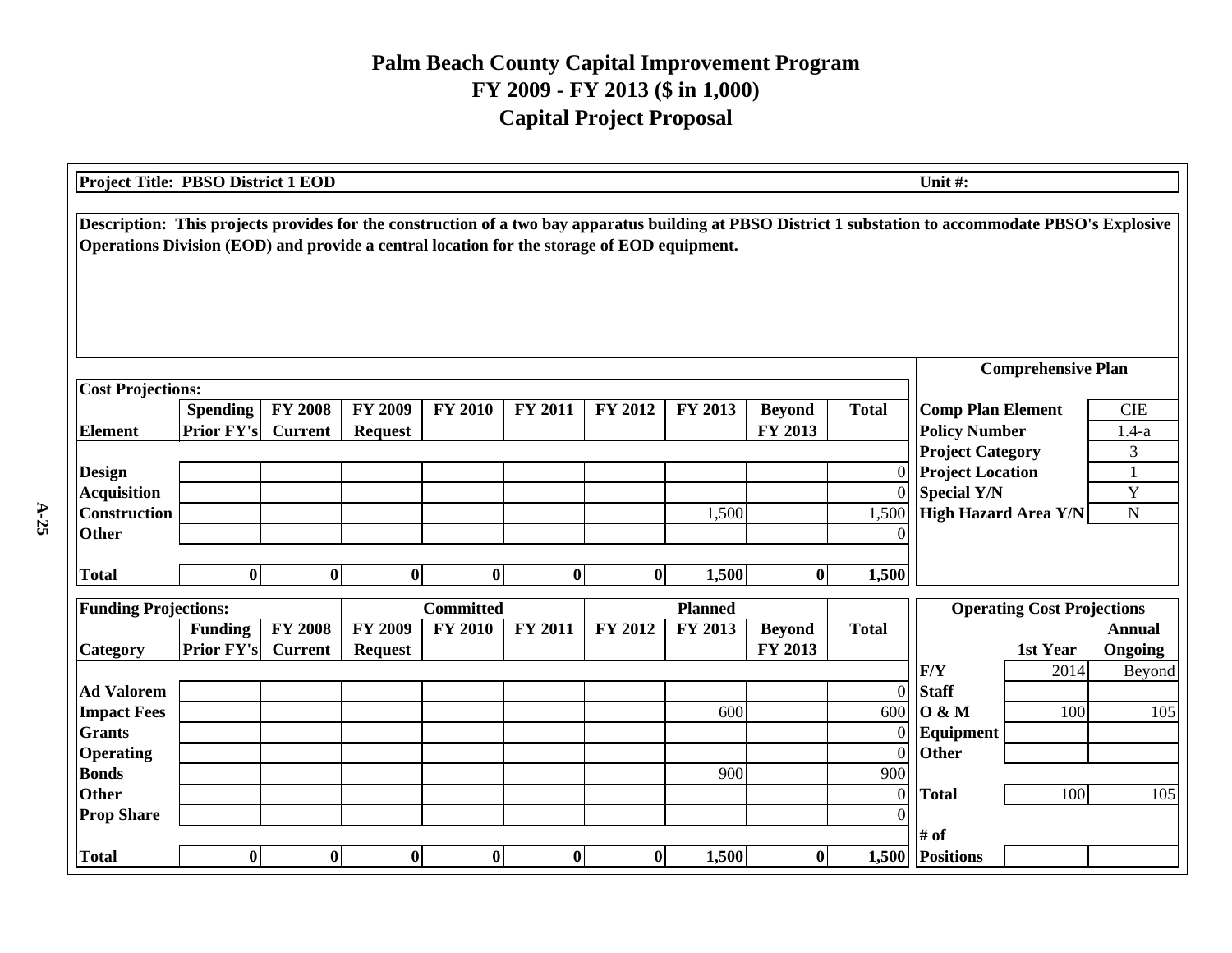| Project Title: PBSO District 1 Substation and Countywide Traffic Court Facility |                                                                                                                                                                                                                                                                                                                                                                                                                                                                                                                                                                                                                                                                                                                                                                                                                                                                       |                |                           |                  |                |                |                  |               |              | Unit#:                            |                |  |  |  |
|---------------------------------------------------------------------------------|-----------------------------------------------------------------------------------------------------------------------------------------------------------------------------------------------------------------------------------------------------------------------------------------------------------------------------------------------------------------------------------------------------------------------------------------------------------------------------------------------------------------------------------------------------------------------------------------------------------------------------------------------------------------------------------------------------------------------------------------------------------------------------------------------------------------------------------------------------------------------|----------------|---------------------------|------------------|----------------|----------------|------------------|---------------|--------------|-----------------------------------|----------------|--|--|--|
|                                                                                 | Description: This project anticipates a 30,000 sf building space to be allocated to the PBSO District 1 Substation (25,000 sf) and to the Countywide Traffic<br>Court Facility (5,000 sf), which will be located at a county-owned civic site at the southwest corner of Belvedere Road and Jog Road. The PBSO District 1<br>Substation would relocate the District Command, currently located at Headquarters, to a stand-alone facility similar to the other district command<br>facilities. The project includes a building of 25,000 sf; however historically, only 18,000 sf has been built-out as part of the original construction. Thus, the<br>project budget would be reduced accordingly. The Countywide Traffic Court Facility cost is estimated to be \$2.4 million of the total project budget, and<br>will be funded from Public Building Impact Fees. |                |                           |                  |                |                |                  |               |              |                                   |                |  |  |  |
|                                                                                 |                                                                                                                                                                                                                                                                                                                                                                                                                                                                                                                                                                                                                                                                                                                                                                                                                                                                       |                | <b>Comprehensive Plan</b> |                  |                |                |                  |               |              |                                   |                |  |  |  |
| <b>Cost Projections:</b>                                                        |                                                                                                                                                                                                                                                                                                                                                                                                                                                                                                                                                                                                                                                                                                                                                                                                                                                                       |                |                           |                  |                |                |                  |               |              |                                   |                |  |  |  |
|                                                                                 | <b>Spending</b>                                                                                                                                                                                                                                                                                                                                                                                                                                                                                                                                                                                                                                                                                                                                                                                                                                                       | <b>FY 2008</b> | <b>FY 2009</b>            | <b>FY 2010</b>   | <b>FY 2011</b> | <b>FY 2012</b> | FY 2013          | <b>Beyond</b> | <b>Total</b> | <b>Comp Plan Element</b>          | <b>CIE</b>     |  |  |  |
| <b>Element</b>                                                                  | <b>Prior FY's</b>                                                                                                                                                                                                                                                                                                                                                                                                                                                                                                                                                                                                                                                                                                                                                                                                                                                     | <b>Current</b> | <b>Request</b>            |                  |                |                |                  | FY 2013       |              | <b>Policy Number</b>              | $1.4-b$        |  |  |  |
|                                                                                 |                                                                                                                                                                                                                                                                                                                                                                                                                                                                                                                                                                                                                                                                                                                                                                                                                                                                       |                |                           |                  |                |                |                  |               |              | <b>Project Category</b>           | 3              |  |  |  |
| <b>Design</b>                                                                   |                                                                                                                                                                                                                                                                                                                                                                                                                                                                                                                                                                                                                                                                                                                                                                                                                                                                       |                |                           | 400              |                |                |                  |               | 400          | <b>Project Location</b>           | $\overline{2}$ |  |  |  |
| <b>Acquisition</b>                                                              |                                                                                                                                                                                                                                                                                                                                                                                                                                                                                                                                                                                                                                                                                                                                                                                                                                                                       |                |                           |                  |                |                |                  |               |              | <b>Special Y/N</b>                | ${\bf N}$      |  |  |  |
| <b>Construction</b>                                                             |                                                                                                                                                                                                                                                                                                                                                                                                                                                                                                                                                                                                                                                                                                                                                                                                                                                                       |                |                           |                  | 14,800         |                |                  |               | 14,800       | High Hazard Area Y/N              | ${\bf N}$      |  |  |  |
| <b>Other</b>                                                                    |                                                                                                                                                                                                                                                                                                                                                                                                                                                                                                                                                                                                                                                                                                                                                                                                                                                                       |                |                           |                  |                |                |                  |               | $\Omega$     |                                   |                |  |  |  |
|                                                                                 |                                                                                                                                                                                                                                                                                                                                                                                                                                                                                                                                                                                                                                                                                                                                                                                                                                                                       |                |                           |                  |                |                |                  |               |              |                                   |                |  |  |  |
| <b>Total</b>                                                                    | $\mathbf{0}$                                                                                                                                                                                                                                                                                                                                                                                                                                                                                                                                                                                                                                                                                                                                                                                                                                                          | $\bf{0}$       | $\bf{0}$                  | 400              | 14,800         | $\bf{0}$       | $\bf{0}$         | $\mathbf{0}$  | 15,200       |                                   |                |  |  |  |
| <b>Funding Projections:</b>                                                     |                                                                                                                                                                                                                                                                                                                                                                                                                                                                                                                                                                                                                                                                                                                                                                                                                                                                       |                |                           | <b>Committed</b> |                |                | <b>Planned</b>   |               |              | <b>Operating Cost Projections</b> |                |  |  |  |
|                                                                                 | <b>Funding</b>                                                                                                                                                                                                                                                                                                                                                                                                                                                                                                                                                                                                                                                                                                                                                                                                                                                        | <b>FY 2008</b> | <b>FY 2009</b>            | <b>FY 2010</b>   | <b>FY 2011</b> | FY 2012        | FY 2013          | <b>Beyond</b> | <b>Total</b> |                                   | <b>Annual</b>  |  |  |  |
| Category                                                                        | <b>Prior FY's</b>                                                                                                                                                                                                                                                                                                                                                                                                                                                                                                                                                                                                                                                                                                                                                                                                                                                     | <b>Current</b> | <b>Request</b>            |                  |                |                |                  | FY 2013       |              | 1st Year                          | Ongoing        |  |  |  |
|                                                                                 |                                                                                                                                                                                                                                                                                                                                                                                                                                                                                                                                                                                                                                                                                                                                                                                                                                                                       |                |                           |                  |                |                |                  |               |              | F/Y<br>2013 Beyond                |                |  |  |  |
| <b>Ad Valorem</b>                                                               |                                                                                                                                                                                                                                                                                                                                                                                                                                                                                                                                                                                                                                                                                                                                                                                                                                                                       |                |                           |                  |                |                |                  |               | $\Omega$     | <b>Staff</b>                      |                |  |  |  |
| <b>Impact Fees</b>                                                              |                                                                                                                                                                                                                                                                                                                                                                                                                                                                                                                                                                                                                                                                                                                                                                                                                                                                       |                |                           | 400              |                |                |                  |               | 400          | <b>O</b> & M<br>100               | 105            |  |  |  |
| <b>Grants</b>                                                                   |                                                                                                                                                                                                                                                                                                                                                                                                                                                                                                                                                                                                                                                                                                                                                                                                                                                                       |                |                           |                  |                |                |                  |               | $\Omega$     | Equipment                         |                |  |  |  |
| <b>Operating</b>                                                                |                                                                                                                                                                                                                                                                                                                                                                                                                                                                                                                                                                                                                                                                                                                                                                                                                                                                       |                |                           |                  |                |                |                  |               | $\Omega$     | <b>Other</b>                      |                |  |  |  |
| <b>Bonds</b>                                                                    |                                                                                                                                                                                                                                                                                                                                                                                                                                                                                                                                                                                                                                                                                                                                                                                                                                                                       |                |                           |                  | 14,800         |                |                  |               | 14,800       |                                   |                |  |  |  |
| <b>Other</b>                                                                    |                                                                                                                                                                                                                                                                                                                                                                                                                                                                                                                                                                                                                                                                                                                                                                                                                                                                       |                |                           |                  |                |                |                  |               | $\Omega$     | 100<br><b>Total</b>               | 105            |  |  |  |
| <b>Prop Share</b>                                                               |                                                                                                                                                                                                                                                                                                                                                                                                                                                                                                                                                                                                                                                                                                                                                                                                                                                                       |                |                           |                  |                |                |                  |               |              |                                   |                |  |  |  |
|                                                                                 |                                                                                                                                                                                                                                                                                                                                                                                                                                                                                                                                                                                                                                                                                                                                                                                                                                                                       |                |                           |                  |                |                |                  |               |              | # of                              |                |  |  |  |
| <b>Total</b>                                                                    | $\bf{0}$                                                                                                                                                                                                                                                                                                                                                                                                                                                                                                                                                                                                                                                                                                                                                                                                                                                              | $\bf{0}$       | $\mathbf{0}$              | 400              | 14,800         | $\bf{0}$       | $\boldsymbol{0}$ | $\mathbf{0}$  | 15,200       | <b>Positions</b>                  |                |  |  |  |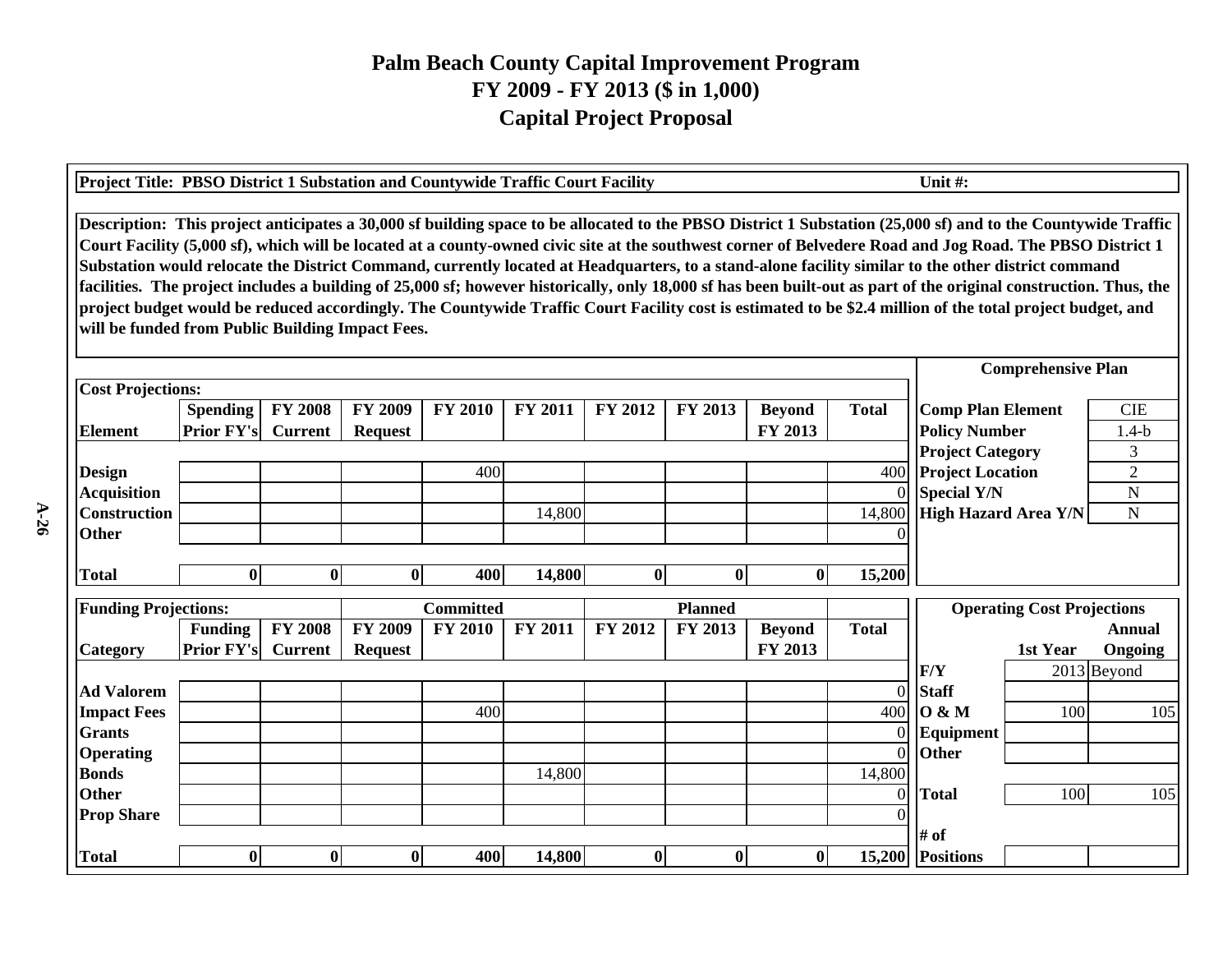| Unit #:<br><b>Project Title: PBSO Evidence Building</b>                                                                                                                                                                                                                                                                                                                                                                                                                                                                                                                           |                   |                |                |                  |          |                  |                |               |              |                             |                                   |               |
|-----------------------------------------------------------------------------------------------------------------------------------------------------------------------------------------------------------------------------------------------------------------------------------------------------------------------------------------------------------------------------------------------------------------------------------------------------------------------------------------------------------------------------------------------------------------------------------|-------------------|----------------|----------------|------------------|----------|------------------|----------------|---------------|--------------|-----------------------------|-----------------------------------|---------------|
| Description: This project will construct a free-standing secured facility for PBSO evidence storage and impound lot facilities. The facility is to meet the<br>growth and future requirements of PBSO, as well as separate the evidence from the remainder of the facility which will eliminate environmental issues<br>within headquarters as a result of evidence. In addition, it will provide sufficient space for the impounding of vehicles for civil and criminal cases, and will<br>accommodate the growth requirements of the Sheriff's Office at its existing building. |                   |                |                |                  |          |                  |                |               |              |                             |                                   |               |
|                                                                                                                                                                                                                                                                                                                                                                                                                                                                                                                                                                                   |                   |                |                |                  |          |                  |                |               |              |                             | <b>Comprehensive Plan</b>         |               |
| <b>Cost Projections:</b>                                                                                                                                                                                                                                                                                                                                                                                                                                                                                                                                                          |                   |                |                |                  |          |                  |                |               |              |                             |                                   |               |
|                                                                                                                                                                                                                                                                                                                                                                                                                                                                                                                                                                                   | <b>Spending</b>   | <b>FY 2008</b> | FY 2009        | <b>FY 2010</b>   | FY 2011  | FY 2012          | FY 2013        | <b>Beyond</b> | <b>Total</b> | <b>Comp Plan Element</b>    |                                   | <b>CIE</b>    |
| <b>Element</b>                                                                                                                                                                                                                                                                                                                                                                                                                                                                                                                                                                    | <b>Prior FY's</b> | <b>Current</b> | <b>Request</b> |                  |          |                  |                | FY 2013       |              | <b>Policy Number</b>        |                                   | $1.4-a$       |
|                                                                                                                                                                                                                                                                                                                                                                                                                                                                                                                                                                                   |                   |                |                |                  |          |                  |                |               |              | <b>Project Category</b>     |                                   | 3             |
| <b>Design</b>                                                                                                                                                                                                                                                                                                                                                                                                                                                                                                                                                                     |                   | 2,000          |                |                  |          |                  |                |               | 2,000        | <b>Project Location</b>     |                                   | $\mathbf{1}$  |
| <b>Acquisition</b>                                                                                                                                                                                                                                                                                                                                                                                                                                                                                                                                                                |                   |                |                |                  |          |                  |                |               |              | <b>Special Y/N</b>          |                                   | Y             |
| <b>Construction</b>                                                                                                                                                                                                                                                                                                                                                                                                                                                                                                                                                               |                   |                |                | 21,000           |          |                  |                |               | 21,000       | <b>High Hazard Area Y/N</b> | $\mathbf N$                       |               |
| <b>Other</b>                                                                                                                                                                                                                                                                                                                                                                                                                                                                                                                                                                      |                   |                |                |                  |          |                  |                |               |              |                             |                                   |               |
|                                                                                                                                                                                                                                                                                                                                                                                                                                                                                                                                                                                   |                   |                |                |                  |          |                  |                |               |              |                             |                                   |               |
| <b>Total</b>                                                                                                                                                                                                                                                                                                                                                                                                                                                                                                                                                                      | $\bf{0}$          | 2,000          | $\mathbf{0}$   | 21,000           | $\bf{0}$ | $\bf{0}$         | $\bf{0}$       | 0l            | 23,000       |                             |                                   |               |
| <b>Funding Projections:</b>                                                                                                                                                                                                                                                                                                                                                                                                                                                                                                                                                       |                   |                |                | <b>Committed</b> |          |                  | <b>Planned</b> |               |              |                             | <b>Operating Cost Projections</b> |               |
|                                                                                                                                                                                                                                                                                                                                                                                                                                                                                                                                                                                   | <b>Funding</b>    | <b>FY 2008</b> | <b>FY 2009</b> | <b>FY 2010</b>   | FY 2011  | FY 2012          | FY 2013        | <b>Beyond</b> | <b>Total</b> |                             |                                   | <b>Annual</b> |
| <b>Category</b>                                                                                                                                                                                                                                                                                                                                                                                                                                                                                                                                                                   | <b>Prior FY's</b> | <b>Current</b> | <b>Request</b> |                  |          |                  |                | FY 2013       |              |                             | 1st Year                          | Ongoing       |
|                                                                                                                                                                                                                                                                                                                                                                                                                                                                                                                                                                                   |                   |                |                |                  |          |                  |                |               |              | F/Y                         | 2012                              | Beyond        |
| <b>Ad Valorem</b>                                                                                                                                                                                                                                                                                                                                                                                                                                                                                                                                                                 |                   |                |                |                  |          |                  |                |               | $\Omega$     | <b>Staff</b>                |                                   |               |
| <b>Impact Fees</b>                                                                                                                                                                                                                                                                                                                                                                                                                                                                                                                                                                |                   |                |                |                  |          |                  |                |               | $\Omega$     | 0 & M                       | 100                               | 105           |
| <b>Grants</b>                                                                                                                                                                                                                                                                                                                                                                                                                                                                                                                                                                     |                   |                |                |                  |          |                  |                |               | $\Omega$     | Equipment                   |                                   |               |
| <b>Operating</b>                                                                                                                                                                                                                                                                                                                                                                                                                                                                                                                                                                  |                   |                |                |                  |          |                  |                |               | $\Omega$     | <b>Other</b>                |                                   |               |
| <b>Bonds</b>                                                                                                                                                                                                                                                                                                                                                                                                                                                                                                                                                                      |                   | 2,000          |                | 21,000           |          |                  |                |               | 23,000       |                             |                                   |               |
| Other                                                                                                                                                                                                                                                                                                                                                                                                                                                                                                                                                                             |                   |                |                |                  |          |                  |                |               | $\Omega$     | <b>Total</b>                | 100                               | 105           |
| <b>Prop Share</b>                                                                                                                                                                                                                                                                                                                                                                                                                                                                                                                                                                 |                   |                |                |                  |          |                  |                |               |              |                             |                                   |               |
|                                                                                                                                                                                                                                                                                                                                                                                                                                                                                                                                                                                   |                   |                |                |                  |          |                  |                |               |              | # of                        |                                   |               |
| <b>Total</b>                                                                                                                                                                                                                                                                                                                                                                                                                                                                                                                                                                      | $\bf{0}$          | 2,000          | $\mathbf{0}$   | 21,000           | $\bf{0}$ | $\boldsymbol{0}$ | $\bf{0}$       | $\bf{0}$      | 23,000       | <b>Positions</b>            |                                   |               |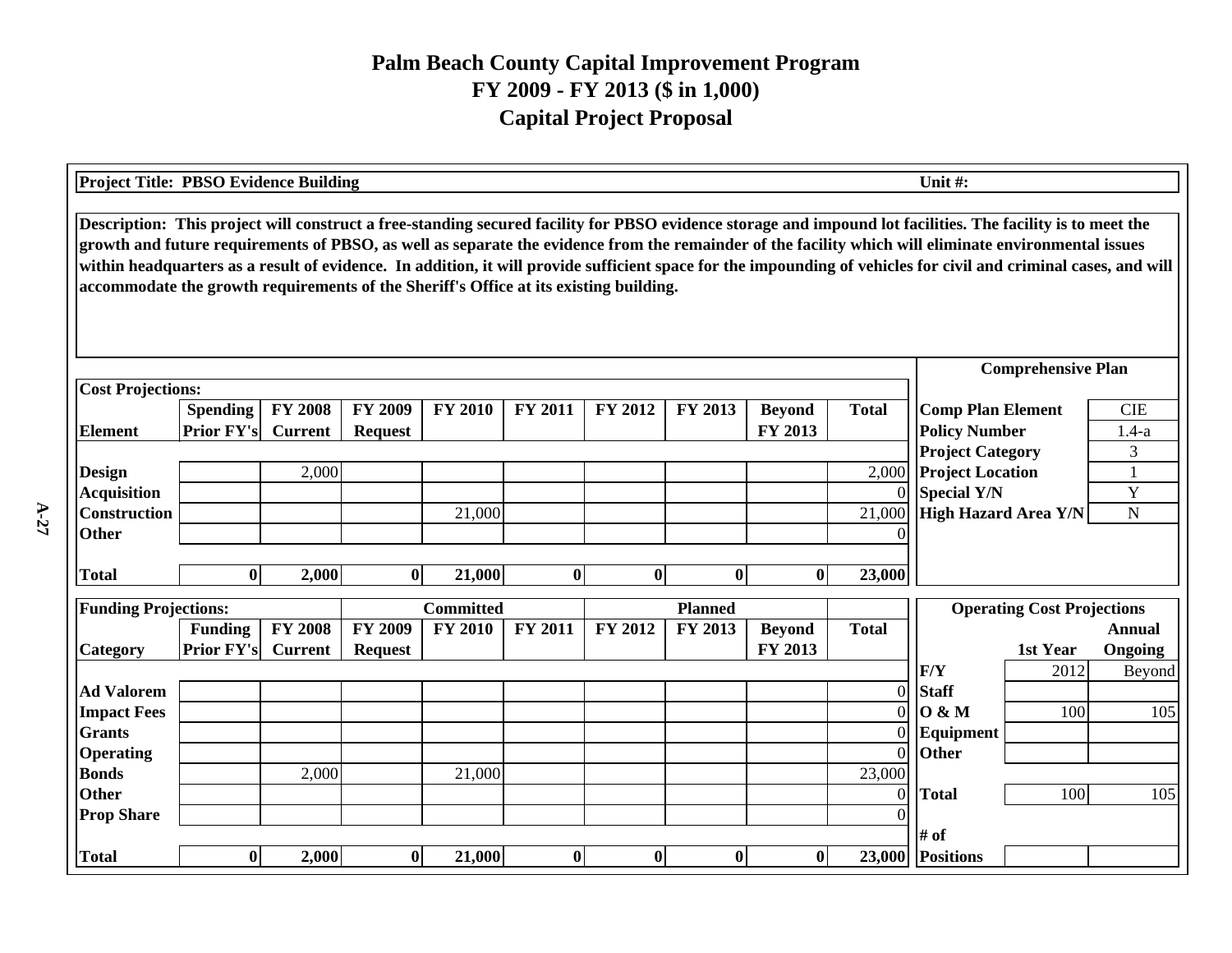| <b>Project Title: PBSO West Atlantic Avenue Substation</b><br>Unit #:                                                                                                                                                                                                                                                                                                                                                                            |                   |                |                |                  |                |                |                  |               |                |                                                    |                                   |                     |
|--------------------------------------------------------------------------------------------------------------------------------------------------------------------------------------------------------------------------------------------------------------------------------------------------------------------------------------------------------------------------------------------------------------------------------------------------|-------------------|----------------|----------------|------------------|----------------|----------------|------------------|---------------|----------------|----------------------------------------------------|-----------------------------------|---------------------|
| Description: This project includes funding for the design and renovation of the 16,000 former West Atlantic Library for conversion to a PBSO Substation<br>in support of countywide and South Region operations. This project was fully funded and slated to begin renovation in summer of 2008, but was postponed<br>as part of the re-evaluation of the FY 08 CIP. This funding provides for the completion of the design and the renovations. |                   |                |                |                  |                |                |                  |               |                |                                                    |                                   |                     |
|                                                                                                                                                                                                                                                                                                                                                                                                                                                  |                   |                |                |                  |                |                |                  |               |                |                                                    | <b>Comprehensive Plan</b>         |                     |
| <b>Cost Projections:</b>                                                                                                                                                                                                                                                                                                                                                                                                                         |                   |                |                |                  |                |                |                  |               |                |                                                    |                                   |                     |
|                                                                                                                                                                                                                                                                                                                                                                                                                                                  | <b>Spending</b>   | <b>FY 2008</b> | FY 2009        | <b>FY 2010</b>   | FY 2011        | <b>FY 2012</b> | FY 2013          | <b>Beyond</b> | <b>Total</b>   | <b>Comp Plan Element</b>                           |                                   | <b>LUE</b>          |
| <b>Element</b>                                                                                                                                                                                                                                                                                                                                                                                                                                   | <b>Prior FY's</b> | <b>Current</b> | <b>Request</b> |                  |                |                |                  | FY 2013       |                | <b>Policy Number</b>                               |                                   | $1.2.3-d$           |
| <b>Design</b>                                                                                                                                                                                                                                                                                                                                                                                                                                    |                   |                |                |                  | 200            |                |                  |               | 200            | <b>Project Category</b><br><b>Project Location</b> |                                   | 3<br>$\overline{2}$ |
| <b>Acquisition</b>                                                                                                                                                                                                                                                                                                                                                                                                                               |                   |                |                |                  |                |                |                  |               | $\Omega$       | <b>Special Y/N</b>                                 |                                   | $\mathbf N$         |
| <b>Construction</b>                                                                                                                                                                                                                                                                                                                                                                                                                              |                   |                |                |                  | 3,800          |                |                  |               | 3,800          | High Hazard Area Y/N                               | N                                 |                     |
| <b>Other</b>                                                                                                                                                                                                                                                                                                                                                                                                                                     |                   |                |                |                  |                |                |                  |               |                |                                                    |                                   |                     |
|                                                                                                                                                                                                                                                                                                                                                                                                                                                  |                   |                |                |                  |                |                |                  |               |                |                                                    |                                   |                     |
| <b>Total</b>                                                                                                                                                                                                                                                                                                                                                                                                                                     | $\bf{0}$          | $\bf{0}$       | $\bf{0}$       | $\bf{0}$         | 4,000          | $\bf{0}$       | $\bf{0}$         | $\bf{0}$      | 4,000          |                                                    |                                   |                     |
| <b>Funding Projections:</b>                                                                                                                                                                                                                                                                                                                                                                                                                      |                   |                |                | <b>Committed</b> |                |                | <b>Planned</b>   |               |                |                                                    | <b>Operating Cost Projections</b> |                     |
|                                                                                                                                                                                                                                                                                                                                                                                                                                                  | <b>Funding</b>    | <b>FY 2008</b> | <b>FY 2009</b> | <b>FY 2010</b>   | <b>FY 2011</b> | FY 2012        | FY 2013          | <b>Beyond</b> | <b>Total</b>   |                                                    |                                   | <b>Annual</b>       |
| Category                                                                                                                                                                                                                                                                                                                                                                                                                                         | <b>Prior FY's</b> | <b>Current</b> | <b>Request</b> |                  |                |                |                  | FY 2013       |                |                                                    | 1st Year                          | Ongoing             |
|                                                                                                                                                                                                                                                                                                                                                                                                                                                  |                   |                |                |                  |                |                |                  |               |                | F/Y                                                |                                   |                     |
| <b>Ad Valorem</b>                                                                                                                                                                                                                                                                                                                                                                                                                                |                   |                |                |                  | 4,000          |                |                  |               | 4,000          | <b>Staff</b>                                       |                                   |                     |
| <b>Impact Fees</b>                                                                                                                                                                                                                                                                                                                                                                                                                               |                   |                |                |                  |                |                |                  |               | $\Omega$       | <b>O</b> & M                                       |                                   |                     |
| <b>Grants</b>                                                                                                                                                                                                                                                                                                                                                                                                                                    |                   |                |                |                  |                |                |                  |               | $\Omega$       | Equipment                                          |                                   |                     |
| <b>Operating</b>                                                                                                                                                                                                                                                                                                                                                                                                                                 |                   |                |                |                  |                |                |                  |               | $\overline{0}$ | Other                                              |                                   |                     |
| <b>Bonds</b>                                                                                                                                                                                                                                                                                                                                                                                                                                     |                   |                |                |                  |                |                |                  |               |                |                                                    |                                   |                     |
| <b>Other</b>                                                                                                                                                                                                                                                                                                                                                                                                                                     |                   |                |                |                  |                |                |                  |               | $\overline{0}$ | <b>Total</b>                                       | $\Omega$                          |                     |
| <b>Prop Share</b>                                                                                                                                                                                                                                                                                                                                                                                                                                |                   |                |                |                  |                |                |                  |               |                |                                                    |                                   |                     |
|                                                                                                                                                                                                                                                                                                                                                                                                                                                  |                   |                |                |                  |                |                |                  |               |                | # of                                               |                                   |                     |
| <b>Total</b>                                                                                                                                                                                                                                                                                                                                                                                                                                     | $\bf{0}$          | $\bf{0}$       | $\bf{0}$       | $\bf{0}$         | 4,000          | $\bf{0}$       | $\boldsymbol{0}$ | $\bf{0}$      |                | 4,000 Positions                                    |                                   |                     |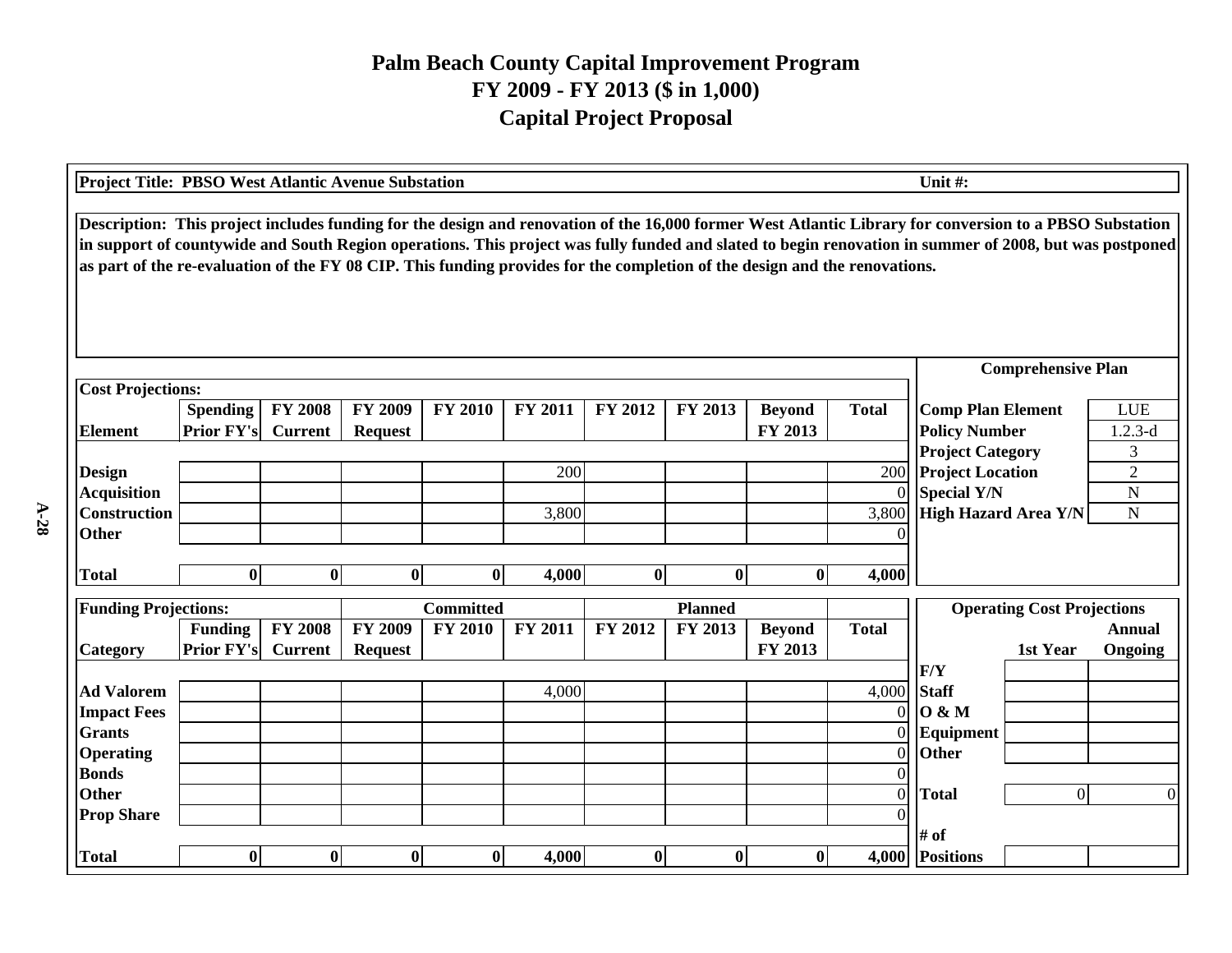| Project Title: PBSO West Jupiter - Level 2 Substation<br>Unit #:                                                                                   |                               |                           |                                  |                |                |                  |                  |                          |                                                                         |                                                                                           |                                   |                                         |
|----------------------------------------------------------------------------------------------------------------------------------------------------|-------------------------------|---------------------------|----------------------------------|----------------|----------------|------------------|------------------|--------------------------|-------------------------------------------------------------------------|-------------------------------------------------------------------------------------------|-----------------------------------|-----------------------------------------|
| Description: This project is for the renovation of Fire Station #14 for a PBSO Community Policing site and Youth Center in the Jupiter Farms area. |                               |                           |                                  |                |                |                  |                  |                          |                                                                         |                                                                                           |                                   |                                         |
|                                                                                                                                                    |                               |                           |                                  |                |                |                  |                  |                          |                                                                         |                                                                                           | <b>Comprehensive Plan</b>         |                                         |
| <b>Cost Projections:</b><br><b>Element</b>                                                                                                         | Spending<br><b>Prior FY's</b> | FY 2007<br><b>Current</b> | <b>FY 2008</b><br><b>Request</b> | <b>FY 2009</b> | <b>FY 2010</b> | <b>FY 2011</b>   | FY 2012          | <b>Beyond</b><br>FY 2012 | <b>Total</b>                                                            | <b>Comp Plan Element</b><br><b>Policy Number</b>                                          |                                   | <b>LUE</b><br>$1.2.3-d$                 |
| <b>Design</b><br><b>Acquisition</b><br>Construction<br><b>Other</b>                                                                                |                               |                           |                                  |                | 100<br>985     |                  |                  |                          | 100<br>$\Omega$<br>985                                                  | <b>Project Category</b><br><b>Project Location</b><br>Special Y/N<br>High Hazard Area Y/N |                                   | 3<br>3<br>$\overline{N}$<br>$\mathbf N$ |
| <b>Total</b>                                                                                                                                       | $\bf{0}$                      | $\bf{0}$                  | $\bf{0}$                         | $\bf{0}$       | 1,085          | $\boldsymbol{0}$ | $\boldsymbol{0}$ | $\mathbf{0}$             | 1,085                                                                   |                                                                                           |                                   |                                         |
| <b>Funding Projections:</b>                                                                                                                        |                               |                           |                                  |                |                |                  |                  |                          |                                                                         |                                                                                           | <b>Operating Cost Projections</b> |                                         |
| Category                                                                                                                                           | Funding<br><b>Prior FY's</b>  | FY 2007<br><b>Current</b> | <b>FY 2008</b><br><b>Request</b> | <b>FY 2009</b> | <b>FY 2010</b> | <b>FY 2011</b>   | <b>FY 2012</b>   | <b>Beyond</b><br>FY 2012 | <b>Total</b>                                                            | F/Y                                                                                       | 1st Year                          | <b>Annual</b><br>Ongoing                |
| <b>Ad Valorem</b><br><b>Impact Fees</b><br><b>Grants</b><br><b>Operating</b><br><b>Bonds</b><br><b>Other</b><br><b>Prop Share</b>                  |                               |                           |                                  |                | 1,085          |                  |                  |                          | 1,085<br>$\Omega$<br>$\overline{0}$<br>$\overline{0}$<br>$\overline{0}$ | <b>Staff</b><br>$0 \& M$<br>Equipment<br>Other<br><b>Total</b>                            | $\overline{0}$                    | $\Omega$                                |
| <b>Total</b>                                                                                                                                       | $\bf{0}$                      | $\boldsymbol{0}$          | $\bf{0}$                         | $\bf{0}$       | 1,085          | $\boldsymbol{0}$ | $\boldsymbol{0}$ | $\bf{0}$                 |                                                                         | # of<br>1,085 Positions                                                                   |                                   |                                         |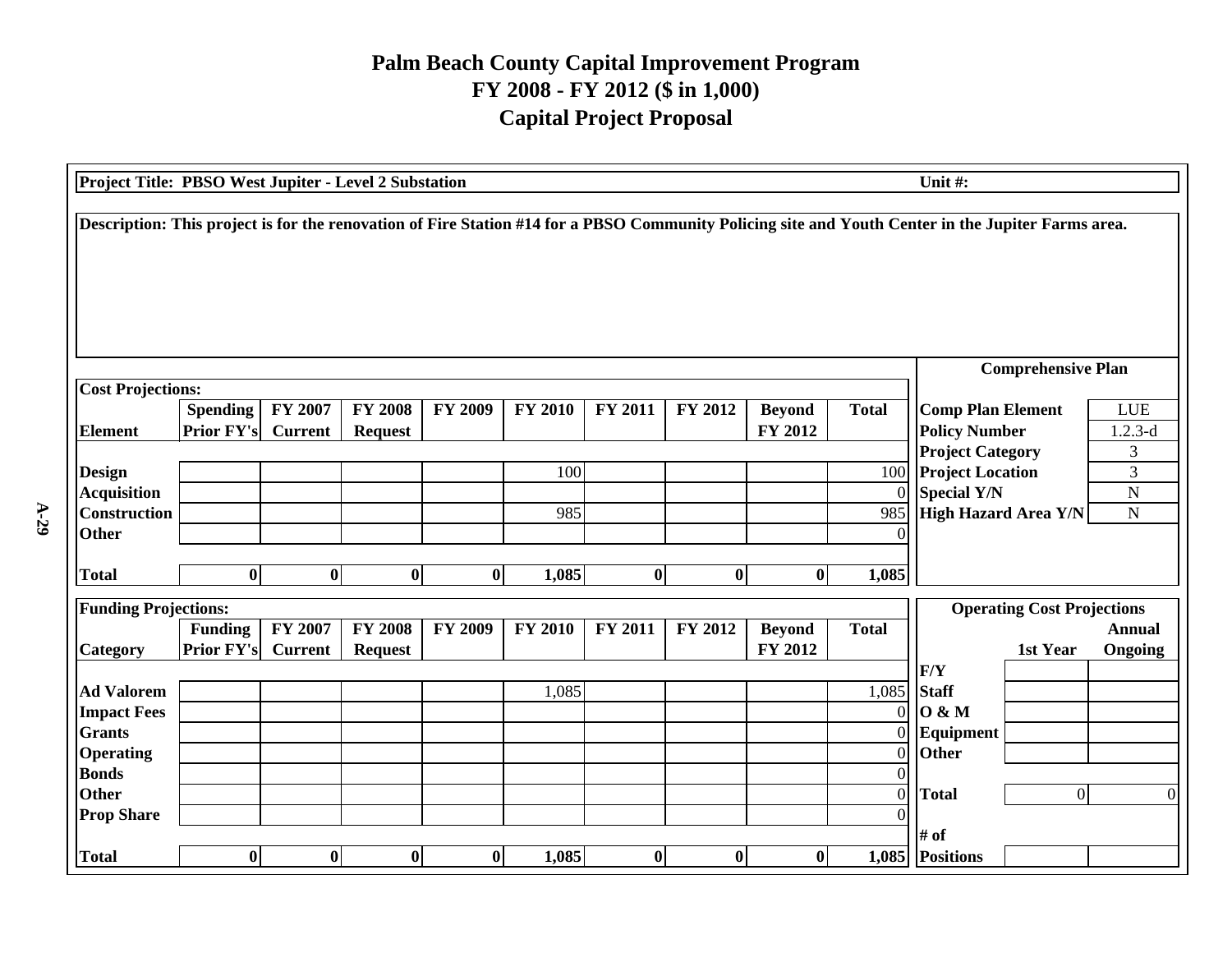| <b>Project Title: Public Shooting Range</b>     |                   |                |                | Unit #:          |                |          |                |               |                |                                                                                                                                                                                                                                                                                                                                                                                                                                                                                                                                                                                                                             |                 |
|-------------------------------------------------|-------------------|----------------|----------------|------------------|----------------|----------|----------------|---------------|----------------|-----------------------------------------------------------------------------------------------------------------------------------------------------------------------------------------------------------------------------------------------------------------------------------------------------------------------------------------------------------------------------------------------------------------------------------------------------------------------------------------------------------------------------------------------------------------------------------------------------------------------------|-----------------|
| supporting and not require any operating funds. |                   |                |                |                  |                |          |                |               |                | Description: This project includes the construction of Phase 1 of the Public Shooting Park at 20 Mile Bend. Design funding for the project includes<br>\$500,000 from a Parks bond. Construction funding was proposed in an October 2007 workshop as \$5,000,000 from Ad Valorem sources and \$5,000,000<br>from private funding. The capital requests reflects the entire \$10,000,000 until such time that a fundraising contract is executed. The \$1,600,000 is a<br>combination of \$1,400,000 in Pittman Robertson Funding from FWCC and \$200,000 in grants. The Public Shooting Park is anticipated to be 100% self |                 |
|                                                 |                   |                |                |                  |                |          |                |               |                | <b>Comprehensive Plan</b>                                                                                                                                                                                                                                                                                                                                                                                                                                                                                                                                                                                                   |                 |
| <b>Cost Projections:</b>                        |                   |                |                |                  |                |          |                |               |                |                                                                                                                                                                                                                                                                                                                                                                                                                                                                                                                                                                                                                             |                 |
|                                                 | <b>Spending</b>   | <b>FY 2008</b> | <b>FY 2009</b> | <b>FY 2010</b>   | <b>FY 2011</b> | FY 2012  | FY 2013        | <b>Beyond</b> | <b>Total</b>   | <b>Comp Plan Element</b>                                                                                                                                                                                                                                                                                                                                                                                                                                                                                                                                                                                                    | CIE, UE         |
| <b>Element</b>                                  | <b>Prior FY's</b> | <b>Current</b> | <b>Request</b> |                  |                |          |                | FY 2013       |                | <b>Policy Number</b>                                                                                                                                                                                                                                                                                                                                                                                                                                                                                                                                                                                                        | $1.1-a$ , Tb1 1 |
|                                                 |                   |                |                |                  |                |          |                |               |                | <b>Project Category</b>                                                                                                                                                                                                                                                                                                                                                                                                                                                                                                                                                                                                     | $\overline{c}$  |
| <b>Design</b>                                   |                   | 560            |                |                  |                |          |                |               | 560            | <b>Project Location</b>                                                                                                                                                                                                                                                                                                                                                                                                                                                                                                                                                                                                     | 3               |
| <b>Acquisition</b>                              |                   |                |                |                  |                |          |                |               | $\overline{0}$ | <b>Special Y/N</b>                                                                                                                                                                                                                                                                                                                                                                                                                                                                                                                                                                                                          | ${\bf N}$       |
| <b>Construction</b>                             |                   |                |                |                  | 10,000         |          |                |               | 10,000         | <b>High Hazard Area Y/N</b>                                                                                                                                                                                                                                                                                                                                                                                                                                                                                                                                                                                                 | $\mathbf N$     |
| <b>Other</b>                                    |                   |                |                |                  | 1,600          |          |                |               | 1,600          |                                                                                                                                                                                                                                                                                                                                                                                                                                                                                                                                                                                                                             |                 |
| <b>Total</b>                                    | $\bf{0}$          | 560            | $\bf{0}$       | $\mathbf{0}$     | 11,600         | $\bf{0}$ | $\bf{0}$       | $\mathbf{0}$  | 12,160         |                                                                                                                                                                                                                                                                                                                                                                                                                                                                                                                                                                                                                             |                 |
|                                                 |                   |                |                |                  |                |          |                |               |                |                                                                                                                                                                                                                                                                                                                                                                                                                                                                                                                                                                                                                             |                 |
| <b>Funding Projections:</b>                     |                   |                |                | <b>Committed</b> |                |          | <b>Planned</b> |               |                | <b>Operating Cost Projections</b>                                                                                                                                                                                                                                                                                                                                                                                                                                                                                                                                                                                           |                 |
|                                                 | <b>Funding</b>    | <b>FY 2008</b> | <b>FY 2009</b> | <b>FY 2010</b>   | FY 2011        | FY 2012  | <b>FY 2013</b> | <b>Beyond</b> | <b>Total</b>   |                                                                                                                                                                                                                                                                                                                                                                                                                                                                                                                                                                                                                             | Annual          |
| <b>Category</b>                                 | <b>Prior FY's</b> | <b>Current</b> | <b>Request</b> |                  |                |          |                | FY 2013       |                | 1st Year                                                                                                                                                                                                                                                                                                                                                                                                                                                                                                                                                                                                                    | Ongoing         |
|                                                 |                   |                |                |                  |                |          |                |               |                | F/Y                                                                                                                                                                                                                                                                                                                                                                                                                                                                                                                                                                                                                         |                 |
| <b>Ad Valorem</b>                               |                   |                |                |                  |                |          |                |               | $\overline{0}$ | <b>Staff</b>                                                                                                                                                                                                                                                                                                                                                                                                                                                                                                                                                                                                                |                 |
| <b>Impact Fees</b>                              |                   |                |                |                  |                |          |                |               | $\overline{0}$ | <b>O</b> & M                                                                                                                                                                                                                                                                                                                                                                                                                                                                                                                                                                                                                |                 |
| <b>Grants</b>                                   |                   |                |                |                  |                |          |                |               | $\Omega$       | Equipment                                                                                                                                                                                                                                                                                                                                                                                                                                                                                                                                                                                                                   |                 |
| <b>Operating</b>                                |                   |                |                |                  |                |          |                |               | $\Omega$       | Other                                                                                                                                                                                                                                                                                                                                                                                                                                                                                                                                                                                                                       |                 |
| <b>Bonds</b>                                    | 560               |                |                |                  | 10,000         |          |                |               | 10,560         |                                                                                                                                                                                                                                                                                                                                                                                                                                                                                                                                                                                                                             |                 |
| <b>Other</b>                                    |                   |                |                |                  | 1,600          |          |                |               | 1,600          | $\Omega$<br><b>Total</b>                                                                                                                                                                                                                                                                                                                                                                                                                                                                                                                                                                                                    |                 |
| <b>Prop Share</b>                               |                   |                |                |                  |                |          |                |               |                |                                                                                                                                                                                                                                                                                                                                                                                                                                                                                                                                                                                                                             |                 |
|                                                 |                   |                |                |                  |                |          |                |               |                | # of                                                                                                                                                                                                                                                                                                                                                                                                                                                                                                                                                                                                                        |                 |
| <b>Total</b>                                    | 560               | $\mathbf 0$    | $\bf{0}$       | $\bf{0}$         | 11,600         | $\bf{0}$ | $\bf{0}$       | $\bf{0}$      |                | 12,160 Positions                                                                                                                                                                                                                                                                                                                                                                                                                                                                                                                                                                                                            |                 |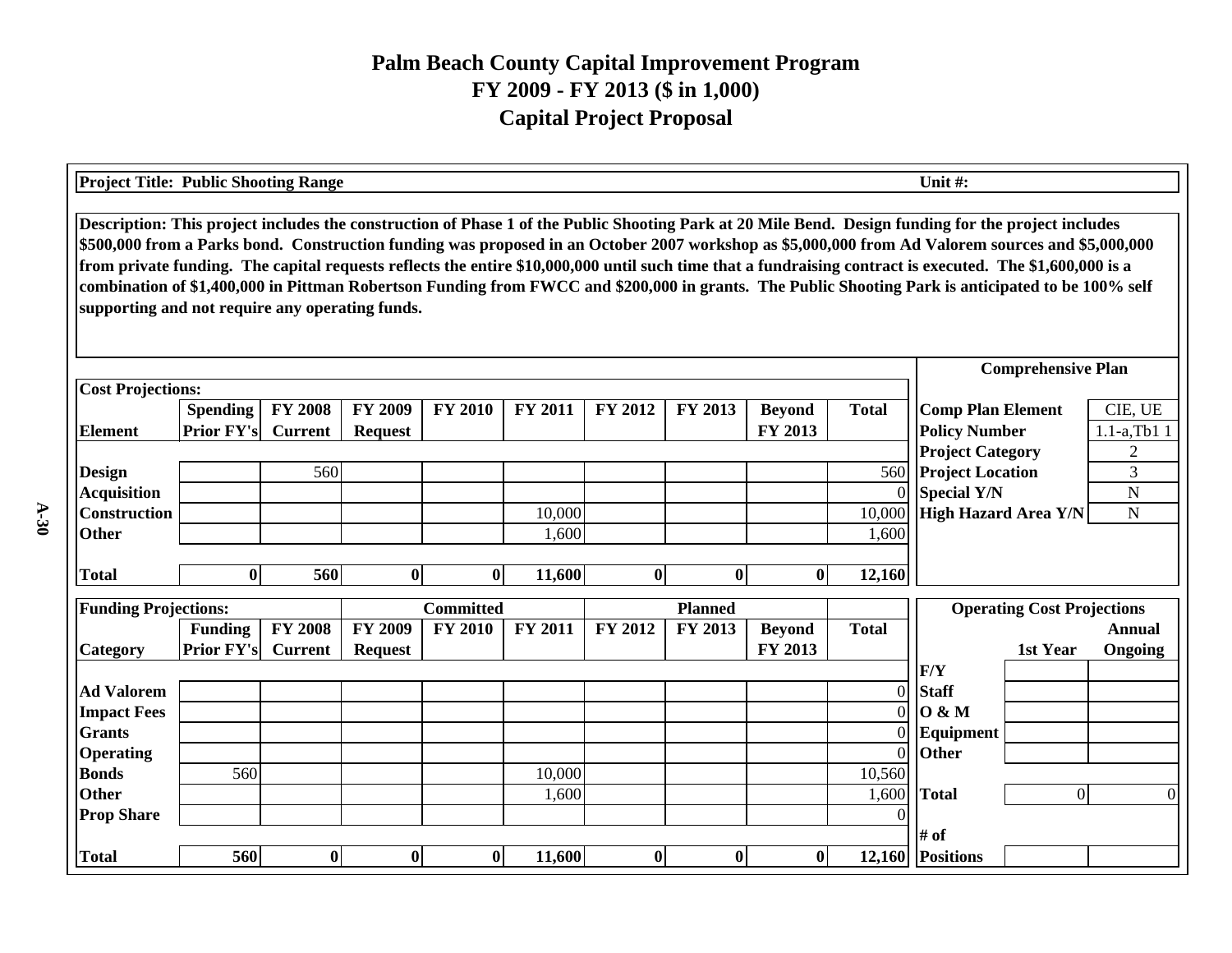| Unit #:<br><b>Project Title: South County Administrative Complex Redevelopment</b>                                                                                                                                                                                                                                                                                                                                                                                                     |                                      |                                  |                                  |                  |                |          |                |                          |                |                                                  |                                   |                       |
|----------------------------------------------------------------------------------------------------------------------------------------------------------------------------------------------------------------------------------------------------------------------------------------------------------------------------------------------------------------------------------------------------------------------------------------------------------------------------------------|--------------------------------------|----------------------------------|----------------------------------|------------------|----------------|----------|----------------|--------------------------|----------------|--------------------------------------------------|-----------------------------------|-----------------------|
| Description: This project provides for the redevelopment of all facilities in the Complex (excluding the Department of Health Clinic), as well as an<br>associated parking structures on approximately 15 acres of the overall property. This funding level is also based on the sale of approximately 10 acres of<br>the property to be used for workforce housing, which is pursuant to the assumptions identified in the redevelopment feasibility study presented to the<br>Board. |                                      |                                  |                                  |                  |                |          |                |                          |                |                                                  |                                   |                       |
|                                                                                                                                                                                                                                                                                                                                                                                                                                                                                        |                                      |                                  |                                  |                  |                |          |                |                          |                |                                                  | <b>Comprehensive Plan</b>         |                       |
| <b>Cost Projections:</b>                                                                                                                                                                                                                                                                                                                                                                                                                                                               |                                      |                                  |                                  |                  |                |          |                |                          |                |                                                  |                                   |                       |
| <b>Element</b>                                                                                                                                                                                                                                                                                                                                                                                                                                                                         | <b>Spending</b><br><b>Prior FY's</b> | <b>FY 2008</b><br><b>Current</b> | <b>FY 2009</b><br><b>Request</b> | <b>FY 2010</b>   | <b>FY 2011</b> | FY 2012  | FY 2013        | <b>Beyond</b><br>FY 2013 | <b>Total</b>   | <b>Comp Plan Element</b><br><b>Policy Number</b> |                                   | <b>CIE</b><br>$1.4-a$ |
|                                                                                                                                                                                                                                                                                                                                                                                                                                                                                        |                                      |                                  |                                  |                  |                |          |                |                          |                | <b>Project Category</b>                          |                                   | 3                     |
| <b>Design</b>                                                                                                                                                                                                                                                                                                                                                                                                                                                                          |                                      |                                  |                                  |                  | 2,000          |          |                |                          | 2,000          | <b>Project Location</b>                          |                                   | 3                     |
| <b>Acquisition</b>                                                                                                                                                                                                                                                                                                                                                                                                                                                                     |                                      |                                  |                                  |                  |                |          |                |                          | $\Omega$       | <b>Special Y/N</b>                               |                                   | $\mathbf N$           |
| Construction                                                                                                                                                                                                                                                                                                                                                                                                                                                                           |                                      |                                  |                                  |                  | 48,000         |          |                |                          | 48,000         | High Hazard Area Y/N                             |                                   | ${\bf N}$             |
| <b>Other</b>                                                                                                                                                                                                                                                                                                                                                                                                                                                                           |                                      |                                  |                                  |                  |                |          |                |                          |                |                                                  |                                   |                       |
| <b>Total</b>                                                                                                                                                                                                                                                                                                                                                                                                                                                                           | 0l                                   | $\mathbf{0}$                     | $\bf{0}$                         | $\bf{0}$         | 50,000         | $\bf{0}$ | $\bf{0}$       | $\mathbf{0}$             | 50,000         |                                                  |                                   |                       |
| <b>Funding Projections:</b>                                                                                                                                                                                                                                                                                                                                                                                                                                                            |                                      |                                  |                                  | <b>Committed</b> |                |          | <b>Planned</b> |                          |                |                                                  | <b>Operating Cost Projections</b> |                       |
|                                                                                                                                                                                                                                                                                                                                                                                                                                                                                        | <b>Funding</b>                       | <b>FY 2008</b>                   | <b>FY 2009</b>                   | <b>FY 2010</b>   | FY 2011        | FY 2012  | FY 2013        | <b>Beyond</b>            | <b>Total</b>   |                                                  |                                   | Annual                |
| <b>Category</b>                                                                                                                                                                                                                                                                                                                                                                                                                                                                        | <b>Prior FY's</b>                    | <b>Current</b>                   | <b>Request</b>                   |                  |                |          |                | FY 2013                  |                |                                                  | 1st Year                          | Ongoing               |
|                                                                                                                                                                                                                                                                                                                                                                                                                                                                                        |                                      |                                  |                                  |                  |                |          |                |                          |                | F/Y                                              |                                   |                       |
| <b>Ad Valorem</b>                                                                                                                                                                                                                                                                                                                                                                                                                                                                      |                                      |                                  |                                  |                  |                |          |                |                          | $\overline{0}$ | <b>Staff</b>                                     |                                   |                       |
| <b>Impact Fees</b>                                                                                                                                                                                                                                                                                                                                                                                                                                                                     |                                      |                                  |                                  |                  |                |          |                |                          | $\Omega$       | <b>O</b> & M                                     |                                   |                       |
| <b>Grants</b>                                                                                                                                                                                                                                                                                                                                                                                                                                                                          |                                      |                                  |                                  |                  |                |          |                |                          | $\Omega$       | Equipment                                        |                                   |                       |
| <b>Operating</b>                                                                                                                                                                                                                                                                                                                                                                                                                                                                       |                                      |                                  |                                  |                  |                |          |                |                          | $\overline{0}$ | <b>Other</b>                                     |                                   |                       |
| <b>Bonds</b>                                                                                                                                                                                                                                                                                                                                                                                                                                                                           |                                      |                                  |                                  |                  | 32,000         |          |                |                          | 32,000         |                                                  |                                   |                       |
| <b>Other</b>                                                                                                                                                                                                                                                                                                                                                                                                                                                                           |                                      |                                  |                                  |                  | 18,000         |          |                |                          | 18,000         | <b>Total</b>                                     | $\overline{0}$                    | $\Omega$              |
| <b>Prop Share</b>                                                                                                                                                                                                                                                                                                                                                                                                                                                                      |                                      |                                  |                                  |                  |                |          |                |                          |                | # of                                             |                                   |                       |
| <b>Total</b>                                                                                                                                                                                                                                                                                                                                                                                                                                                                           | $\boldsymbol{0}$                     | 0                                | $\bf{0}$                         | $\bf{0}$         | 50,000         | $\bf{0}$ | $\bf{0}$       | $\bf{0}$                 |                | 50,000 Positions                                 |                                   |                       |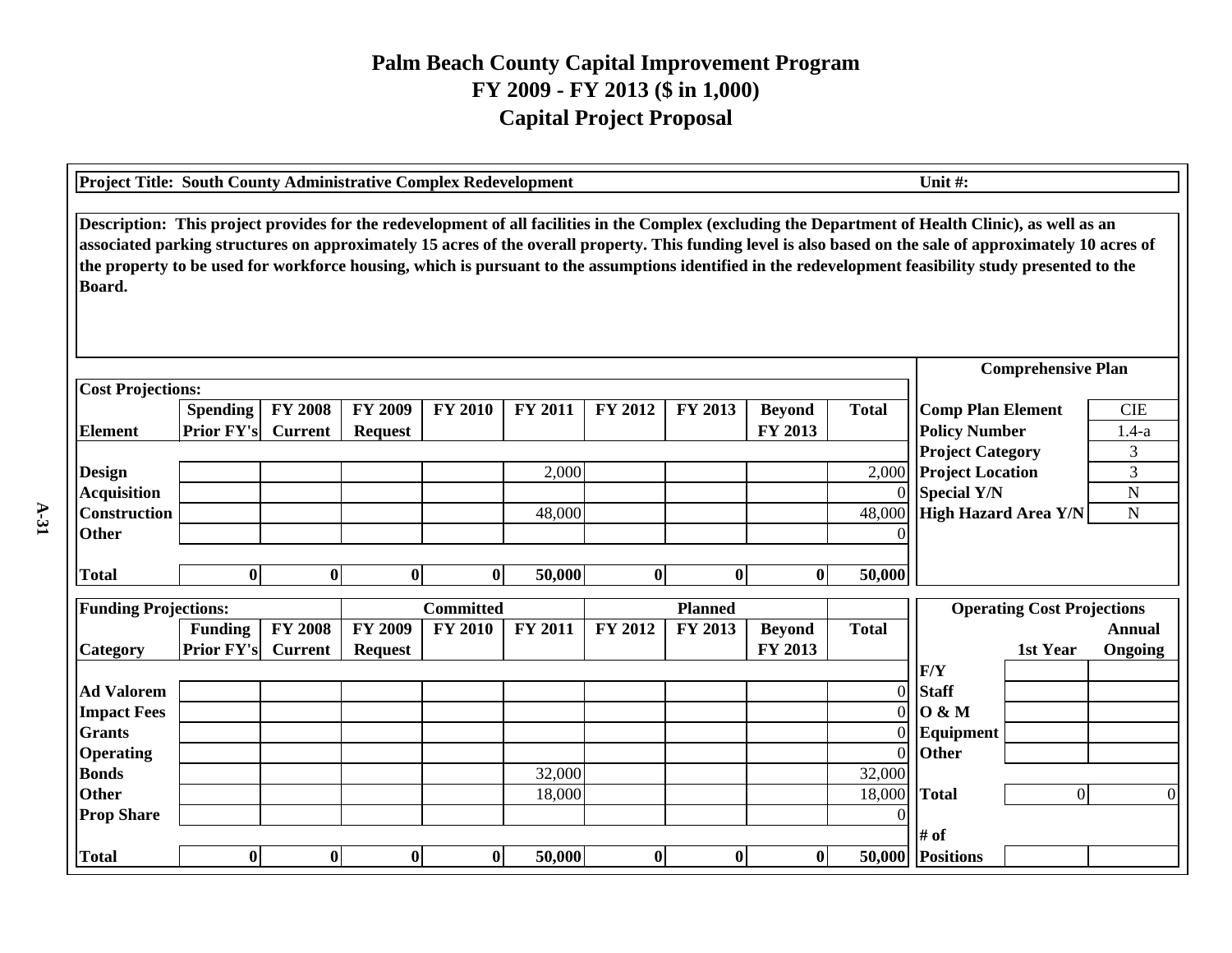| Unit #:<br><b>Project Title: Southwest County Office Building</b>                                                                                                                                                                                                 |                         |                |                |                  |                |                |                |               |                |                                                   |                                   |                |
|-------------------------------------------------------------------------------------------------------------------------------------------------------------------------------------------------------------------------------------------------------------------|-------------------------|----------------|----------------|------------------|----------------|----------------|----------------|---------------|----------------|---------------------------------------------------|-----------------------------------|----------------|
| Description: This project provides for the construction of a 10,000 sf general government office building adjacent to PBSO South Region Command<br>Substation at Pinewoods Park, which shall meet the growing needs of general government services in the region. |                         |                |                |                  |                |                |                |               |                |                                                   |                                   |                |
|                                                                                                                                                                                                                                                                   |                         |                |                |                  |                |                |                |               |                |                                                   | <b>Comprehensive Plan</b>         |                |
| <b>Cost Projections:</b>                                                                                                                                                                                                                                          |                         |                |                |                  |                |                |                |               |                |                                                   |                                   |                |
|                                                                                                                                                                                                                                                                   | <b>Spending</b>         | <b>FY 2008</b> | <b>FY 2009</b> | <b>FY 2010</b>   | FY 2011        | <b>FY 2012</b> | FY 2013        | <b>Beyond</b> | <b>Total</b>   | <b>Comp Plan Element</b>                          |                                   | <b>CIE</b>     |
| <b>Element</b>                                                                                                                                                                                                                                                    | <b>Prior FY's</b>       | <b>Current</b> | <b>Request</b> |                  |                |                |                | FY 2013       |                | <b>Policy Number</b>                              |                                   | $1.4-a$<br>3   |
|                                                                                                                                                                                                                                                                   | <b>Project Category</b> |                |                |                  |                |                |                |               |                |                                                   |                                   |                |
| <b>Design</b>                                                                                                                                                                                                                                                     |                         |                |                |                  |                |                | 700            |               | 700            | <b>Project Location</b>                           | 3                                 |                |
| <b>Acquisition</b>                                                                                                                                                                                                                                                |                         |                |                |                  |                |                |                |               | $\Omega$       | <b>Special Y/N</b><br><b>High Hazard Area Y/N</b> |                                   | $\overline{N}$ |
| <b>Construction</b>                                                                                                                                                                                                                                               |                         |                |                |                  |                |                | 7,300          |               | 7,300          |                                                   |                                   | $\mathbf N$    |
| <b>Other</b>                                                                                                                                                                                                                                                      |                         |                |                |                  |                |                |                |               |                |                                                   |                                   |                |
| <b>Total</b>                                                                                                                                                                                                                                                      | $\bf{0}$                | $\bf{0}$       | $\bf{0}$       | $\bf{0}$         | $\bf{0}$       | $\bf{0}$       | 8,000          | $\mathbf{0}$  | 8,000          |                                                   |                                   |                |
|                                                                                                                                                                                                                                                                   |                         |                |                |                  |                |                |                |               |                |                                                   |                                   |                |
| <b>Funding Projections:</b>                                                                                                                                                                                                                                       |                         |                |                | <b>Committed</b> |                |                | <b>Planned</b> |               |                |                                                   | <b>Operating Cost Projections</b> |                |
|                                                                                                                                                                                                                                                                   | <b>Funding</b>          | <b>FY 2008</b> | <b>FY 2009</b> | <b>FY 2010</b>   | <b>FY 2011</b> | FY 2012        | FY 2013        | <b>Beyond</b> | <b>Total</b>   |                                                   |                                   | <b>Annual</b>  |
| Category                                                                                                                                                                                                                                                          | <b>Prior FY's</b>       | <b>Current</b> | <b>Request</b> |                  |                |                |                | FY 2013       |                |                                                   | 1st Year                          | Ongoing        |
|                                                                                                                                                                                                                                                                   |                         |                |                |                  |                |                |                |               |                | F/Y                                               | 2014                              | Beyond         |
| <b>Ad Valorem</b>                                                                                                                                                                                                                                                 |                         |                |                |                  |                |                |                |               | $\overline{0}$ | <b>Staff</b>                                      |                                   |                |
| <b>Impact Fees</b>                                                                                                                                                                                                                                                |                         |                |                |                  |                |                |                |               | $\Omega$       | 0 & M                                             | 200                               | 210            |
| <b>Grants</b>                                                                                                                                                                                                                                                     |                         |                |                |                  |                |                |                |               | 0              | Equipment                                         |                                   |                |
| <b>Operating</b>                                                                                                                                                                                                                                                  |                         |                |                |                  |                |                |                |               | $\overline{0}$ | Other                                             |                                   |                |
| <b>Bonds</b>                                                                                                                                                                                                                                                      |                         |                |                |                  |                |                | 8,000          |               | 8,000          |                                                   |                                   |                |
| <b>Other</b>                                                                                                                                                                                                                                                      |                         |                |                |                  |                |                |                |               | $\mathbf{0}$   | <b>Total</b>                                      | 200                               | 210            |
| <b>Prop Share</b>                                                                                                                                                                                                                                                 |                         |                |                |                  |                |                |                |               |                |                                                   |                                   |                |
|                                                                                                                                                                                                                                                                   |                         |                |                |                  |                |                |                |               |                | # of                                              |                                   |                |
| <b>Total</b>                                                                                                                                                                                                                                                      | 0                       | $\bf{0}$       | $\bf{0}$       | $\bf{0}$         | $\bf{0}$       | $\bf{0}$       | 8,000          | $\bf{0}$      |                | 8,000 Positions                                   |                                   |                |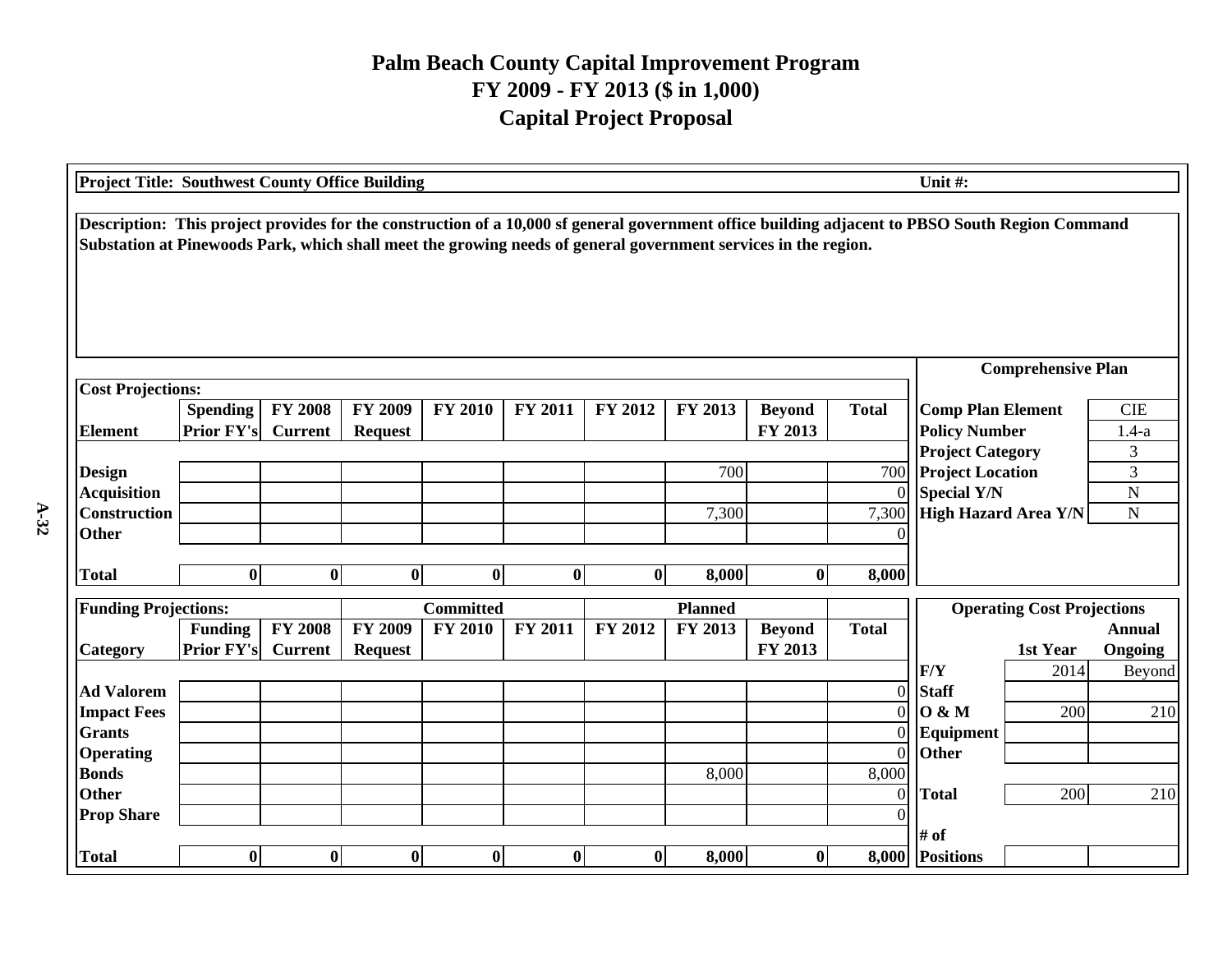| <b>Project Title: Supervisor of Elections Warehouse</b><br>Unit#:                                                                                                                                                                                                                                   |                   |                |                  |                  |         |         |                |               |                            |                                                                                           |                                   |               |
|-----------------------------------------------------------------------------------------------------------------------------------------------------------------------------------------------------------------------------------------------------------------------------------------------------|-------------------|----------------|------------------|------------------|---------|---------|----------------|---------------|----------------------------|-------------------------------------------------------------------------------------------|-----------------------------------|---------------|
| Description: This project provides for the design and construction of a 41,000 sf warehouse at the County's Cherry Road Campus to replace the<br>warehouse currently located at 240 S. Military Trail. This will allow for the expansion of absentee ballots and office functions at that facility. |                   |                |                  |                  |         |         |                |               |                            |                                                                                           |                                   |               |
|                                                                                                                                                                                                                                                                                                     |                   |                |                  |                  |         |         |                |               |                            |                                                                                           | <b>Comprehensive Plan</b>         |               |
| <b>Cost Projections:</b>                                                                                                                                                                                                                                                                            |                   |                |                  |                  |         |         |                |               |                            |                                                                                           |                                   |               |
|                                                                                                                                                                                                                                                                                                     | <b>Spending</b>   | <b>FY 2008</b> | <b>FY 2009</b>   | <b>FY 2010</b>   | FY 2011 | FY 2012 | FY 2013        | <b>Beyond</b> | <b>Total</b>               | <b>Comp Plan Element</b>                                                                  |                                   | <b>CIE</b>    |
| <b>Element</b>                                                                                                                                                                                                                                                                                      | <b>Prior FY's</b> | <b>Current</b> | <b>Request</b>   |                  |         |         |                | FY 2013       |                            | <b>Policy Number</b>                                                                      |                                   | $1.4-a$       |
|                                                                                                                                                                                                                                                                                                     |                   |                |                  |                  | 2,500   |         |                |               | 2,500                      | <b>Project Category</b>                                                                   |                                   | 3             |
| <b>Design</b><br><b>Acquisition</b>                                                                                                                                                                                                                                                                 |                   |                |                  |                  |         |         |                |               | $\Omega$                   | <b>Project Location</b><br><b>Special Y/N</b><br>Y<br>High Hazard Area Y/N<br>$\mathbf N$ |                                   |               |
| <b>Construction</b>                                                                                                                                                                                                                                                                                 |                   |                |                  |                  |         | 13,500  |                |               | 13,500                     |                                                                                           |                                   |               |
| <b>Other</b>                                                                                                                                                                                                                                                                                        |                   |                |                  |                  |         |         |                |               | $\Omega$                   |                                                                                           |                                   |               |
|                                                                                                                                                                                                                                                                                                     |                   |                |                  |                  |         |         |                |               |                            |                                                                                           |                                   |               |
| <b>Total</b>                                                                                                                                                                                                                                                                                        | $\bf{0}$          | $\bf{0}$       | $\boldsymbol{0}$ | $\bf{0}$         | 2,500   | 13,500  | $\bf{0}$       | $\bf{0}$      | 16,000                     |                                                                                           |                                   |               |
| <b>Funding Projections:</b>                                                                                                                                                                                                                                                                         |                   |                |                  | <b>Committed</b> |         |         | <b>Planned</b> |               |                            |                                                                                           | <b>Operating Cost Projections</b> |               |
|                                                                                                                                                                                                                                                                                                     | <b>Funding</b>    | <b>FY 2008</b> | <b>FY 2009</b>   | <b>FY 2010</b>   | FY 2011 | FY 2012 | FY 2013        | <b>Beyond</b> | <b>Total</b>               |                                                                                           |                                   | <b>Annual</b> |
| Category                                                                                                                                                                                                                                                                                            | <b>Prior FY's</b> | <b>Current</b> | <b>Request</b>   |                  |         |         |                | FY 2013       |                            |                                                                                           | 1st Year                          | Ongoing       |
|                                                                                                                                                                                                                                                                                                     |                   |                |                  |                  |         |         |                |               |                            | F/Y                                                                                       |                                   | 2013 Beyond   |
| <b>Ad Valorem</b>                                                                                                                                                                                                                                                                                   |                   |                |                  |                  |         |         |                |               | $\overline{0}$             | <b>Staff</b>                                                                              |                                   |               |
| <b>Impact Fees</b>                                                                                                                                                                                                                                                                                  |                   |                |                  |                  |         |         |                |               | $\Omega$                   | 0 & M                                                                                     | 200                               | 200           |
| <b>Grants</b>                                                                                                                                                                                                                                                                                       |                   |                |                  |                  |         |         |                |               | $\Omega$                   | Equipment                                                                                 |                                   |               |
| <b>Operating</b>                                                                                                                                                                                                                                                                                    |                   |                |                  |                  |         |         |                |               | $\overline{0}$             | Other                                                                                     |                                   |               |
| <b>Bonds</b>                                                                                                                                                                                                                                                                                        |                   |                |                  |                  | 2,500   | 13,500  |                |               | 16,000                     |                                                                                           |                                   |               |
| <b>Other</b><br><b>Prop Share</b>                                                                                                                                                                                                                                                                   |                   |                |                  |                  |         |         |                |               | $\overline{0}$<br>$\Omega$ | <b>Total</b>                                                                              | 200                               | 200           |
|                                                                                                                                                                                                                                                                                                     |                   |                |                  |                  |         |         |                |               |                            | # of                                                                                      |                                   |               |
| <b>Total</b>                                                                                                                                                                                                                                                                                        | $\bf{0}$          | $\bf{0}$       | $\bf{0}$         | $\bf{0}$         | 2,500   | 13,500  | $\bf{0}$       | $\bf{0}$      |                            | 16,000 Positions                                                                          |                                   |               |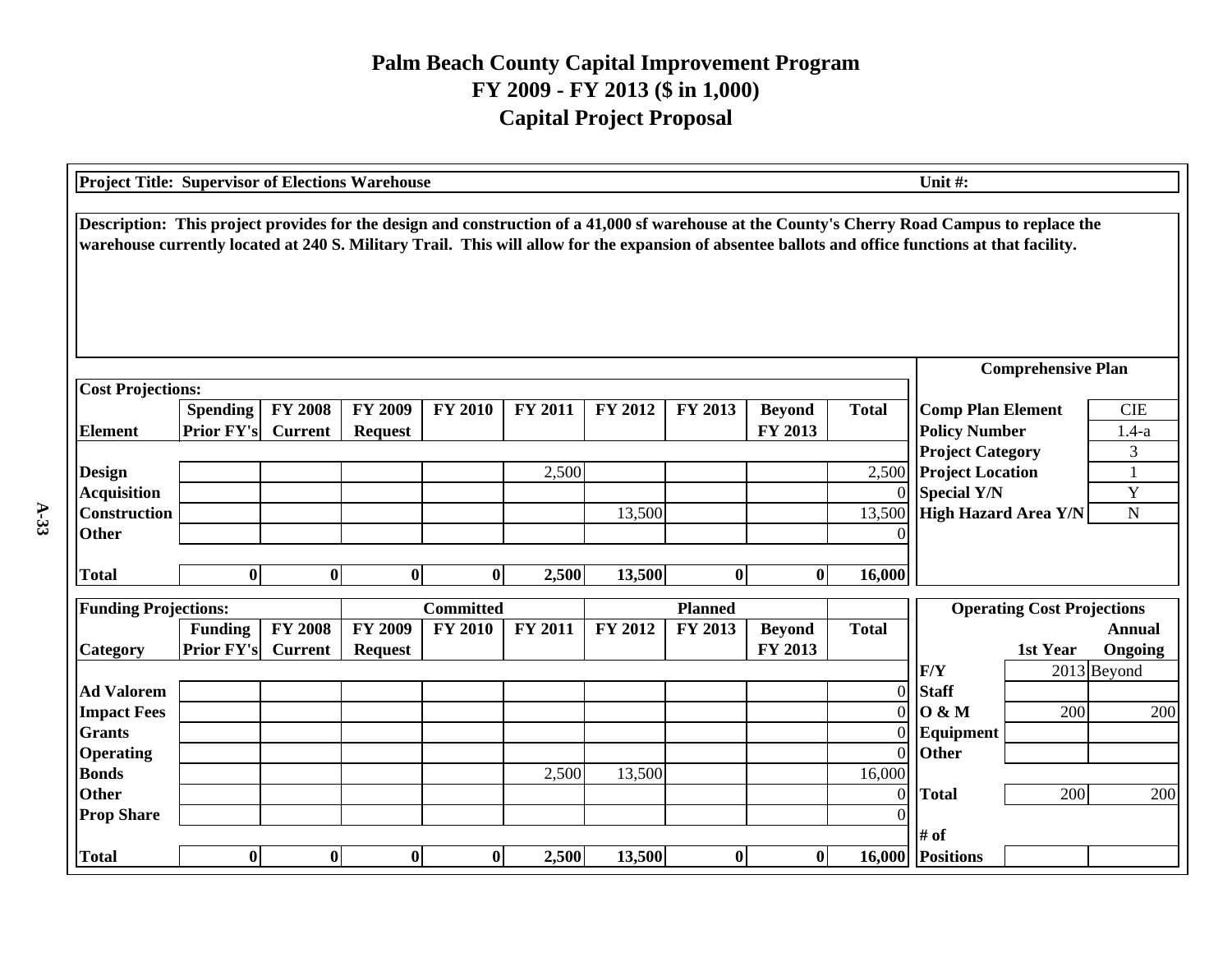| Unit#:<br>Project Title: Westgate General Government Parcel                                                                                                                                                                                                        |                                      |                                  |                                  |                  |                |                  |                  |                          |                                  |                                                                     |                          |
|--------------------------------------------------------------------------------------------------------------------------------------------------------------------------------------------------------------------------------------------------------------------|--------------------------------------|----------------------------------|----------------------------------|------------------|----------------|------------------|------------------|--------------------------|----------------------------------|---------------------------------------------------------------------|--------------------------|
| Description: This project includes the acquisition of land for a park/community justice site within Westgate, which may either be the purchase of the<br>existing Fire Station #24 from Fire Rescue or the reimbursement to Fire Rescue for the Pitts Family site. |                                      |                                  |                                  |                  |                |                  |                  |                          |                                  |                                                                     |                          |
|                                                                                                                                                                                                                                                                    |                                      |                                  |                                  |                  |                |                  |                  |                          |                                  | <b>Comprehensive Plan</b>                                           |                          |
| <b>Cost Projections:</b><br><b>Element</b>                                                                                                                                                                                                                         | <b>Spending</b><br><b>Prior FY's</b> | <b>FY 2008</b><br><b>Current</b> | <b>FY 2009</b><br><b>Request</b> | <b>FY 2010</b>   | <b>FY 2011</b> | <b>FY 2012</b>   | <b>FY 2013</b>   | <b>Beyond</b><br>FY 2013 | <b>Total</b>                     | <b>Comp Plan Element</b><br><b>Policy Number</b>                    | <b>LUE</b><br>$1.2.3-d$  |
| <b>Design</b><br><b>Acquisition</b>                                                                                                                                                                                                                                |                                      |                                  | 350                              |                  |                |                  |                  |                          | 350                              | <b>Project Category</b><br>0 Project Location<br><b>Special Y/N</b> | $\mathfrak{Z}$<br>Y      |
| <b>Construction</b><br><b>Other</b>                                                                                                                                                                                                                                |                                      |                                  |                                  |                  |                |                  |                  |                          | $\Omega$                         | <b>High Hazard Area Y/N</b>                                         | $\mathbf N$              |
| <b>Total</b>                                                                                                                                                                                                                                                       | $\bf{0}$                             | $\boldsymbol{0}$                 | 350                              | $\bf{0}$         | $\bf{0}$       | $\boldsymbol{0}$ | $\bf{0}$         | $\bf{0}$                 | 350                              |                                                                     |                          |
| <b>Funding Projections:</b>                                                                                                                                                                                                                                        |                                      |                                  |                                  | <b>Committed</b> |                |                  | <b>Planned</b>   |                          |                                  | <b>Operating Cost Projections</b>                                   |                          |
| Category                                                                                                                                                                                                                                                           | <b>Funding</b><br><b>Prior FY's</b>  | <b>FY 2008</b><br><b>Current</b> | <b>FY 2009</b><br><b>Request</b> | <b>FY 2010</b>   | <b>FY 2011</b> | FY 2012          | FY 2013          | <b>Beyond</b><br>FY 2013 | <b>Total</b>                     | 1st Year<br>F/Y                                                     | <b>Annual</b><br>Ongoing |
| <b>Ad Valorem</b><br><b>Impact Fees</b><br><b>Grants</b>                                                                                                                                                                                                           |                                      |                                  | 350                              |                  |                |                  |                  |                          | 350<br>$\Omega$<br>$\Omega$      | <b>Staff</b><br><b>O</b> & M<br>Equipment                           |                          |
| <b>Operating</b><br><b>Bonds</b><br><b>Other</b>                                                                                                                                                                                                                   |                                      |                                  |                                  |                  |                |                  |                  |                          | $\overline{0}$<br>$\overline{0}$ | Other<br><b>Total</b><br>$\overline{0}$                             | $\Omega$                 |
| <b>Prop Share</b><br><b>Total</b>                                                                                                                                                                                                                                  | $\bf{0}$                             | $\bf{0}$                         | 350                              | $\bf{0}$         | $\bf{0}$       | $\bf{0}$         | $\boldsymbol{0}$ | $\bf{0}$                 |                                  | # of<br>350 Positions                                               |                          |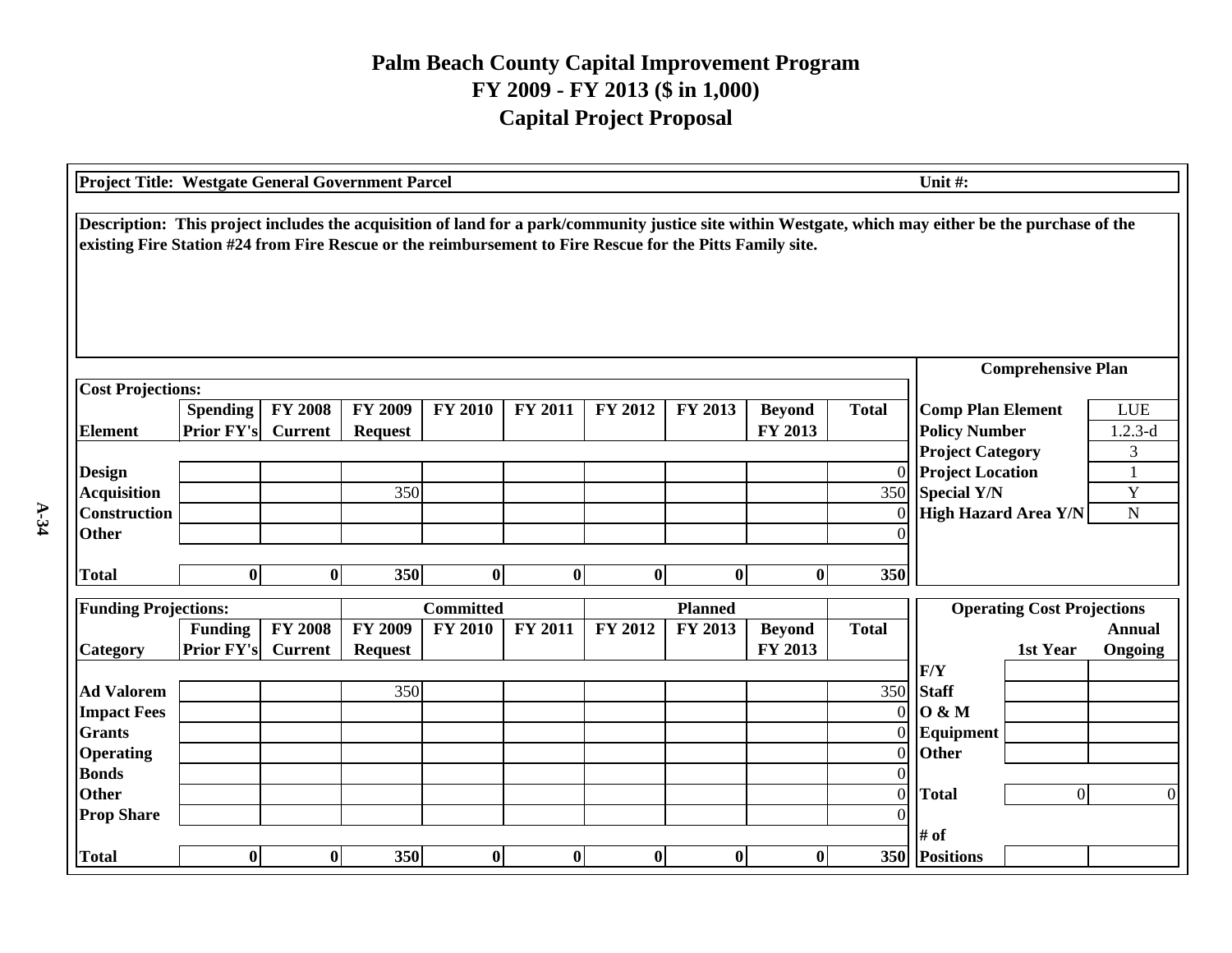| <b>Title:</b><br><b>Courthouse Common Areas FFE</b>                                                           | Unit $\#$ : | <b>B436</b>                  | <b>Fiscal Year</b> | <b>Amount</b> |
|---------------------------------------------------------------------------------------------------------------|-------------|------------------------------|--------------------|---------------|
| Description: This project provides for the renewal/replacement of common area furniture in the five 2009      |             |                              |                    | \$25,000      |
| courthouses. Pursuant to Article V, this is a County expense and period renewal/replacement is necessary 2010 |             |                              |                    | \$25,000      |
| to address furniture which is broken or presents a safety hazard.                                             |             |                              | 2011               | \$25,000      |
|                                                                                                               |             |                              | 2012               | \$25,000      |
|                                                                                                               |             |                              | 2013               | \$25,000      |
|                                                                                                               |             |                              | <b>Total</b>       | \$125,000     |
|                                                                                                               |             |                              |                    |               |
| <b>Title:</b><br><b>Courthouse - FRT Crash Carts</b>                                                          | Unit $#$ :  | <b>B437</b>                  | <b>Fiscal Year</b> | <b>Amount</b> |
| Description: This project includes the purchase of audio parts for the assembly of six For The Record 2009    |             |                              |                    | \$18,000      |
| (FTR) crash carts; three more for the Main Courthouse, two for South, and one for West. The Courts 2010       |             |                              |                    | \$0           |
| provides the actual cart and computer.                                                                        |             |                              | 2011               | \$0           |
|                                                                                                               |             |                              | 2012               | \$0           |
|                                                                                                               |             |                              | 2013               | \$0           |
|                                                                                                               |             |                              | <b>Total</b>       | \$18,000      |
|                                                                                                               |             |                              |                    |               |
| I.                                                                                                            | -- - - -    | $\mathbf{r}$ is $\mathbf{r}$ | --- ---            |               |

| Title:<br><b>Courthouse - Telephonic Integration</b>                                                        | Unit $\#$ : | <b>B438</b> | <b>Fiscal Year</b> | <b>Amount</b> |
|-------------------------------------------------------------------------------------------------------------|-------------|-------------|--------------------|---------------|
| Description: This project integrates telephone conversations directly into the courtroom audio system. 2009 |             |             |                    | \$30,000      |
| This project assumes 12 courtrooms per year will be integrated. Four courtrooms already have this 2010      |             |             |                    | \$30,000      |
| capability and have been very successful.                                                                   |             |             | 2011               | \$30,000      |
|                                                                                                             |             |             | 2012               | \$30,000      |
|                                                                                                             |             |             | 2013               | \$30,000      |
|                                                                                                             |             |             | <b>Total</b>       | \$150,000     |

| <b>Courthouse - Witness Management</b><br>Title:<br>Unit $\#$ :                                       | <b>Fiscal Year</b> | Amount   |
|-------------------------------------------------------------------------------------------------------|--------------------|----------|
| Description: This project provides three modular workstations to free up three deposition rooms to    | 2009               | \$0      |
| accommodate the number of bookings that are being requested (\$11,000). The county funds this program | 2010               | \$12,000 |
| and it generates revenues sufficient to cover this.                                                   | 2011               | \$0      |
|                                                                                                       | 2012               | \$0      |
|                                                                                                       | 2013               | \$0      |
|                                                                                                       | <b>Total</b>       | \$12,000 |

| Title:<br><b>Courthouse - Witness Management Audio Upgrade</b><br>Unit $\#$ :                               | <b>Fiscal Year</b> | <b>Amount</b> |
|-------------------------------------------------------------------------------------------------------------|--------------------|---------------|
| Description: This project will equip eight deposition rooms with the recording capabilities with audio 2009 |                    | <b>SO</b>     |
| equipment to interface with FTR. The project includes eight audio mixers, ADA listening devices, 2010       |                    | \$38,000      |
| umbilical cords, 64 microphones, stands and cables. The county funds this program and it generates 2011     |                    | \$0           |
| revenue sufficient to cover these costs.                                                                    | 2012               | \$0           |
|                                                                                                             | 2013               | \$0           |
|                                                                                                             | <b>Total</b>       | \$38,000      |

| <b>Countywide - Building Master Re-Key</b><br><b>Title:</b>                                               | Unit $\#$ : | <b>Fiscal Year</b> | <b>Amount</b> |
|-----------------------------------------------------------------------------------------------------------|-------------|--------------------|---------------|
| Description: This project provides for the re-keying of general government buildings to conform to a 2009 |             |                    | \$0           |
| unified access plan emergency and maintenance personnel, eliminate perimeter access breaches, and in 2010 |             |                    | \$100,000     |
| some cases provide for associated hardware modifications.                                                 |             | 2011               | \$150,000     |
|                                                                                                           |             | 2012               | \$175,000     |
|                                                                                                           |             | 2013               | \$190,000     |
|                                                                                                           |             | <b>Total</b>       | \$615,000     |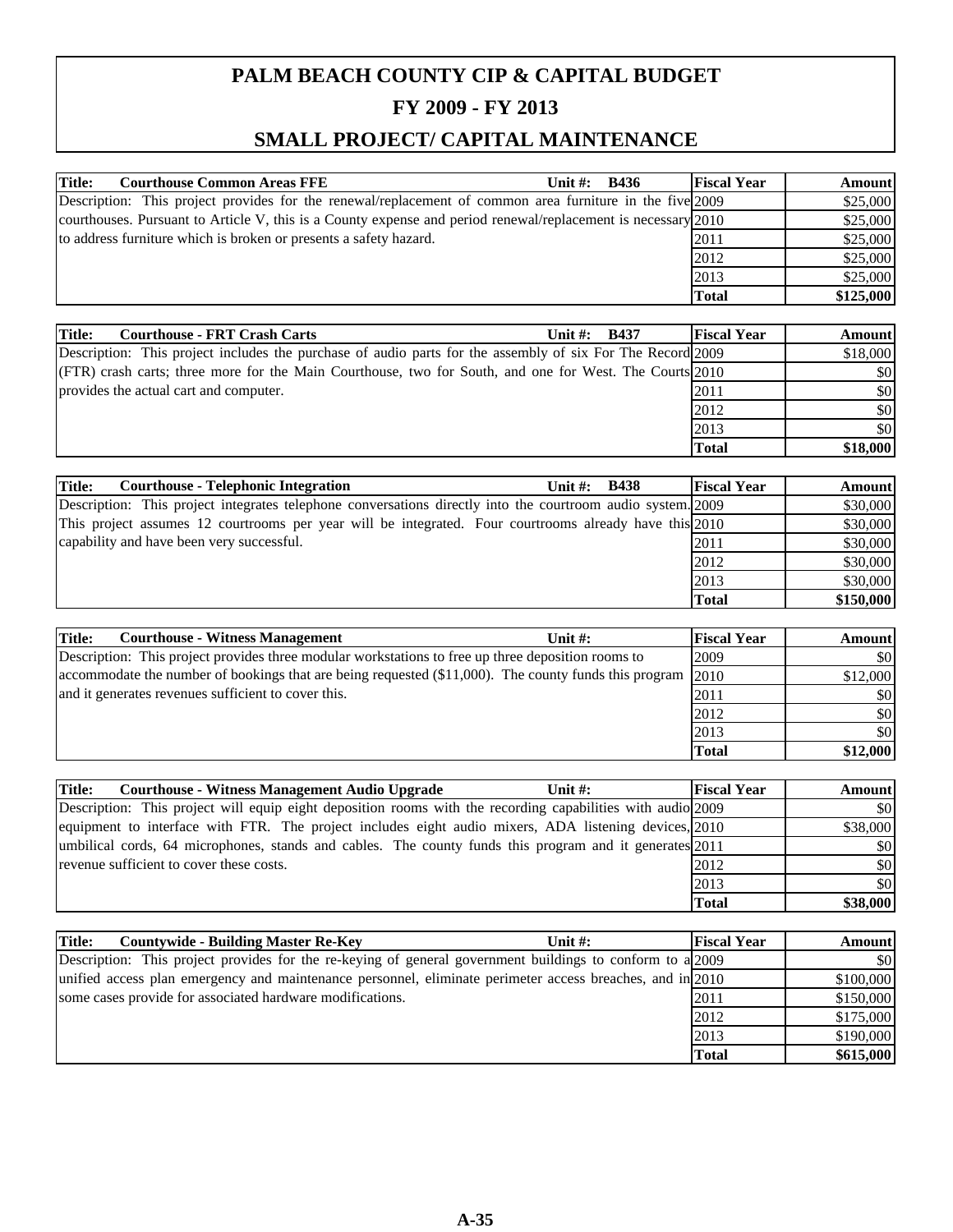| Description: This project is needed to replace various building security access systems throughout the 2009 |           |
|-------------------------------------------------------------------------------------------------------------|-----------|
|                                                                                                             | \$0       |
| 2010                                                                                                        | \$0       |
| 2011                                                                                                        | \$100,000 |
| 2012                                                                                                        | \$0       |
| 2013                                                                                                        | \$0       |
| <b>Total</b>                                                                                                | \$100,000 |
|                                                                                                             |           |

| Title:<br><b>Countywide - Fire Alarm System Replacement</b><br>Unit $\#$ :<br><b>B439</b>                | <b>Fiscal Year</b> | <b>Amount</b> |
|----------------------------------------------------------------------------------------------------------|--------------------|---------------|
| Description: This project provides for the replacement of aged fire alarm systems at various County 2009 |                    | \$525,000     |
| buildings. FY 09 Projects include 1) Main Courthouse fire alarm panels replacement and addition of 2010  |                    | \$80,000      |
| remote annunciation capabilities from Command Center, and 2) Stockade Fire Alarm Upgrade.                | 2011               | \$90,000      |
|                                                                                                          | 2012               | \$0           |
|                                                                                                          | 2013               | \$0           |
|                                                                                                          | <b>Total</b>       | \$695,000     |

| Countywide - Repair, Replace and Renovation of County Buildings Unit #: B440<br><b>Title:</b>                | <b>Fiscal Year</b> | <b>Amount</b> |
|--------------------------------------------------------------------------------------------------------------|--------------------|---------------|
| Description: This project includes repair, replace and maintenance to various existing County buildings 2009 |                    | \$5,500,000   |
| for exterior and interior repair or renovations. HVAC replacement, roof repair, generator replacement, 2010  |                    | \$6,961,416   |
| energy conservation and site improvements.                                                                   | 2011               | \$7,013,535   |
|                                                                                                              | 2012               | \$6,368,720   |
|                                                                                                              | 2013               | \$4,676,560   |
|                                                                                                              | <b>Total</b>       | \$30,520,231  |

| Title:<br><b>Countywide Security Systems Replacement</b>                     | Unit #: | <b>B442</b> | <b>Fiscal Year</b> | <b>Amount</b> |
|------------------------------------------------------------------------------|---------|-------------|--------------------|---------------|
| Description: This project includes replacing of various screening equipment. |         |             | 2009               | \$37,000      |
|                                                                              |         |             | 2010               | \$30,000      |
|                                                                              |         |             | 2011               | \$30,000      |
|                                                                              |         |             | 2012               | \$30,000      |
|                                                                              |         |             | 2013               | \$225,000     |
|                                                                              |         |             | <b>Total</b>       | \$352,000     |

| <b>Countywide - Video/Audio Replacement</b><br>Title:                                 | Unit $#$ : | <b>Fiscal Year</b> | <b>Amount</b> |
|---------------------------------------------------------------------------------------|------------|--------------------|---------------|
| Description: This project replaces various video/audio systems throughout the County. |            | 2009               | \$0           |
|                                                                                       |            | 2010               | \$0           |
|                                                                                       |            | 2011               | \$0           |
|                                                                                       |            | 2012               | \$60,000      |
|                                                                                       |            | 2013               | \$0           |
|                                                                                       |            | <b>Total</b>       | \$60,000      |

| Title:<br><b>Emergency Hazardous Clean-up - Cntywide</b><br>Unit $\#$ :                                       | <b>Fiscal Year</b> | <b>Amount</b> |
|---------------------------------------------------------------------------------------------------------------|--------------------|---------------|
| Description: The project is to retain the services of an emergency contractor to provided immediate 2009      |                    | \$0           |
| response to emergency situations or short term mitigation involving hazardous substances, containers, or 2010 |                    | \$95,000      |
| any unknown material suspected of containing hazardous materials which poses an environmental concern [2011]  |                    | \$95,000      |
| for property of Palm Beach County.                                                                            | 2012               | \$95,000      |
|                                                                                                               | 2013               | \$95,000      |
|                                                                                                               | <b>Total</b>       | \$380,000     |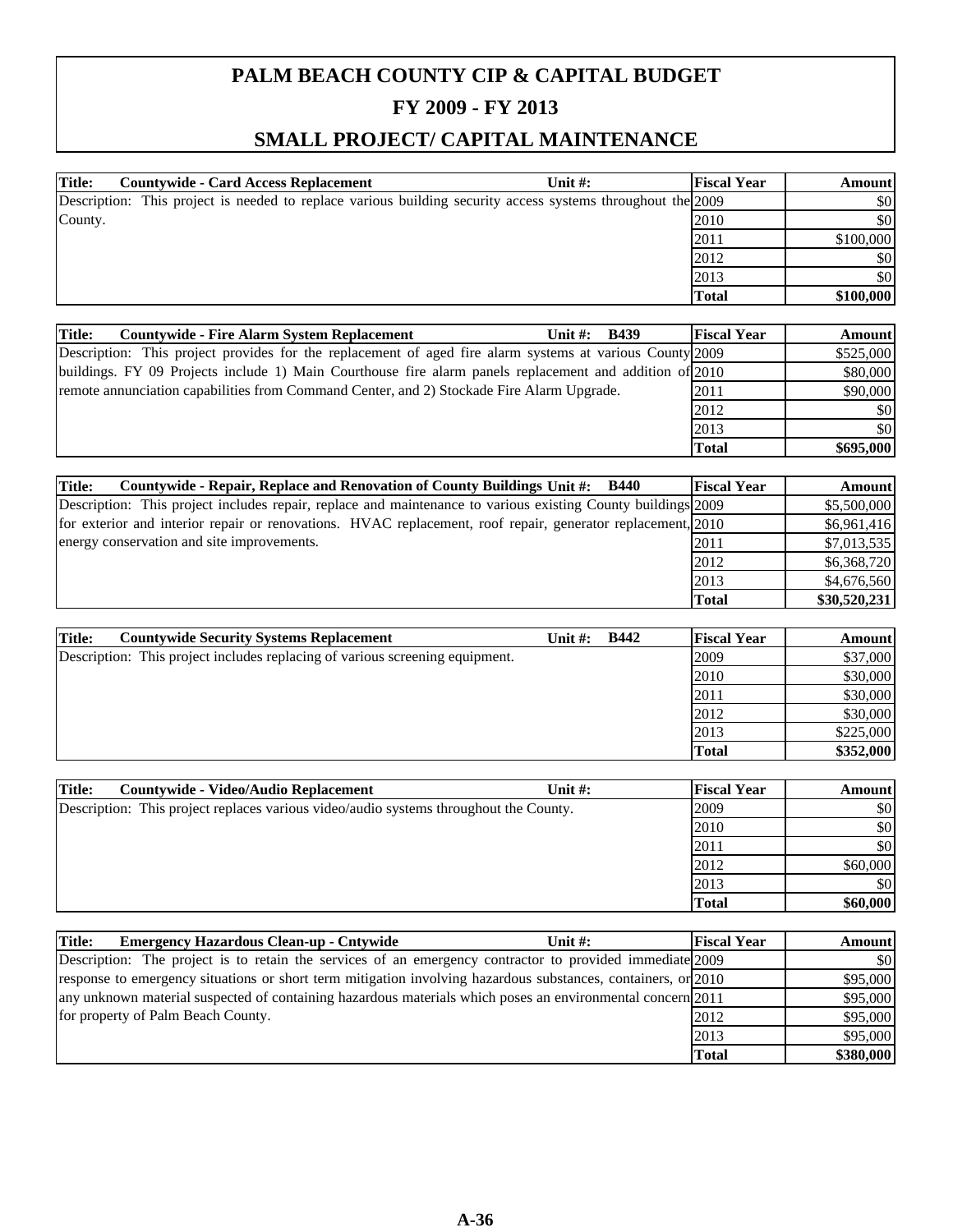| <b>Title:</b><br><b>Evernia Building Demolition</b>                                                      | Unit $\#$ : | <b>B443</b> | <b>Fiscal Year</b> | <b>Amount</b> |
|----------------------------------------------------------------------------------------------------------|-------------|-------------|--------------------|---------------|
| Description: This project is to demolish the buildings on Evernia St. upon relocation of the Health 2009 |             |             |                    | \$500,000     |
| Department to their new State building. Cost includes as bestos abatement.                               |             |             | 2010               | \$0           |
|                                                                                                          |             |             | 2011               | \$0           |
|                                                                                                          |             |             | 2012               | \$0           |
|                                                                                                          |             |             | 2013               | \$0           |
|                                                                                                          |             |             | <b>Total</b>       | \$500,000     |

| Title:<br><b>FD&amp;O Land Due Diligence</b><br><b>B441</b><br>Unit $\#$ :                                     | <b>Fiscal Year</b> | <b>Amount</b> |
|----------------------------------------------------------------------------------------------------------------|--------------------|---------------|
| Description: This project provides for the payment of land acquisition and pre-design due diligence costs 2009 |                    | \$300,000     |
| associated with PREM property transactions an unfunded capital projects. Annual funding is 2010                |                    | \$200,000     |
| recommended for an increase from \$200,000 to \$300,000 due to historic usage patterns and limited 2011        |                    | \$200,000     |
| project specific monies to address due diligence and feasibility studies.                                      | 2012               | \$200,000     |
|                                                                                                                | 2013               | \$200,000     |
|                                                                                                                | <b>Total</b>       | \$1,100,000   |

| <b>Government Center Space Reallocation</b><br>Title:                                                          | Unit $\#$ : | <b>Fiscal Year</b> | <b>Amount</b> |
|----------------------------------------------------------------------------------------------------------------|-------------|--------------------|---------------|
| Description: The scope of this project is to renovate space on the 1st, 2nd, 7th, 10th and 11th floors to 2009 |             |                    | \$0           |
| address growth need of various departments. This project was to commence upon completion of the 1916 2010      |             |                    | \$0           |
| Courthouse and the County Attorney's Office/Litigation sections move to the 1916 Courthouse but in FY 2011     |             |                    | \$4,000,000   |
| 08 was postponed until FY 11 to allow for unoccupied spaces to be used in support of interim moves to 2012     |             |                    | \$0           |
| complete the Government Center envelop hardening project.                                                      |             | 2013               | \$0           |
|                                                                                                                |             | <b>Total</b>       | \$4,000,000   |

| <b>Head Start Center - Belle Glade</b><br>Title:<br><b>B444</b><br>Unit $\#$ :                                  | <b>Fiscal Year</b> | <b>Amount</b> |
|-----------------------------------------------------------------------------------------------------------------|--------------------|---------------|
| Description: The scope of this project is to make leasehold improvements at the existing facility required 2009 |                    | \$100,000     |
| for life safety/welfare or for protecting the integrity of the building envelop or base building systems.       | 2010               | \$0           |
|                                                                                                                 | 2011               | \$0           |
|                                                                                                                 | 2012               | \$0           |
|                                                                                                                 | 2013               | \$0           |
|                                                                                                                 | <b>Total</b>       | \$100,000     |

| <b>Title:</b><br><b>High Ridge Family Center - Athletic Facilities</b><br>Unit $#$ :                              | <b>Fiscal Year</b> | <b>Amount</b> |
|-------------------------------------------------------------------------------------------------------------------|--------------------|---------------|
| Description: This project consists of the addition of a covered basketball court (convertible to volleyball) 2009 |                    | \$0           |
| and a heart trail around the covered court. An equipment storage building and movable tables and chairs 2010      |                    | \$500,000     |
| are included. The project also includes the installation of a fence around the facilities so that they can 2011   |                    | \$0           |
| only be used by High Ridge and related programs.                                                                  | 2012               | \$0           |
|                                                                                                                   | 2013               | \$0           |
|                                                                                                                   | <b>Total</b>       | \$500,000     |

| <b>Lake Worth Senior Center Security Fence</b><br><b>B203</b><br>Title:<br>Unit $\#$ :                     | <b>Fiscal Year</b> | <b>Amount</b> |
|------------------------------------------------------------------------------------------------------------|--------------------|---------------|
| Description: This project provides for the installation of site perimeter fencing and electronic gates for | 2009               | \$100,000     |
| the entire campus.                                                                                         | 2010               | \$0           |
|                                                                                                            | 2011               | \$0           |
|                                                                                                            | 2012               | \$0           |
|                                                                                                            | 2013               | \$0           |
|                                                                                                            | <b>Total</b>       | \$100,000     |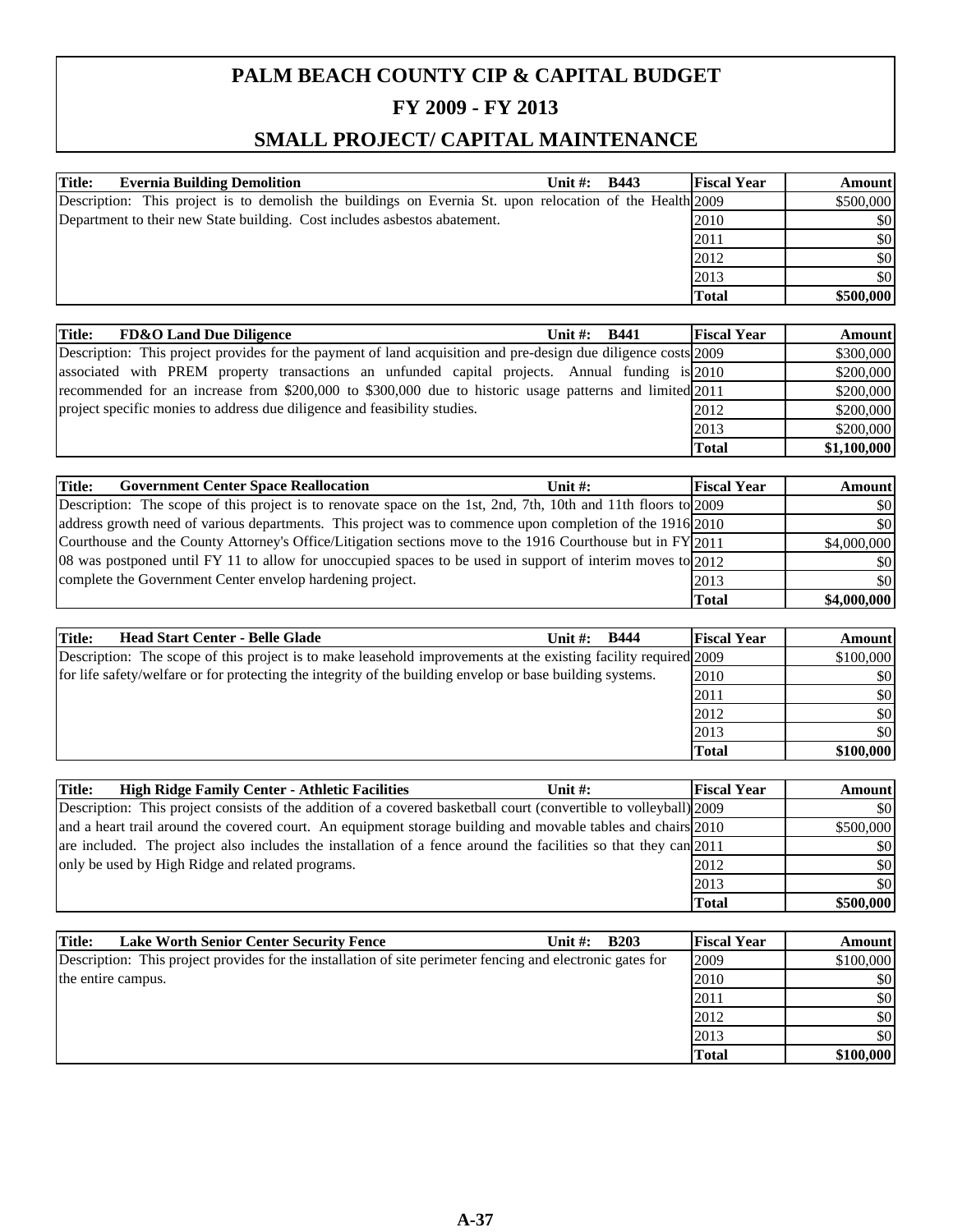| <b>Title:</b><br>Lead Clean-up Countywide                                                                  | Unit $#$ : | <b>Fiscal Year</b> | <b>Amount</b> |
|------------------------------------------------------------------------------------------------------------|------------|--------------------|---------------|
| Description: This project provides for consultants and contractor services for lead clean-up projects 2009 |            |                    | \$0           |
| throughout Palm Beach County.                                                                              |            | 2010               | \$90,000      |
|                                                                                                            |            | 2011               | \$90,000      |
|                                                                                                            |            | 2012               | \$90,000      |
|                                                                                                            |            | 2013               | \$90,000      |
|                                                                                                            |            | <b>Total</b>       | \$360,000     |

| <b>Title:</b><br><b>North County Courthouse - Hearing Rm Platform</b>                                          | Unit $\#$ : | <b>B445</b> | <b>Fiscal Year</b> | <b>Amount</b> |
|----------------------------------------------------------------------------------------------------------------|-------------|-------------|--------------------|---------------|
| Description: This project includes the construction of a platform in the last hearing room to elevate the 2009 |             |             |                    | \$10,000      |
| judge/magistrate and set a proper setting for these court proceedings.                                         |             |             | 2010               | \$0           |
|                                                                                                                |             |             | 2011               | \$0           |
|                                                                                                                |             |             | 2012               | \$0           |
|                                                                                                                |             |             | 2013               | \$0           |
|                                                                                                                |             |             | <b>Total</b>       | \$10,000      |

| Title:<br><b>PBSO Headquarters Modifications</b><br>Unit $\#$ :                                             | <b>Fiscal Year</b> | Amount      |
|-------------------------------------------------------------------------------------------------------------|--------------------|-------------|
| Description: This project renovates space vacated by the Training Division, Evidence and District 1 to 2009 |                    | \$0         |
| accommodate the move of Central Records and a portion of Human resources to a public area of the 2010       |                    | \$3,000,000 |
| building as well as various other renovations throughout the building. Phase 1 will be for a move of $2011$ |                    | \$2,000,000 |
| Central Records and Human Resources to the current Training Bureau space. Phase 2 will be for various 2012  |                    | \$0         |
| renovations and moves to the spaces vacated by Evidence and District 1.                                     | 2013               | \$0         |
|                                                                                                             | Total              | \$5,000,000 |

| Title:<br><b>South County Cthse - Clerk Self Help Modifications</b><br><b>B449</b><br>Unit $\#$ :                | <b>Fiscal Year</b> | <b>Amount</b> |
|------------------------------------------------------------------------------------------------------------------|--------------------|---------------|
| Description: This project provides funding for a change order to the SCC Expansion - Phase 3 work to 2009        |                    | \$75,000      |
| recognize the operational differences to this program and function resulting from the Article V transfer of 2010 |                    | \$0           |
| responsibilities from Court Adm to the Clerk.                                                                    | 2011               | \$0           |
|                                                                                                                  | 2012               | \$0           |
|                                                                                                                  | 2013               | \$0           |
|                                                                                                                  | <b>Total</b>       | \$75,000      |

| SA/PD - 30 AV Outlets for SAO RFID<br><b>Title:</b><br><b>B446</b><br>Unit #:                                   | <b>Fiscal Year</b> | <b>Amount</b> |
|-----------------------------------------------------------------------------------------------------------------|--------------------|---------------|
| Description: This project provides for the installation of 30 AV outlets to support 30 RFID Tag readers to 2009 |                    | \$10,000      |
| be installed at associated locations on Floors 1-4 of the State Attorney/Public Defender (SA/PD) Building. 2010 |                    | \$0           |
| RFID case file tracking supports the mission of the SAO.                                                        | 2011               | \$0           |
|                                                                                                                 | 2012               | \$0           |
|                                                                                                                 | 2013               | \$0           |
|                                                                                                                 | <b>Total</b>       | \$10,000      |

| <b>Title:</b> | <b>SA/PD 3rd Floor Build-Out</b>                                                                                | Unit $\#$ : | <b>Fiscal Year</b> | <b>Amount</b> |
|---------------|-----------------------------------------------------------------------------------------------------------------|-------------|--------------------|---------------|
|               | Description: This project provides for the build-out of the State Attorney 3rd Floor (West) shell space to 2009 |             |                    | \$0           |
|               | accommodate 11 attorneys and 10 staff for a total of 21 people that are already allocated within the State 2010 |             |                    | \$450,000     |
|               | Attorney's budget. The estimate includes all design and construction costs and \$25,000 for telephone and 2011  |             |                    | \$0           |
|               | data cabling and instruments. These expenses are the County's pursuant to Article V.                            |             | 2012               | \$0           |
|               |                                                                                                                 |             | 2013               | \$0           |
|               |                                                                                                                 |             | <b>Total</b>       | \$450,000     |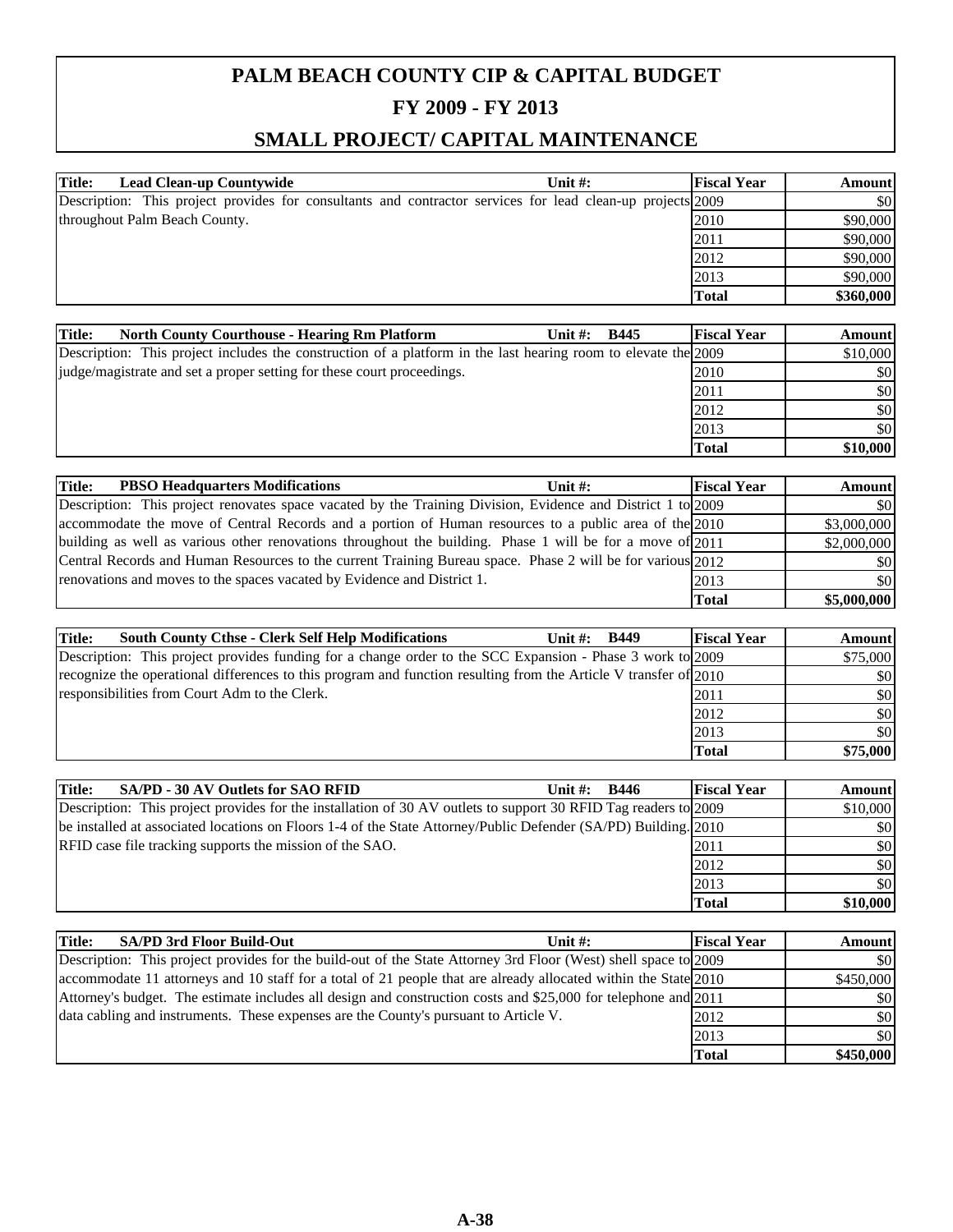| <b>Title:</b><br>SA/PD - 60 Conduits for SAO Voice                                                         | Unit $\#$ : | <b>B447</b> | <b>Fiscal Year</b> | <b>Amount</b> |
|------------------------------------------------------------------------------------------------------------|-------------|-------------|--------------------|---------------|
| Description: This project provides for the installation of 60 electrical conduit runs to support two CAT 6 |             |             | 2009               | \$25,000      |
| and a voice cable in associated Floor 1-4 of the State Attorney/Public Defender (SA/PD) Building.          |             |             | 2010               | \$0           |
|                                                                                                            |             |             | 2011               | \$0           |
|                                                                                                            |             |             | 2012               | \$0           |
|                                                                                                            |             |             | 2013               | \$0           |
|                                                                                                            |             |             | <b>Total</b>       | \$25,000      |

| Title:<br><b>SA/PD - HVAC Monitoring Equipment in Comm Closets</b><br><b>B448</b><br>Unit $\#$ :             | <b>Fiscal Year</b> | <b>Amount</b> |
|--------------------------------------------------------------------------------------------------------------|--------------------|---------------|
| Description: This project provides for the installation of HVAC monitoring equipment in four 2009            |                    | \$4,000       |
| communications closets. Each closet contains sensitive electronic equipment with a replacement value of 2010 |                    | \$0           |
| greater than \$450,000. Environmental monitoring and alarm capability is critical to maintaining these 2011  |                    | \$0           |
| systems.                                                                                                     | 2012               | \$0           |
|                                                                                                              | 2013               | \$0           |
|                                                                                                              | <b>Total</b>       | \$4,000       |

| <b>Underground Storage Tank Compliance</b><br>Title:<br>Unit $\#$ :                                          | <b>Fiscal Year</b> | <b>Amount</b> |
|--------------------------------------------------------------------------------------------------------------|--------------------|---------------|
| Description: This project fulfills storage tank compliance requirements Florida Administrative Code, 2009    |                    | \$0           |
| Chapters 62-762. The project includes funds to be used to assist non-enterprise County departments with 2010 |                    | \$50,000      |
| upgrades to meet or maintain state and federal regulations.                                                  | 2011               | \$50,000      |
|                                                                                                              | 2012               | \$50,000      |
|                                                                                                              | 2013               | \$50,000      |
|                                                                                                              | <b>Total</b>       | \$200,000     |

| <b>Various Facility Improvements- Constitutional/State Agencies</b><br>Title:<br><b>B433</b><br>Unit $\#$ :        | <b>Fiscal Year</b> | <b>Amount</b> |
|--------------------------------------------------------------------------------------------------------------------|--------------------|---------------|
| Description: This project is for facility modifications that are requested by Constitutional Officers or 2009      |                    | \$2,000,000   |
| State agencies in order to facilitate their operations. With the establishment of this budget line, it allows 2010 |                    | \$1,000,000   |
| for the necessary funding to proceed with requests, which will be reimbursed from the requesting agency's 2011     |                    | \$1,000,000   |
| operating budget.                                                                                                  | 2012               | \$1,000,000   |
|                                                                                                                    | 2013               | \$1,000,000   |
|                                                                                                                    | <b>Total</b>       | \$6,000,000   |

| Title:<br><b>Various Facility Renovations</b><br><b>B450</b><br>Unit $\#$ :                                      | <b>Fiscal Year</b> | <b>Amount</b> |
|------------------------------------------------------------------------------------------------------------------|--------------------|---------------|
| Description: This project provides for consultant and contractor services for the miscellaneous minor 2009       |                    | \$250,000     |
| renovations of County facilities which are necessary to maximize the utilization of space in response to 2010    |                    | \$250,000     |
| changing needs, relocation of employees, lease expiration, addition of equipment or various other reasons. [2011 |                    | \$250,000     |
|                                                                                                                  | 2012               | \$250,000     |
|                                                                                                                  | 2013               | \$250,000     |
|                                                                                                                  | <b>Total</b>       | \$1,250,000   |

| <b>Various Security/Fire/Audio Equipment Replacement</b><br>Title:<br>Unit $#$ :                               | <b>Fiscal Year</b> | <b>Amount</b> |
|----------------------------------------------------------------------------------------------------------------|--------------------|---------------|
| Description: This project replaces miscellaneous asserted equipment valued over \$1,000 that historically 2009 |                    | \$0           |
| fails as a result of age. This replacement of asset equipment is necessary to keep the 175 fire alarm 2010     |                    | \$30,000      |
| systems, the 135 intrusion alarm systems and the 643 audio/visual systems functioning throughout the $2011$    |                    | \$30,000      |
| County.                                                                                                        | 2012               | \$30,000      |
|                                                                                                                | 2013               | \$30,000      |
|                                                                                                                | <b>Total</b>       | \$120,000     |